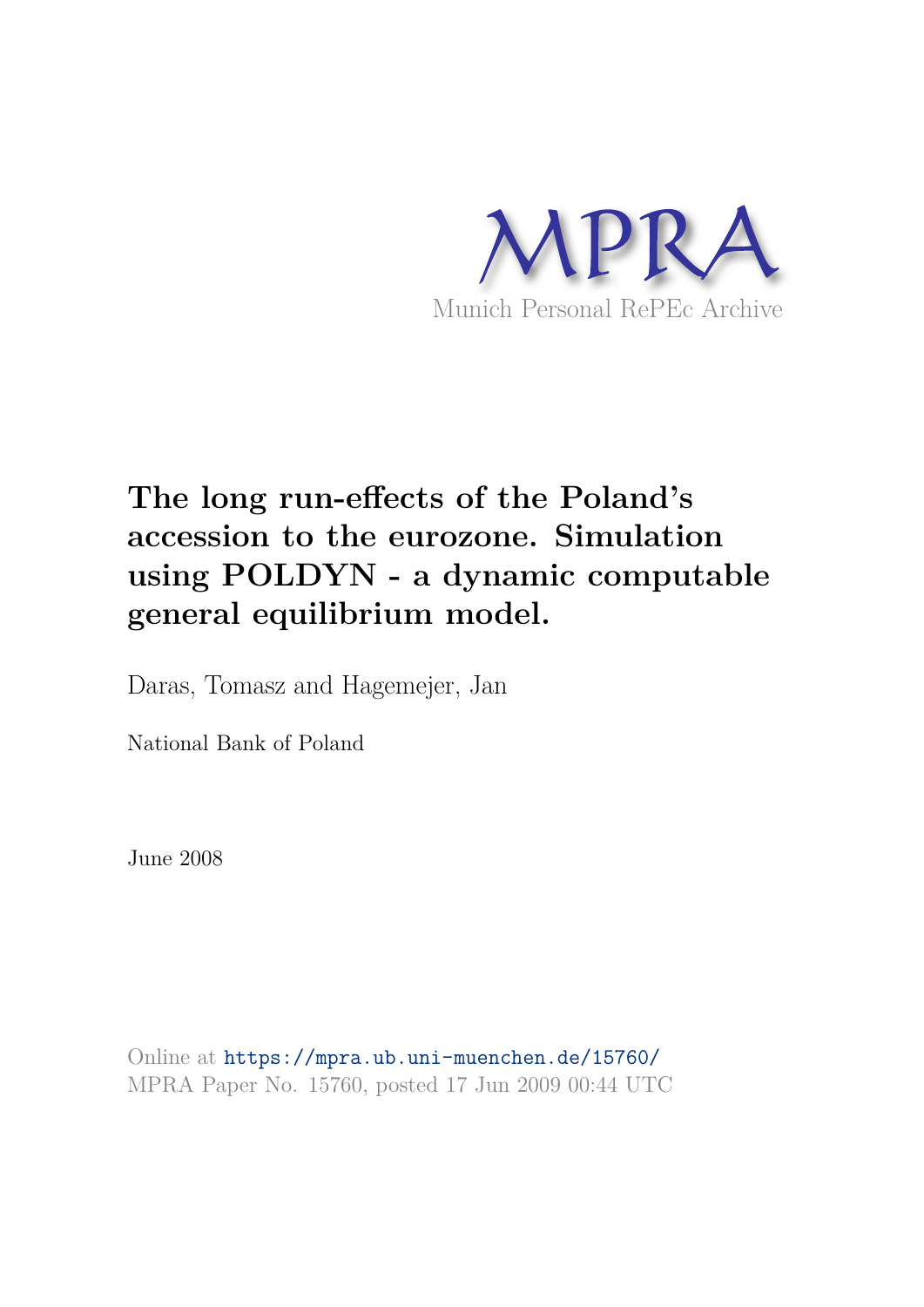# The long run-effects of the Poland's accession to the eurozone.

Simulation using POLDYN - a dynamic computable general equilibrium model.

Tomasz Daras, Jan Hagemejer<sup>∗</sup> National Bank of Poland

October 14, 2008

#### Abstract

The aim of this paper is to assess the non-monetary effects of the euro accession of Poland. The literature identifies two channels that potentially may affect the economy: (i) diminishing of investment risk premia through lower interest rates and cost of capital services and (ii) trade creation effects due to elimination of currency transaction spreads, better price comparability and elimination of currency risk. We employ a dynamic general equilibrium model with perfect foresight multiple households, adjustment cost of capital, disaggregated labor market. We directly model trade-driven productivity spillovers. Our simulations show a long run GDP gain from the euro accession at the level of 7.5% of benchmark GDP of which 90% is realized in first 10 years. The main factor behind growth is investment that leads to an extra 12.6 percent of extra capital accumulated in the long run. The welfare gains amount to roughly 2% of the value of GDP each year. The sensitivity analysis proves that the model behavior is reasonably resistant to parameter changes.

# 1 Introduction

Accession to the euro zone implies that for the joining country that: (i) there are no longer exchange rate adjustments possible against other participants of the monetary union; (ii) monetary policy is set by the common central bank whose policy may not be optimal for the acceding country because as it targets the euro zone aggregate inflation, the preferences of the central bank may not be fully compatible with all the member states (iii) participating in the monetary union could require that

<sup>∗</sup> corresponding author: jan.hagemejer@mail.nbp.pl. National Bank of Poland, ul. Swietokrzyska 11/21, 00-919 Warszawa, ph. +48-22-653-11-87. The views in this paper, and any errors and omissions, should be regarded as those of the authors, and do not necessarily reflect those of the National Bank of Poland or any other individual within the NBP. The paper presents the results of the research conducted as a part of the process of preparing the "Report on Poland's membership of the euro-area". The project serves as a supporting study for the Report and, consequently, its findings do not determine the overall conclusions of the Report. We wish to thank Renger van Nieuwkoop of Ecoplan, Switzerland for providing training and support throughout the duration of the project and Micha l Gradzewicz, Krzysztof Makarski and Zbigniew Zółkiewski for helpful comments and suggestions. All remaining errors are ours.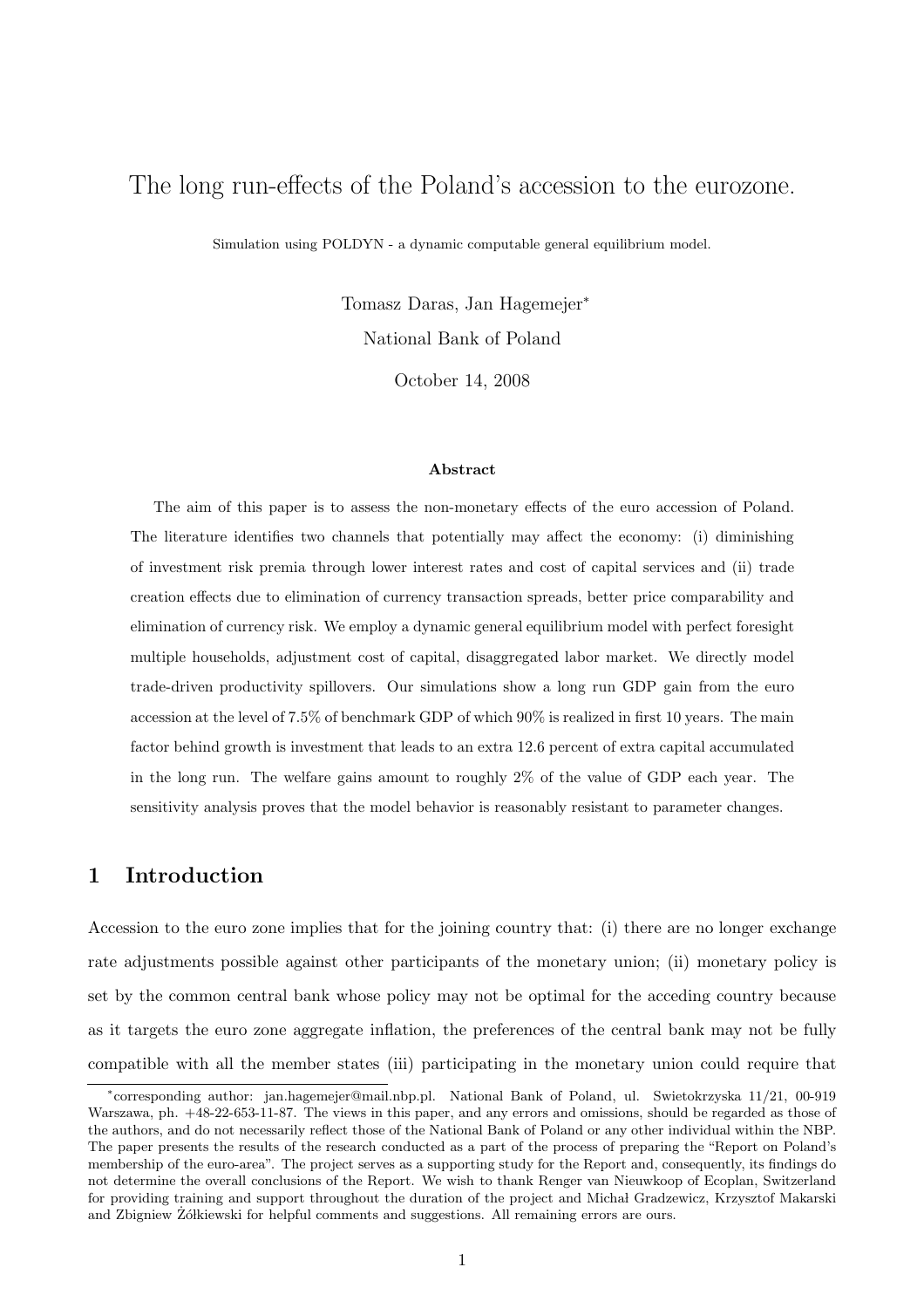fiscal flexibility is restrained because of the necessary adoption of fiscal stringency measures like the Maastricht Treaty and the Stability and Growth Pact. These are the commonly quoted costs of the monetary integration and the literature on the subject seems very ample. However, the evidence on the possible benefits from monetary integration, especially those related to the euro zone and the accession of the new EMU member states is quite scarce. These benefit estimates should be compared to the cost estimates when deciding on the timing of monetary integration.

The aim of this paper is to provide some stylized estimates on the magnitude of gains that may stem from monetary integration. We briefly survey the literature for possible channels through which these gains may manifest itself. The most often quoted ones are trade creation effects due to elimination of currency transaction spreads, better price comparability and elimination of currency risk. On top of that, evidence suggests that in faster developing economies with higher interest rates, monetary integration leads to a decrease in the long-run interest rates through elimination in the risk premia. This affects the costs of capital and the level investment.

To assess the possible effects of Polish accession to the EMU, we decided to employ a computable general equilibrium model. The model is dynamic, in the sense that the households maximize their lifetime utility given their long run income with perfect foresight. The model encompasses many features that let us provide disaggregated results: we model multiple households and multiple sectors. Production technology is based on capital and three labor types, and we model household labor supply. We assume that Poland is a small open economy and we treat separately trade flows with the euro zone, rest of the European Union and the rest of the world. We directly model trade driven knowledge spillovers that affect labor productivity.

Our simulations suggest that the long run GDP gain from the euro accession amounts to 7.5% of benchmark GDP of which 90% is realized in first 10 years. The main factor behind growth is investment that leads to an extra 12.6 percent of extra capital accumulated in the long run. As investment demand is very high in the first periods under consideration, imports go up considerably. Over time, with capital accumulation and falling production costs, exports go up to reach a level higher by almost 13% than the benchmark scenario. The welfare gains amount to roughly 2% of the value of GDP each year. The poor households gain slightly more than the non-poor households due to the fact that they loose relatively less risk premium revenues. Consumption is expected to go up by 3.7% in the long run. The production structure of the economy shifts towards market services and the economy-wide production becomes more capital intensive.

We perform a sensitivity analysis that checks how the results are affected by the choice of key parameters of the model. The performed simulation suggest that the model behavior is reasonably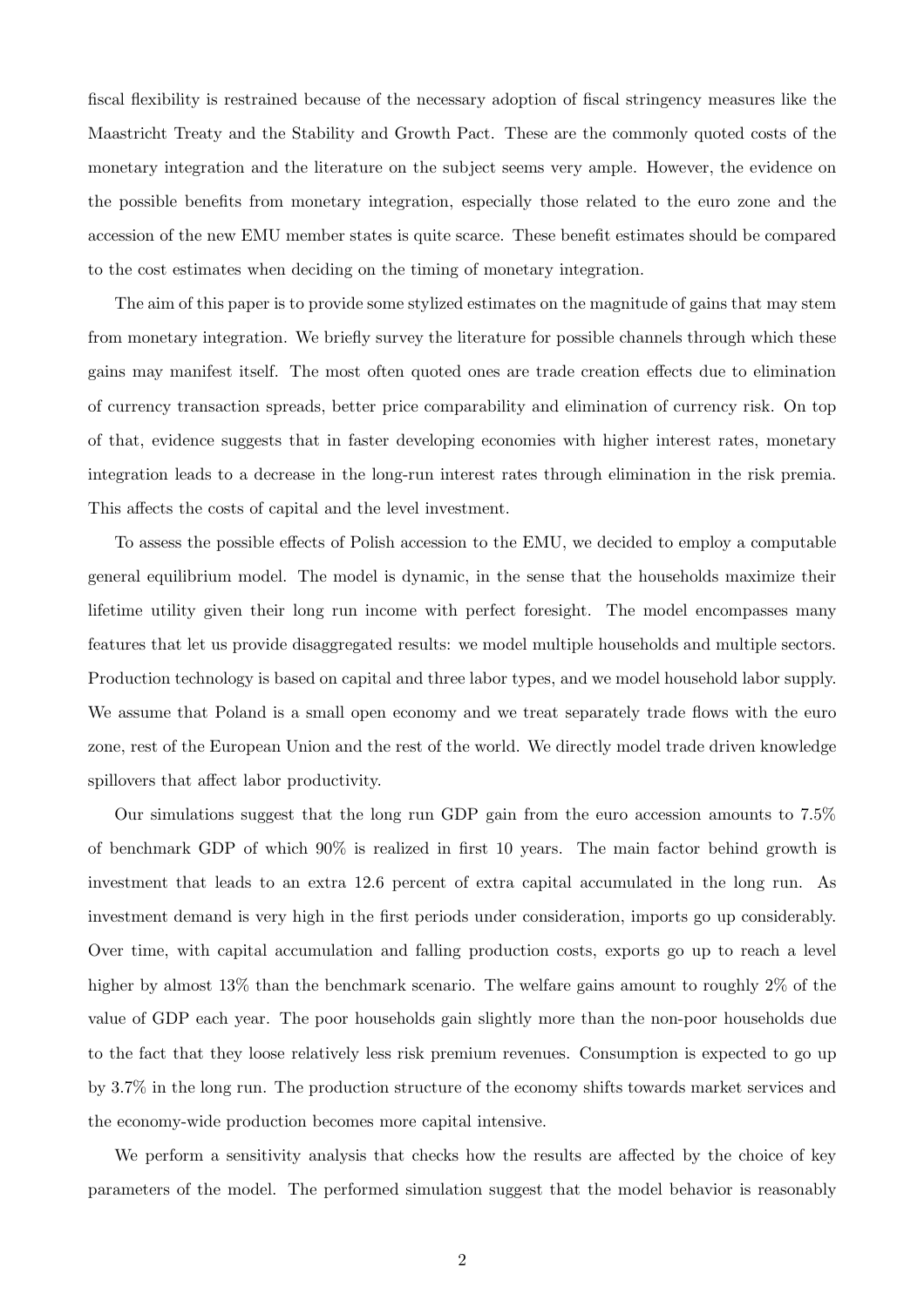resistant to parameter changes. The imposed variation in parameters leads to a variation in key macroeconomic variables by roughly 1pp.

The paper is structured as follows. The section two provides short literature review. Section three gives a introduction into CGE modelling concept and describes the model structure. Section four covers the data and calibration techniques. Sections five and six follow with simulation results and sensitivity analysis. Section six concludes the paper.

# 2 Literature review

The mainstream of the literature on monetary integration is related to the question of the optimality of common currency in the presence of asymmetric shocks and dis-alignment of the business cycle among the members of the currency union. This relates to the optimum currency areas (OCA) literature, that is mostly due to Mundell (1961). A survey of the literature dealing with the analysis of the Poland's exposure to asymmetric shocks and other related literature is given in Borowski (2004), who also identifies the possible benefits of Poland's Euro accession. He claims that main benefits of eurozone accession come from the elimination of the currency risk premium and the impact on the transaction costs and foreign trade. The study published by NBP (2004), provides an overview of costs and benefits of the eurozone accession. While the analyzed costs mainly stem from loosing autonomous monetary policy and from the necessary budgetary tightening to satisfy the Maastricht criteria, the benefits that the report identifies are the decrease of the macroeconomic risk, integration of the financial markets, increase in the degree of competition, elimination of the currency exchange risk and lowering of transaction costs. This is expected on one hand to cause an increase in the rate of investment through lowering of risk premia and interest rates, and on the other, boost international trade. The assessment foresees long-run effects on the stock of capital and labor productivity.

Our paper focuses on two channels of possible effects of the EMU accession: trade creation effects and the lower risk premium effects. The literature related to the Euro trade effects partially overlaps with the broader strand of empirical literature analyzing trade impact of currency unions. Most of the literature is based on variations of the gravity model of trade, where impact of exogeneous factors on trade potential is analyzed. The pioneer study in this respect was the analysis by Rose (2000) who found that other things equal, the two countries that share the same currency, trade three times more than countries with different currencies. The paper has been criticized from many angles, mainly the choice of the countries in the original dataset, data errors, and, more importantly, possible endogeneity of monetary unions that stems from, among other sources, the colonial past.

Rose and van Wincoop (2001) try to refine the empirical model. They use the Anderson and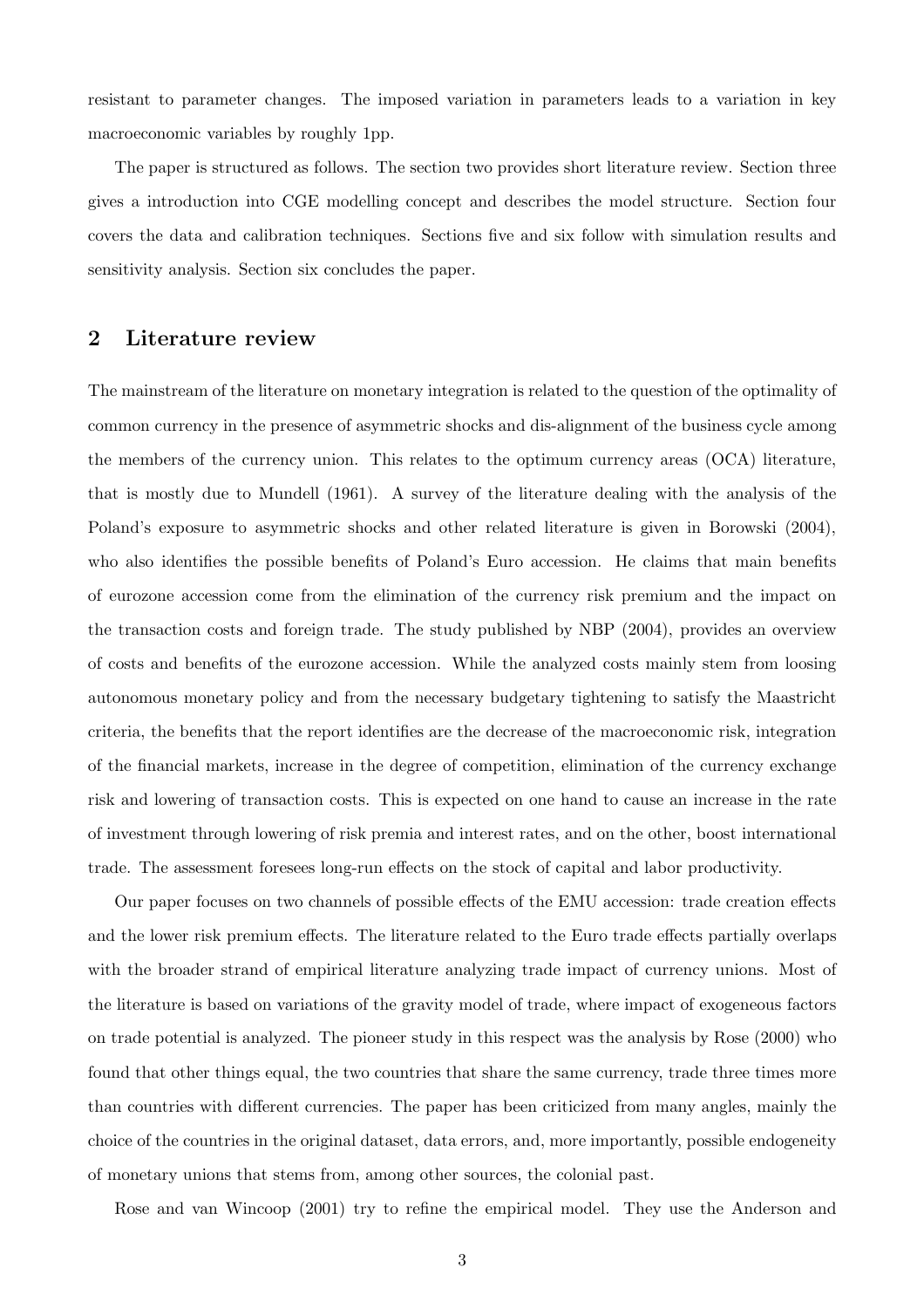van Wincoop (2003) methodology that resolves some problems of the misspecification of the gravity equation by using panel data (Rose's original work was performed using the cross-section data). The estimated effects on trade of having the same currency are 250%, the estimated trade costs stemming from different currencies amount to 26% of trade value. This amounts to roughly half of the so called "border-costs" as estimated by Anderson and van Wincoop (2003). The methodology allows the authors to estimate the trade effect of different potential currency unions, even those that have not yet been created. For the case of the EMU, Rose and van Wincoop find that the increase in trade would be of the order of 60 percent.

Persson (2001) suggests that the results in Rose (2000) may be biased due to effects of some of the explanatory variables being non-linear and to the fact that the likelihood that two countries will adopt a common currency is not random, and may depend on some of the explanatory variables. For example, the likelihood of forming currency unions may be larger for small countries. His methodology is based on matching. He first estimates the propensity to form a currency union for each country pair. Then, for each observed currency union he finds a pair of other countries having similar characteristics and therefore highly likely to form a currency union. He estimates the effect of currency union on trade, using only the matched observations. Using this methodology, he finds the effect of currency union on trade to be 65 percent.

Micco, Stein, and Ordoez (2003) estimate the early effects of the EMU on trade. They use a panel dataset that includes information on bilateral trade for 22 developed countries from 1992 through 2002, and therefore it includes the 12 countries that entered the currency union in 2000. They find that, controlling for other factors, the effect of EMU on bilateral trade between member countries ranges between 5 and 10 percent, when compared to trade between all other pairs of countries, and between 9 and 20 percent, when compared to trade among non-EMU countries. They do not find any evidence of trade diversion (switching from non-EMU to EMU trade partners). Their results suggest that the monetary union increases trade not just with EMU countries, but also with the rest of the world. Similar study was performed by Maliszewska (2004) who analyzes the trade flows between EU and Central and Eastern European countries for the period 1992-2002, and her estimates suggest the euro accession elasticity of trade at the level of 23%.

The above survey of the gravity-type literature is by no means complete. A very comprehensive survey on trade effects of the currency unions is provided by Baldwin (2006) and the general conclusion is that the effects of currency unions on trade of the order of 10% of the volume of trade seem reasonable (although the evidence the size of the effects vary a lot, especially in the early works). The more recent empirical work by Cieślik, Michałek, and Mycielski (2008) analyzes the trade effects of EMU in a gravity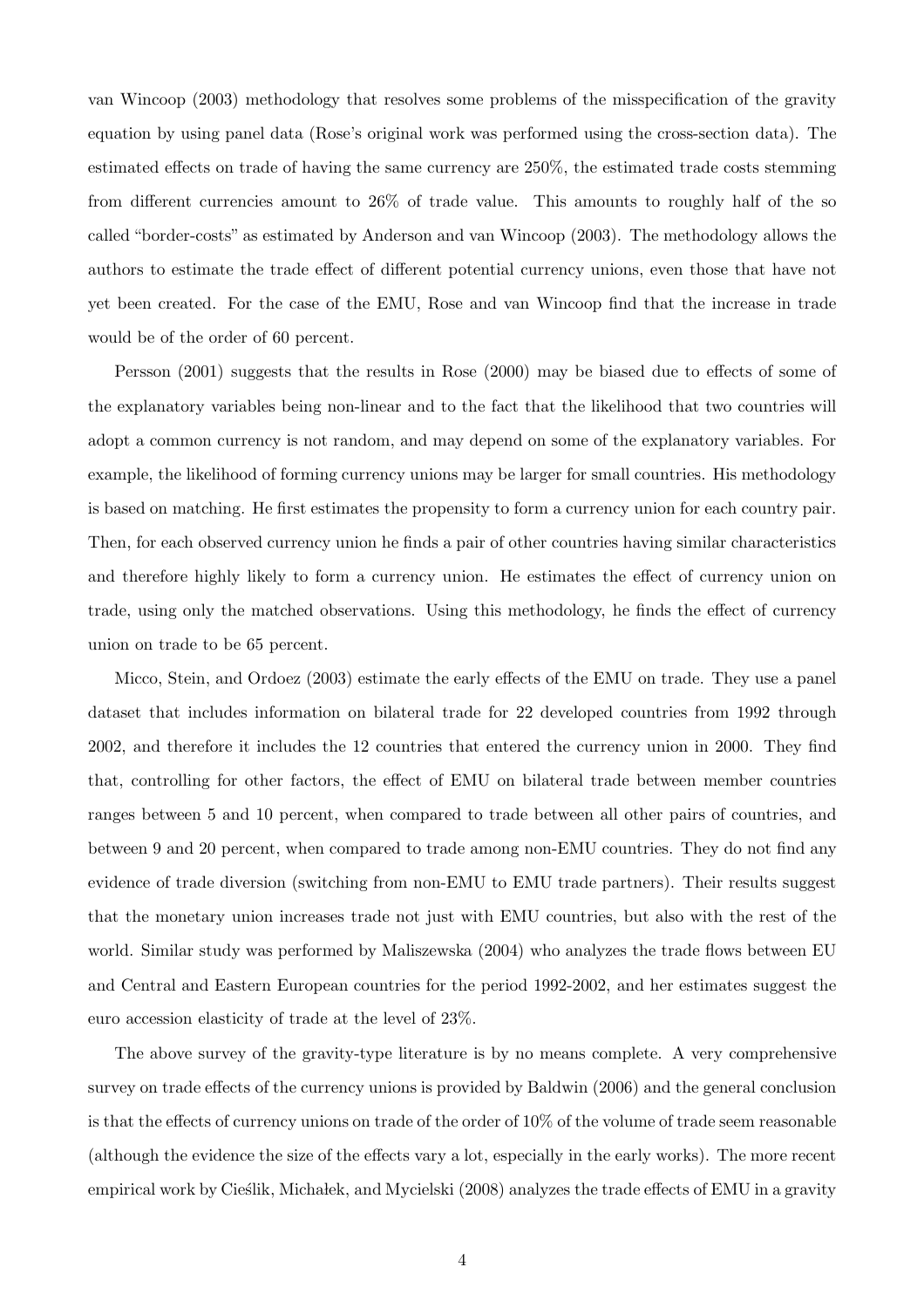framework. They use a generalized gravity model estimated on the data for the period 1993-2006 for over 100 countries. They look at both the effects of EMU accession but also on the effects of pegging exchange rates against the euro. The obtained results suggest that immediately after the accession, the Polish exports will rise by around 12% and the total volume of trade by around 9%.

Mroczek (2008) identifies the possible channels that may cause the EMU trade creation. They are: elimination of the currency exchange risk, lowering of transaction costs and increasing price transparency. He notes that the EMU countries have experienced a considerable increase in trade over the period of its existence, but this may be at least partially due to other factors. He expects, that the increase in trade after EMU accession will be the most pronounced in countries where the share of trade with EMU members in total trade is the highest and since the Central and Eastern European countries trade on average more with the EMU than EMU members among themselves, the trade creation effects may be higher that in the original EMU-12 group.

Bukowski, Dyrda, and Kowal (2008) calculate the possible savings in transaction costs stemming from the bid-ask spread on currency transactions amounting to 2-3% of the value of transactions. They project that solely from the introduction of the common currency, the direct impact on the costs of exporters amounts to 1-1.5% of GDP and the long run impact on the level of GDP simulated using a dynamic stochastic general equilibrium model is 0.66%. This does not take into account any additional possible effects, such as greater international price comparability or exchange rate risk in international transactions and can be treated as a lower-bound estimate.

The second channel of the single currency impacts on the Polish economy, that we look at in our simulations, is lowering the interest rate risk premium. In the literature risk premium is often calculated as the spread between rates of return for the 10 year bond (bond yields). In theory, the introduction of the single currency should lead to greater integration of financial markets and a decline in spreads.

Reininger and Walko (2005) indicate that the convergence in rates of return of 10-year bonds for eurozone candidate countries (Poland, Hungary, the Czech Republic) may be close to the convergence process, which took place for Italy, Greece, Portugal, Spain prior to the adoption of the single currency by those countries at the beginning of 2001. Euro adoption resulted in the full convergence of bond yields for the countries of the so-called Club-Med to the rates of return of 10-year bonds for Germany. More than two thirds of the decline in spreads occurred two years before introduction of the euro. A lower degree of integration of the Polish market with the market of the euro zone may increase potential benefits.

Bukowski, Dyrda, and Kowal (2008) estimate that as a result of the adoption of a single currency,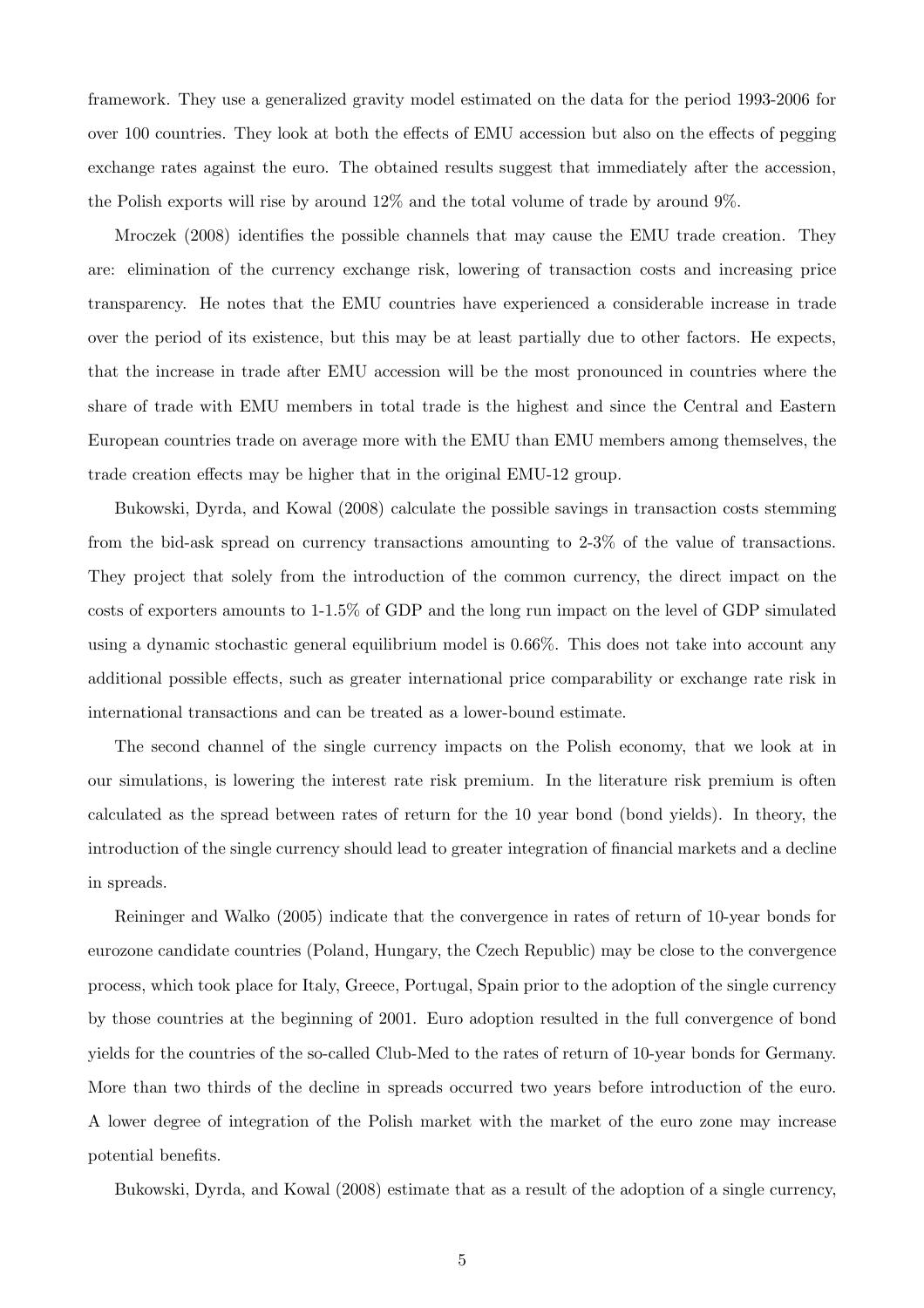the nominal interest rates will decrease by about 0,6-0,8 pp. The long run impact simulated using a dynamic stochastic general equilibrium model on the level of GDP is small - 0,45% increase and the level of investments is higher by 0,39%.

## 3 The model

#### 3.1 The baseline Ramsey model:

Our model is a straightforward extension of the simple Ramsey model presented by Lau, Pahlke, and Rutherford (2002) and Paltsev (1999). Consider an economy with one infinitely lived agent deriving his lifetime utility from consumption of one good  $(c_t)$ . The lifetime utility function is given by:

$$
U = \sum_{t=0}^{\infty} \left(\frac{1}{1+\rho}\right)^t W(c_t),\tag{1}
$$

where t - time periods,  $\rho$ - individual time preference parameter, W - period utility function. The agent is endowed with a labor endowment in each period  $(L_t)$  and an initial stock of capital  $K_0$ . Total output produced in the economy with technology given by the production function  $F(K_t, L_t)$  is used either for consumption or investment  $(I_t)$ :

$$
c_t = F(K_t, L_t) - I_t.
$$

Capital depreciates at rate  $\delta$  and accumulates over time according to a simple formula:

$$
K_{t+1} = K_t(1 - \delta) + I_t.
$$

A social planner problem is maximizing the utility subject to resource constraints. The problem can be set up as a maximization of the following Lagrange function:

$$
\Im = \sum_{t=0}^{\infty} \left(\frac{1}{1+\rho}\right)^t W(c_t) - \sum_{t=0}^{\infty} \lambda_{1,t} (F(K_t, L_t) - I_t - c_t) - \sum_{t=0}^{\infty} \lambda_{2,t} (K_t (1-\delta) + I_t - K_{t+1}) \tag{2}
$$

The first order conditions are:

$$
\frac{\partial \mathfrak{S}}{\partial c_t} = \left(\frac{1}{1+\rho}\right)^t \frac{\partial W(c_t)}{\partial c_t} - \lambda_{1,t} = 0
$$
\n(3)

$$
\frac{\partial \mathfrak{F}}{\partial K_t} = \lambda_{1,t} \frac{\partial F}{\partial K_t} - \lambda_{2,t-1} + \lambda_{2,t} (1 - \delta) = 0 \tag{4}
$$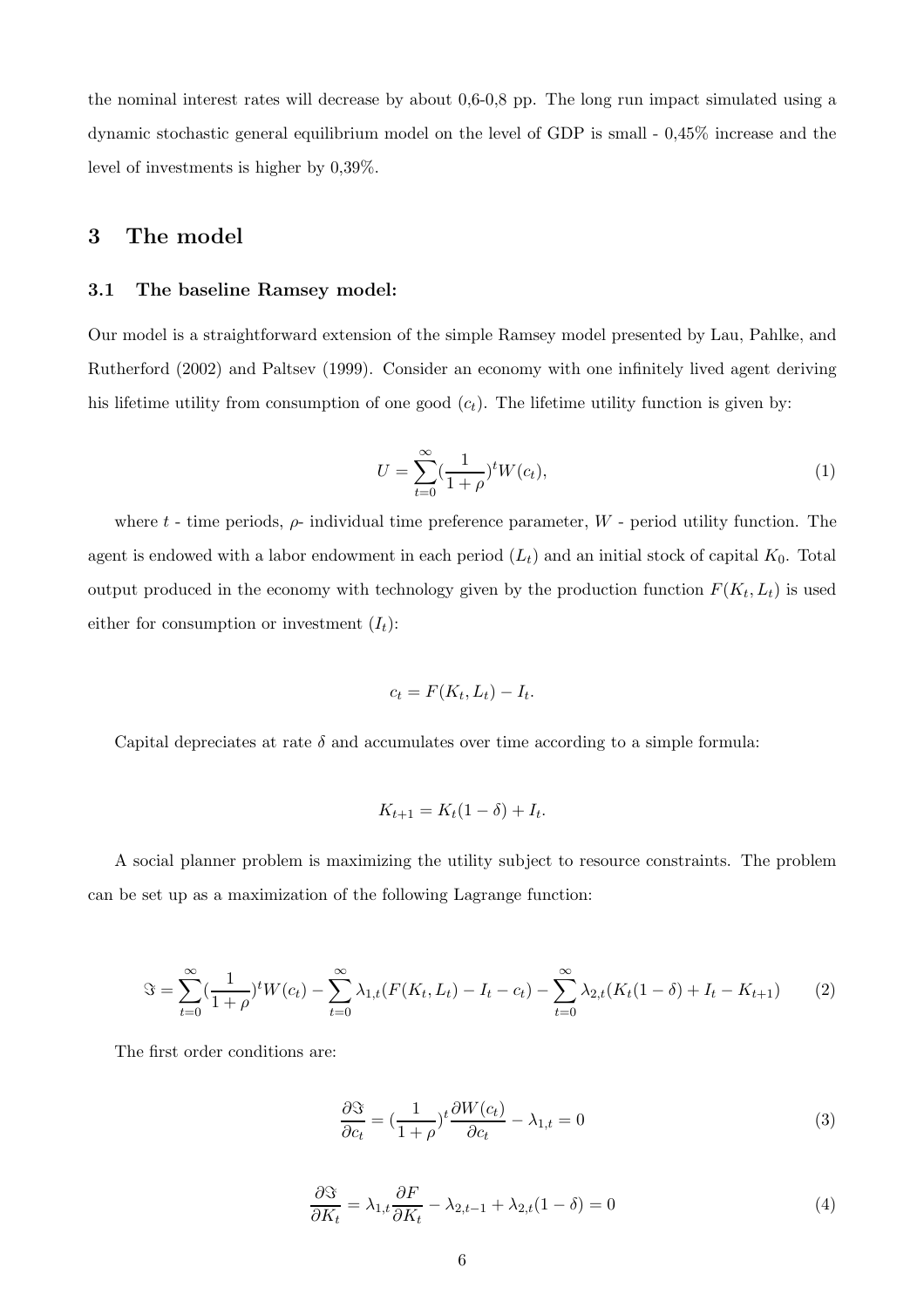$$
\frac{\partial \Im}{\partial I_t} = -\lambda_{1,t} + \lambda_{2,t} = 0. \tag{5}
$$

In a utility maximization problem and cost minimization problem the Lagrange multipliers correspond to the marginal utility and marginal cost respectively. If the production and utility functions satisfy the requirements for the existence of competitive equilibria, the social planner solution above corresponds to a competitive equilibrium. In a competitive equilibrium price equal marginal costs. The conditions 3-5 can be therefore rewritten as:

$$
p_t = \left(\frac{1}{1+\rho}\right)^t \frac{\partial W(c_t)}{\partial c_t}
$$

$$
pk_t = (1 - \delta)pk_{t+1} + p_t \frac{\partial F(K_t, L_t)}{\partial K_t}
$$

$$
p_t = pk_{t+1},
$$

where  $p_t$  is a price of output (and therefore consumption and investment good),  $pk_t$  is a price of a unit of capital in period t and  $pk_{t+1}$  is a price of capital in period  $t + 1$ . In a competitive equilibrium, the prices of factors of production clear the factor market and the price of goods clears the goods market. The unit cost function  $C(r k_t, w_t)$  is a solution to the cost minimization problem:  $\min(w_t L_t + r k_t K_t)$ subject to  $F(K_t, L_t) = 1$ , where  $rk_t$  is the rental price of capital. The demand function  $D(P_t, M)$  is a solution to a lifetime utility maximization problem subject to the budget constraint:  $\sum_{t=0}^{\infty} p_t c_t = M$ , where M is the consumer income.

The competitive equilibrium is given by the following system of conditions. The following equations correspond to zero profit conditions:

$$
p_t = p k_{t+1}
$$

$$
pk_t = rk_t + (1 - \delta)pk_{t+1},
$$

$$
C(rk_t, w_t) = p_t
$$

Market clearing conditions follow.

$$
Y_t = D(p_t, M) + I_t
$$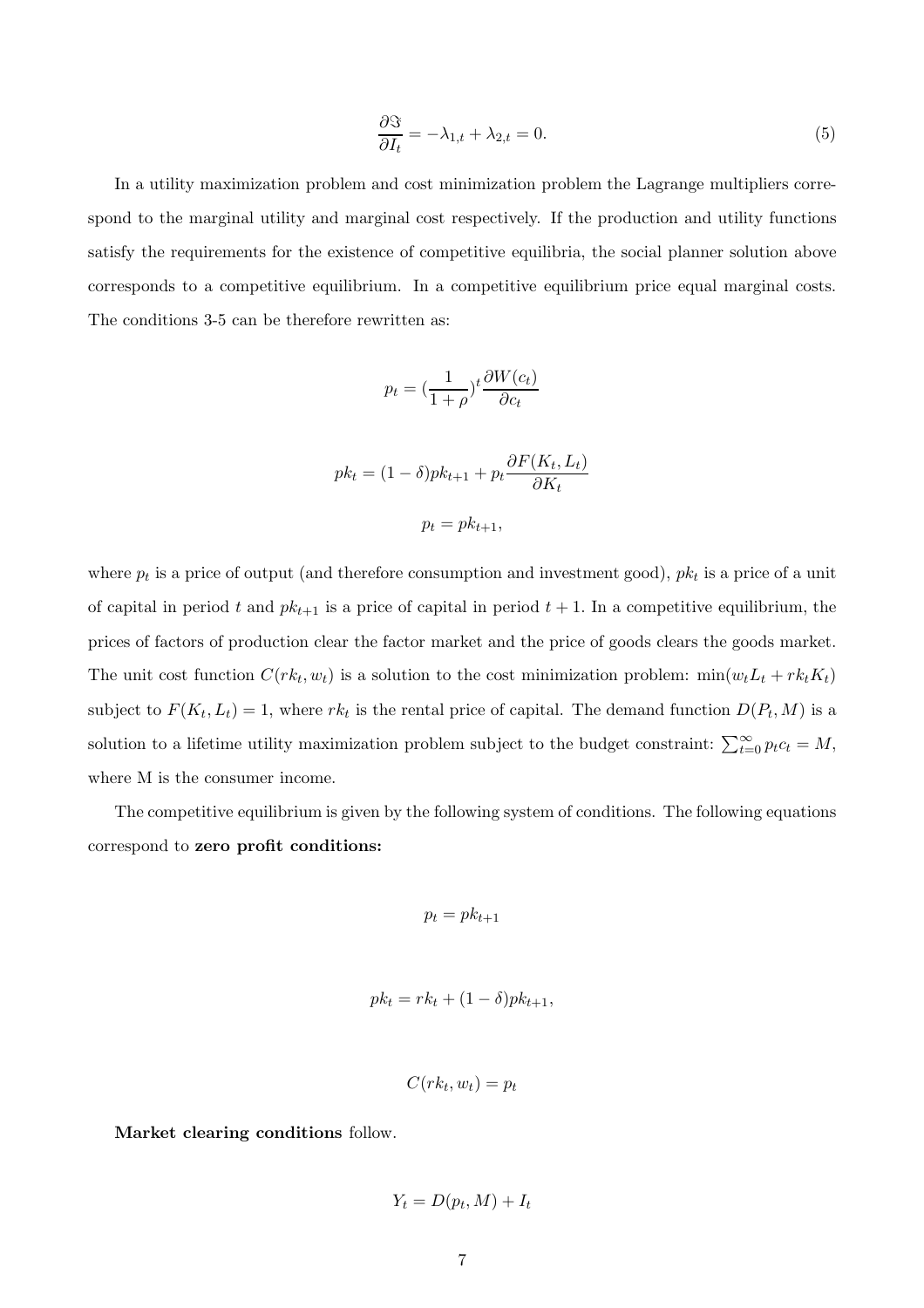$$
L_t = Y_t \frac{\partial C(r k_t, w_t)}{\partial w_t}
$$

$$
K_t = Y_t \frac{\partial C(rk_t, w_t)}{\partial rk_t}
$$

(where  $Y_t$  is supply in period t) and the system is completed by the **income balance condition**:

$$
M = pk_0 K_0 + \sum_{t=0}^{\infty} w_t L_t
$$

#### 3.2 The full model overview

The POLDYN model is a computable general equilibrium model that is standard in any ways. The basic functioning of the model relies on the assumptions that:

- Consumers maximize their lifetime utility by choosing each period consumption, labor supply and savings given the budget constraint. Consumers know the future paths of all prices and incomes (perfect foresight).
- Producers maximize profits, taking goods and factor prices as given (perfect competition).
- All markets clear.
- The economy is small and open: agents take foreign prices as given and at the going foreign prices they can demand and supply any amount of a given good.

The POLDYN model takes its intertemporal structure from the above version of the Ramsey model. It has been, however, extended in several ways. The full model, in the version that was used to prepare this study comprises the following features:

- Multiple households,
- Multiple production sectors based on CES technology,
- Endogeneous labor supply (leisure/consumption choice) and multiple labor types,
- Small open economy features with multiple trading partners, imperfect substitution between sources and destination and international borrowing,
- Public sector.
- Capital adjustment costs,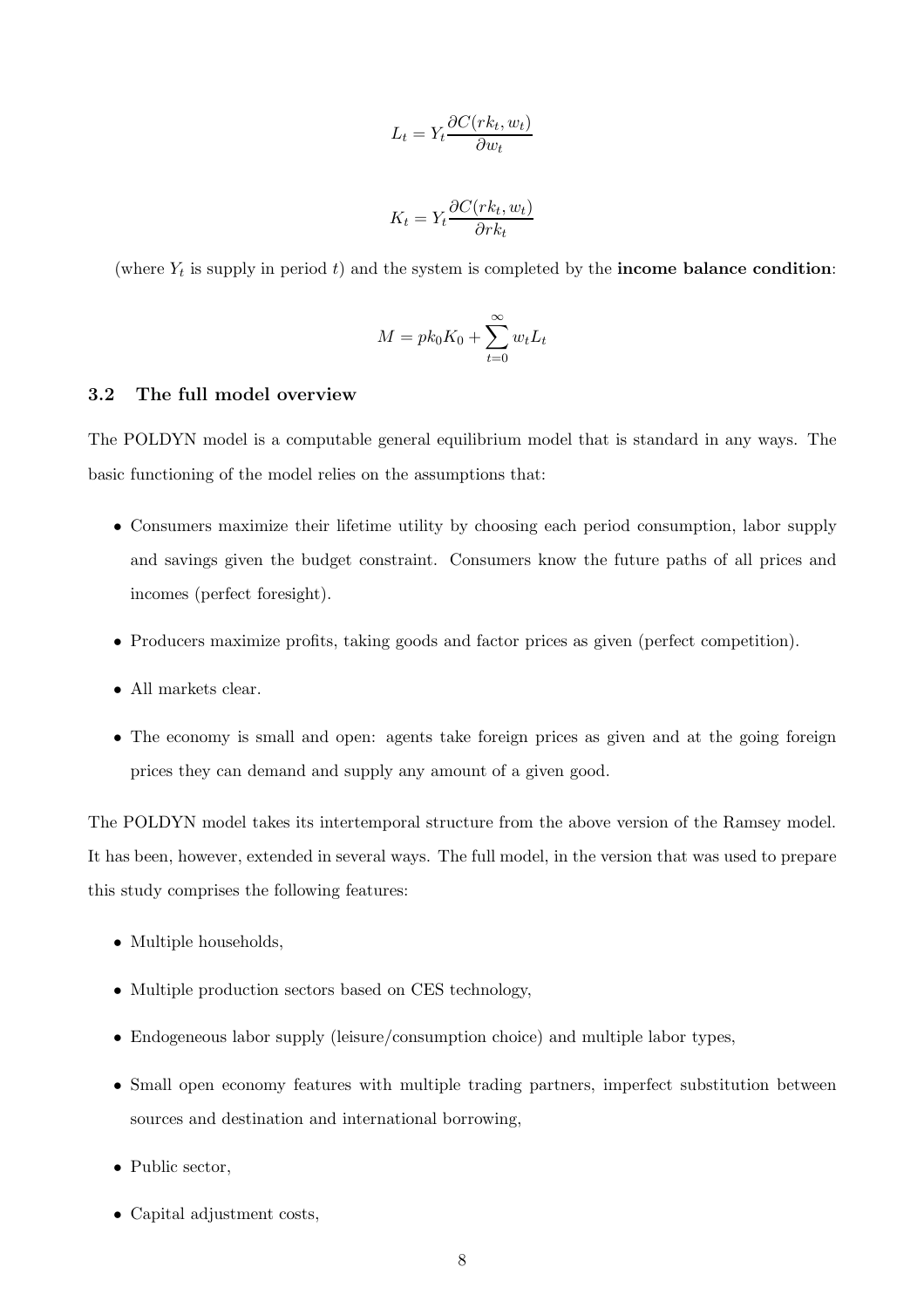

• Spillover productivity effects stemming from international trade.

The consumer households are assumed to maximize a lifetime utility subject to a intertemporal budget constraint. The household utility is a nested concept (the structure of preferences is depicted in figure 1. The top tier of preferences of household  $h$  is given by a constant elasticity of intertemporal substitution (CEIS) function  $U_h$  that aggregates welfare levels in all the periods within the infinite horizon of the household  $W_{h,t}$ . The  $W_{h,t}$  are sub-utility constant elasticity of substitution (CES) aggregates of the consumption of goods  $(WW_{h,t})$  and leisure  $(W L_{h,t})$ . The two components of the period utility are again CES sub-utility functions of products of different sectors and leisure of different types respectively.

Production is also a multi-stage process. The top-level production function of the final output  $XD_{i,t}$  is a fixed-coefficient Leontieff function of the value-added aggregate  $(VA_{i,t})$  and intermediate inputs  $(IO_{j,i,t})$ . The value added production function is a CES function of capital  $(K_{i,t}^D)$  and all types of labor  $(L_{l,i,t}^D)$ . Diagrammatically, the structure of the production technology is shown in figure 2.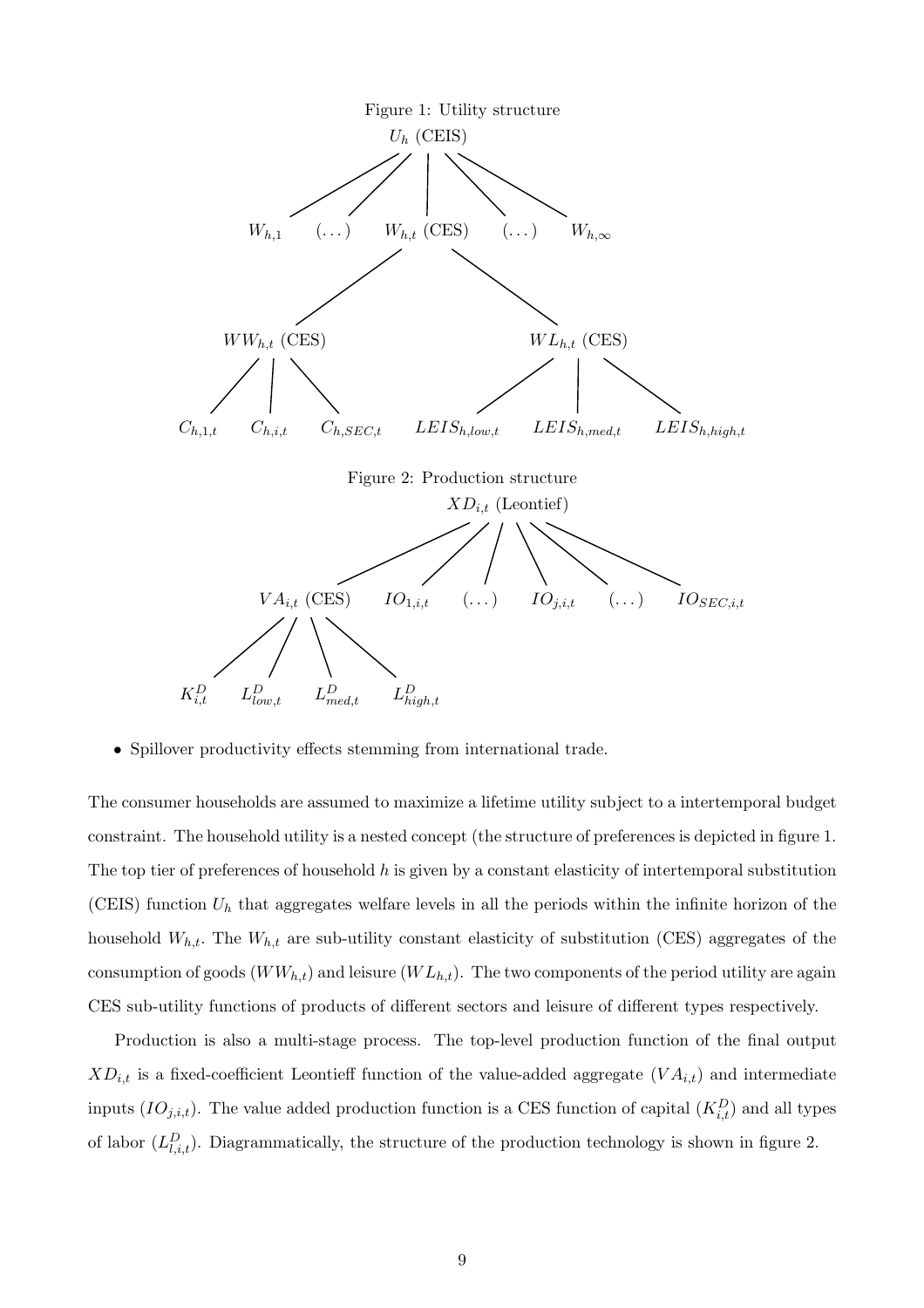We distinguish the following sets that describe the structure of the models:

- sectors (SEC),
- institutions (INST),
- households (INSTH),
- foreign partners (INSTF),
- factors of production (FAC),
- labor types (FACL).

The model is based on a social accounting matrix and the flows of funds and goods and services correspond to a circular flow in the economy where all the outflows have to be equal to all the inflows which corresponds to the "square" walrasian model setup. A sample SAM is shown in figure 3. Sums of the values in each of the rows (incomes) have to equal to sums of respective columns (expenditures).

For example, the row marked  $INSTH$  depicts all the income flows that relate to households: factor income (in column  $FAC$ ), transfers (from other households - INSTH, government - G, and from abroad -  $INSTF$ ). The sum of all the income has to equal to total spending of households. All the household spending is given in column *INSTH*. They allocate their income into private consumption of goods coming from sectors SEC, transfers to other institutions (households and abroad), and savings  $SAVE$ . The sum of the row  $SAVE$  depicting the economy savings of households, government and abroad has to, in turn, equal to total investment demand in the economy, given in the column INV. The total goods output in the economy (including intermediate demand, value added all the indirect taxes) plus imports (the sum of column  $SEC)$  is equal to the total demand in the economy (row  $SEC)$ : intermediate use (row  $SEC)$ , private consumption  $(INSTH)$ , government consumption G together with subsidies  $TAX$ , investment demand  $(INV)$  and exports.

#### 3.3 The model setup

Similarly as the baseline Ramsey model, the POLDYN model can be set up as a set of zero profit, market clearing and income balance conditions and the terminal conditions.

Zero profit conditions assure that the costs of purchase of inputs are equal to the revenue from sales of the outputs of any production process. This can also be applied to consumer utility maximization problem - the expenditure on the upper level of the utility aggregate has to be equal to the cost of purchase of the goods that this aggregate is composed of. The market clearing conditions assure that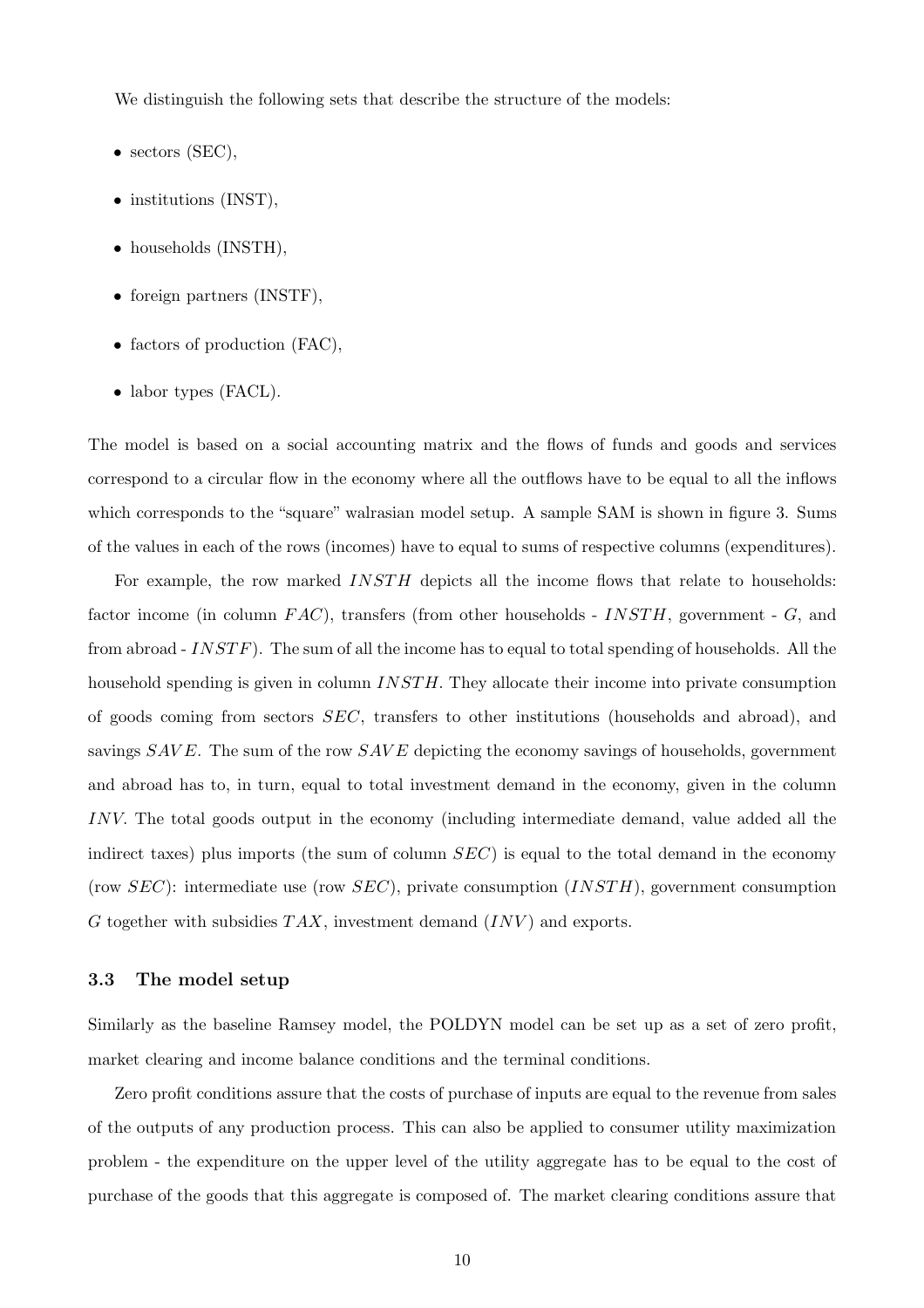|              |                             |                  | Figure 3: A Social Accounting Matrix |                          |            |                      |                    |
|--------------|-----------------------------|------------------|--------------------------------------|--------------------------|------------|----------------------|--------------------|
|              | <b>SEC</b>                  | <b>FAC</b>       | <b>INSTH</b>                         | G                        | <b>TAX</b> | <b>INV</b>           | <b>INSTF</b>       |
| <b>SEC</b>   | Intermediate<br>use         |                  | Private<br>consumption               | Public<br>consumption    | Subsidies  | Investment<br>demand | Exports            |
| <b>FAC</b>   | Value added                 |                  |                                      |                          |            |                      |                    |
| <b>INSTH</b> |                             | Factor<br>income | <b>Transfers</b>                     | <b>Transfers</b>         |            |                      | <b>Transfers</b>   |
| G            |                             |                  |                                      | Tax revenues             |            |                      | <b>Transfers</b>   |
| <b>TAX</b>   | Indirect taxes Factor taxes |                  | Income tax                           |                          |            |                      |                    |
| <b>SAVE</b>  |                             |                  | Household<br>savings                 | <b>Budget</b><br>surplus |            |                      | Foreign<br>savings |
| <b>INSTF</b> | Imports                     |                  | <b>Transfers</b>                     | <b>Transfers</b>         |            |                      |                    |

the prices are at the level that equilibriates supply and demand in the market for goods and factors of production. The income balance conditions assure that the expenditures of agents are equal to the incomes of agents. This applies to households, the government, but also to the economy as a whole whole.

#### 3.4 Supply side of the model

The final goods are produced using value-added together with intermediate inputs. We assume that at the aggregate level the production function is of the Leontieff type:

$$
XD_{i,t} = \min(\alpha_{VA,i,t}^{XD} VA_{i,t}, \alpha_{j,i,t}^{VA} IO_{j,i,t}), \qquad i, j \in SEC, t \in T,
$$
\n
$$
(6)
$$

where  $VA_{i,t}$ , is the value added aggregate used in sector i, and  $IO_{j,i,t}$  is the intermediate use sector j goods in sector i output.  $\alpha_{VA,i,t}^{XD}$  and  $\alpha_{j,i,t}^{VA}$  are respectively the share of value added in the production of sector i and the share of each intermediate good j used in the production of sector i. The services of factors used in production activities are rented from households and the intermediate goods are a composite of domestically produced and imported commodities.

The value added aggregate is produced using a constant elasticity of substitution (CES) production function of the following form:

$$
VA_{i,t} = \left[ \alpha_{K,i}^{VA}(K_{i,t}^D)^{\frac{\sigma_i^{VA}-1}{\sigma_i^{VA}}} + \sum_{m \in FACL} \alpha_{m,i}^{VA}(L_{m,i,t}^D)^{\frac{\sigma_i^{VA}-1}{\sigma_i^{VA}}}_{\text{in}} \right]^{\frac{\sigma_i^{VA}}{\sigma_{i-1}^{VA}-1}}_{\text{in}} , \qquad i \in SEC, t \in T,
$$
 (7)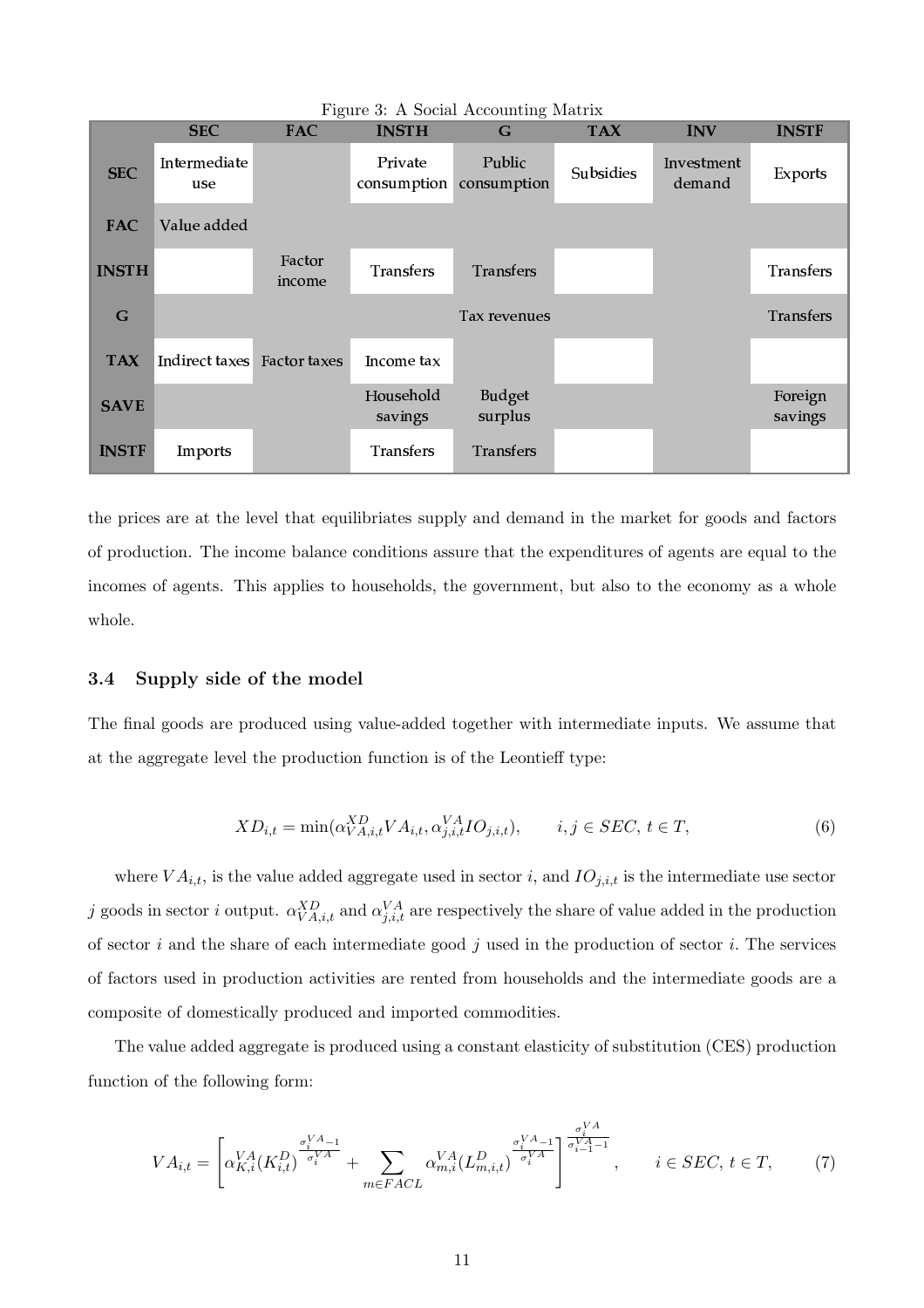where  $\alpha_{K,i}^{VA}$  and  $\alpha_{m,i}^{VA}$  are the capital and labor shares in the formation of value added,  $\sigma_i^{VA}$  is the elasticity of substitution parameter and  $K_{i,t}^D$  and  $L_{m,i,t}^D$  are the factor use (demand for factors) in sector i respectively for capital and all labor types.

The final output is either delivered domestically or exported. The supply is driven by the constant elasticity of transformation (CET) output transformation function:

$$
XD_{i,t} = [\gamma_i^{XD} E_{i,t}^{\frac{1+\eta_i^{XD}}{\eta_i^{XD}}} + (1 - \gamma_i^{XD}) XDD_{i,t}^{\frac{1+\eta_i^{XD}}{\eta_i^{XD}}}]^{\frac{\eta_i^{XD}}{1+\eta_i^{XD}}}, \qquad i \in SEC, t \in T,
$$
\n(8)

where  $E_{i,t}$  is exports coming from sector i,  $XDD_{i,t}$  is the supply to the domestic market,  $\gamma_i^{XD}$  is the share of exports in total output of sector i and  $\eta_i^{XD}$  is the elasticity of transformation. Exports are then supplied to all the possible destinations using a lower level CET function, :

$$
E_{i,t} = \left(\sum_{f \in INSTF} \gamma_{i,f}^E \left(\frac{EE_{i,f,t}}{ax_{i,f,t}}\right)^{\frac{1+\eta_i^E}{\eta_i^E}}\right)^{\frac{\eta_i^E}{1+\eta_i^E}} \quad i \in SEC, t \in T,
$$

where  $EE_{i,f,t}$  are exports t of sector i goods to destination f, market,  $\gamma_{i,f}^E$  is the share of destination f in total exports of sector i and  $\eta_i^E$  is the elasticity of transformation between the different destinations.  $ax_{i,f,t}$  is the efficiency parameter corresponding to the notion of an iceberg transport costs (if it is greater than one, less domestic output is required to satisfy the export demand and therefore the price of output goes up).

The value added price index that is dual to the value added production function is given by the following equation:

$$
pva_{i,t} = \left[\alpha_{K,i}^{VA}((1 + tfac_{K,i,t} + rp_t)rk_t)^{1 - \sigma_i^{VA}} + \sum_{m \in FAC} \alpha_{m,i}^{VA}((1 + tfac_{m,i,t})w_{m,t})^{1 - \sigma_i^{VA}}\right]^{\frac{1}{1 - \sigma_i^{VA}}}, \qquad i \in SEC, t \in T,
$$
\n(9)

where the left hand side of the equation,  $pva_{i,t}$  is the price of the value added aggregate and the right hand side corresponds to the unit cost of production of this aggregate  $(rk_t)$  is the rental rate of capital and  $w_{m,t}$  is the wage rate of labor of type m and  $tfac_{m,t}$  and  $tfac_{K,t}$  are the factor tax rates).  $rp_t$  is the wedge on the earnings of capital that corresponds to the investment risk premium. Similarly, the net unit revenues from the final output have to be equal to unit costs of production:

$$
(1 - tsec_{i,t} + subs_{i,t})pxd_{i,t} = \alpha_{VA,i,t}^{XD}pva_{i,t} + \sum_{j \in SEC} \alpha_{j,i,t}^{VA}px_{j,t}, \qquad i \in SEC, t \in T,
$$
 (10)

where the left hand-side is the unit price of final output  $(pxd_{i,t})$  net of the output tax  $tsec_{i,t}$  and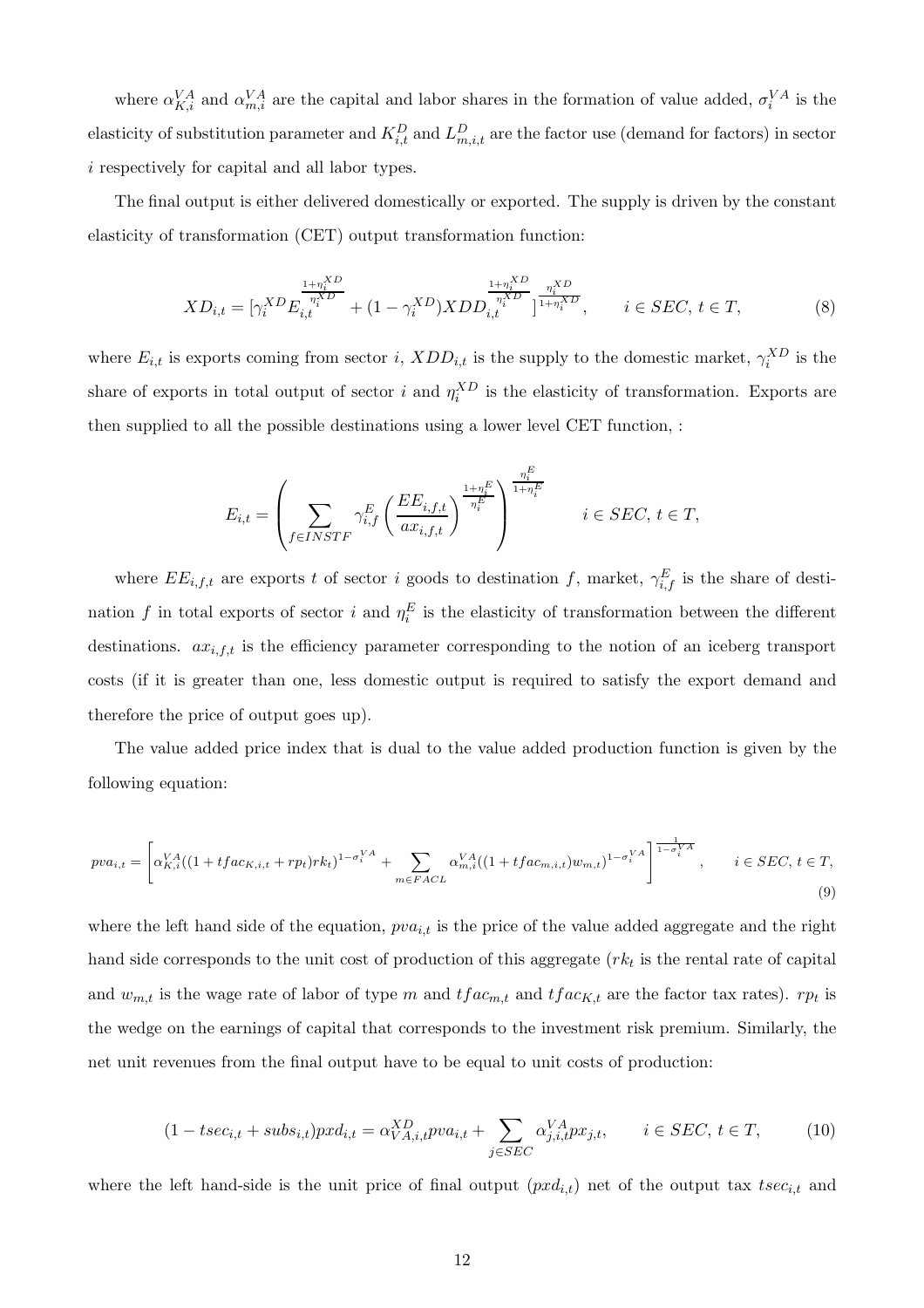output subsidies  $subs_{i,t}$  and the right hand side is the Leontieff price index of the cost components of final output - value added and the composite Armington good (see later) priced at  $px_{j,t}$ .

The revenues from sales to the domestic and foreign market have to be equal to the cost of production of the total output. Therefore, the following zero profit condition can be written:

$$
pxd_{i,t} = [\gamma_i^{XD}pe_{i,t}^{1+\eta_i^{XD}} + (1-\gamma_i^{XD})pxdd_{i,t}^{1+\eta_i^{XD}}]^{\frac{1}{1+\eta_i^{XD}}}, \qquad i \in SEC, t \in T,
$$
\n(11)

The right hand-side of the above equation is the cost of production of final output and the right hand-side is the standard CET revenue function over the domestic and foreign market.  $pe_{i,t}$  is the price of the exports aggregate and  $pxdd_{i,t}$  is the price of supply to the domestic market. Similarly, the delivery to all foreign markets has to generate zero profits:

$$
pe_{i,t} = \left[\sum_{f \in INSTF} \gamma_{i,f}^{E} (ax_{i,f,t} p f x_{f,t})^{1 + \eta_i^{E}}\right]^{\frac{1}{1 + \eta_i^{E}}}, \qquad i \in SEC, t \in T,
$$
\n(12)

where  $pfx_{f,t}$  is the foreign price level at destination f.

The demand equation for the value added aggregate is due to the Leontieff production function and assures proportional factor use, therefore:

$$
VA_{i,t} = \alpha_{VA,i}^{XD} X D_{i,t}, \qquad i \in SEC, t \in T., \tag{13}
$$

Demand for the intermediate use of the good  $i$  in the production of good  $j$  is similar:

$$
IO_{i,j,t} = \alpha_{i,j}^{XD} X D_{j,t}, \qquad i,j \in SEC, t \in T,
$$
\n
$$
(14)
$$

Demand for capital services is equal to:

$$
K_{i,t}^D = \alpha_{K,i}^{VA} VA_{i,t} \left( \frac{pva_{i,t}}{rk_t(1 + tfac_{K,i,t} + rp_t)} \right)^{\sigma_i^{VA}}, \qquad i \in SEC, t \in T.
$$
 (15)

Similarly, demand for labor type  $l$  by industry  $i$  is given by:

$$
L_{l,i,t}^D = \alpha_{K,i}^{VA} VA_{i,t} \left( \frac{p v a_{i,t}}{w_{l,t}(1 + tfac_{l,i,t})} \right)^{\sigma_i^{VA}}, \qquad l \in FAC, i \in SEC, t \in T.
$$
 (16)

Supply of the domestic market is of the form:

$$
XDD_{i,t} = (1 - \gamma_i^{XD}) XD\left(\frac{pxdd_{i,t}}{pxd_{i,t}}\right)^{\eta_i^{XD}}, \qquad i \in SEC, t \in T.
$$
\n
$$
(17)
$$

whereas the supply to a foreign destination is given by: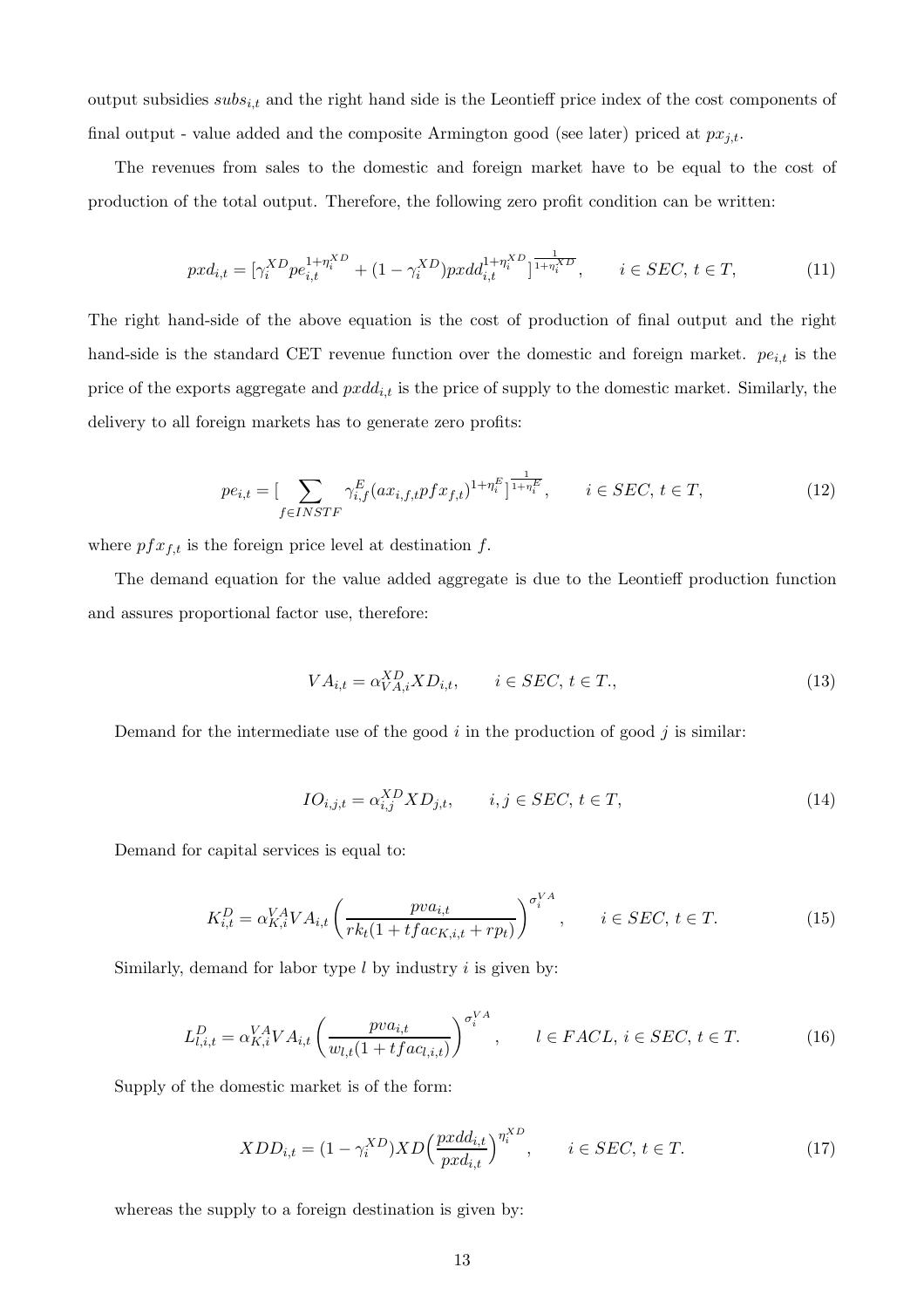$$
ee_{i,f,t} = \gamma_{i,f}^E \gamma_i^{XD} X D \left(\frac{pe_{i,t}}{pxd_{i,t}}\right)^{\eta_i^{XD}} \left(\frac{ax_{i,f,t}pf x_{f,t}}{pe_{i,t}}\right)^{\eta_i^E}, \qquad i \in SEC, f \in FACL, t \in T. \tag{18}
$$

#### 3.5 Investment behavior

Capital is assumed to accumulate according to the following standard equation:

$$
K_{t+1} = K_t(1 - \rho) + I_t \qquad t \in T. \tag{19}
$$

We assume that the investment entails an installation cost of capital. Therefore we distinguish net investment  $(I_t)$  and gross investment  $(J_t)$ . The relation between the two includes a quadratic adjustment cost (Uzawa, 1969):

$$
J_t = I_t(1 + \phi \frac{I_t}{2K_t}),
$$
\n(20)

where  $\phi$  is a cost adjustment parameter. Therefore, the higher is the investment as compared to the stock of capital, the larger is the cost  $\phi \frac{I_t}{2K}$  $\frac{I_t}{2K_t}$ .

Gross investment demand is a Cobb-Douglas aggregate of sectoral output (a composite of domestically produced and imported goods):

$$
J_t = \prod_{i \in SEC} INV_{i,t}^{\alpha_i^J},
$$

where  $INV_{i,t}$  is the investment demand for sector i goods and  $\alpha_i^J$  is the share of sector i in the total gross investment.

The demand for investment good is therefore:

$$
INV_{i,t} = \frac{\alpha_i^J p j_t J_t}{p x_{i,t}},\tag{21}
$$

where  $pi_t$  is the investment good price index given by a Cobb Douglas aggregate:

$$
p j_t = \prod_{i \in SEC} p x_{i,t}^{\alpha_i^J}.
$$
\n
$$
(22)
$$

The investment block is completed by the following equations. The zero profit condition for the capital accumulation is a variation of the respective equation in the baseline Ramsey model, modified by the capital adjustment costs (in order to add one unit of capital in the next period, the additional  $\phi \frac{I_t}{K}$  $\frac{I_t}{K_t}$  of investment is necessary to cover adjustment costs):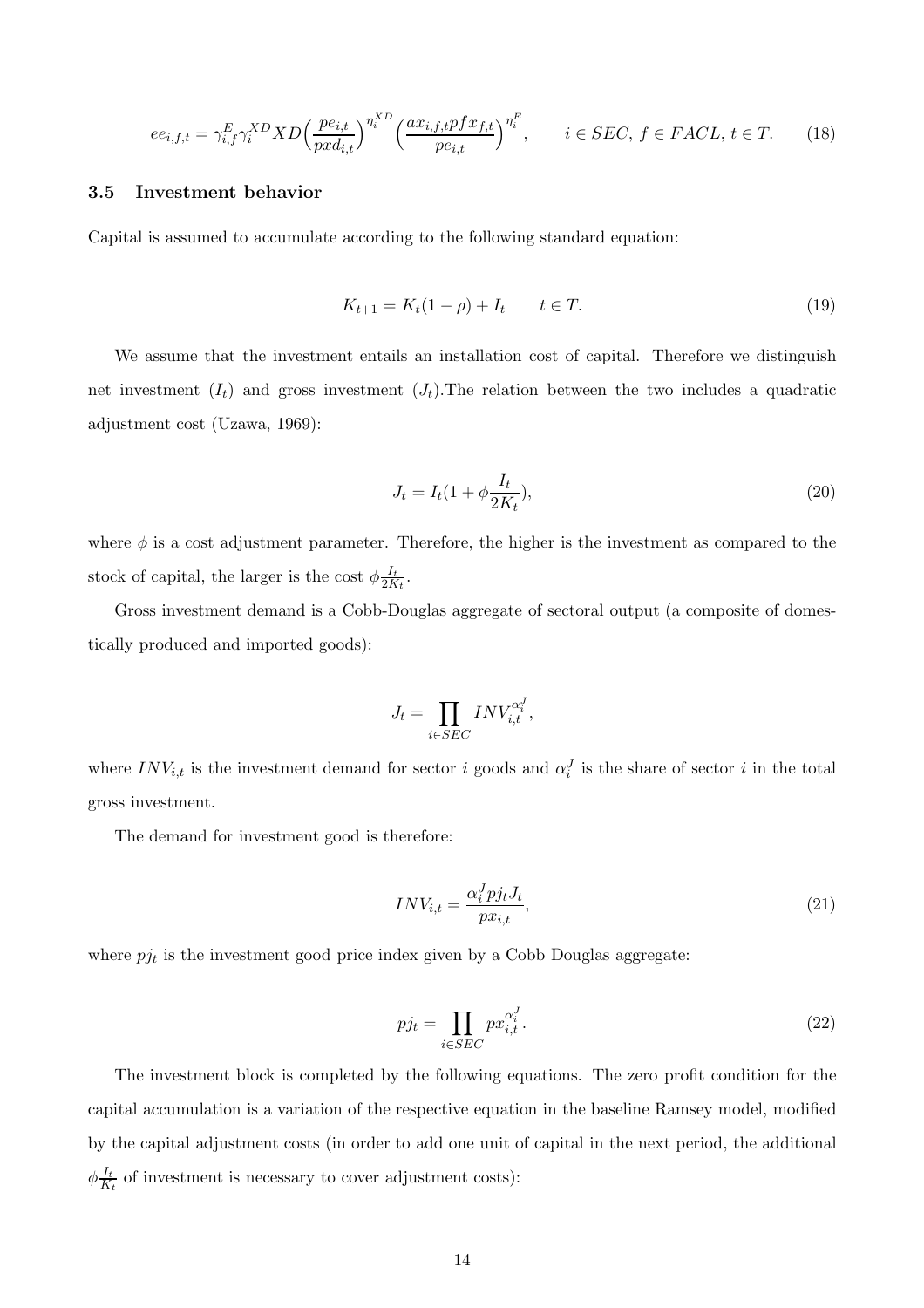$$
pk_{t+1} = pjt(1 + \phi \frac{I_t}{K_t})
$$
\n(23)

Similarly, the prices of capital and the rental ratio have to guarantee zero profits:

$$
pk_t = pk_{t+1}(1 - \delta) + rk_t + \frac{\phi}{2} \frac{I_t^2}{K_t^2} p j_t.
$$
\n(24)

The interpretation of the above equation is as follows. On the left hand-side  $pk<sub>t</sub>$  is the value of one unit of capital at time  $t$ . What is left of this unit of capital after depreciation is worth in the next period  $pk_{t+1}(1 - \delta)$  and the rental revenues in period t are equal to  $rk_t$ . The last term is related to the reduction in adjustment costs - increase in investment in period t reduces adjustment costs for all units of capital. Therefore the price  $pk<sub>t</sub>$  has to include that adjustment premium.

#### 3.6 Imports and the Armington good.

We assume that the demand for imports is driven by a multilevel structure of preferences. We impose an Armington assumption, i.e. we assume that imports are imperfect substitutes to domestically produced goods and at the same time imports are differentiated by the region of origin (original text is Armington (1969), more on the subject can be found in e.g. Francois and Reinert, 1997). The Armington composite is produced according to the following CES function:

$$
X_{i,t} = [\alpha_i^X I M_{i,t}^{\frac{\sigma_i^X - 1}{\sigma_i^X}} + (1 - \alpha_i^X) XDD_{i,t}^{\frac{\sigma_i^X - 1}{\sigma_i^X}}]^{\frac{\sigma_i^X}{\sigma_i^X - 1}}, \qquad i \in SEC, t \in T,
$$

where  $\alpha_i^X$  is the share of imports in the total domestic demand,  $\sigma_i^X$  is the substitution elasticity,  $IM_{i,t}$ are the total imports of goods produced by industry i.

Imports are differentiated by origin according to the following CES function:

$$
IM_{i,t} = \left(\sum_{f \in INSTF} \alpha_{i,f}^{IM} \left( a m_{i,f,t, IMM_{i,f,t} } \right)^{\frac{\sigma_i^{IM}-1}{\sigma_i^{IM}-1}} \right)^{\frac{\sigma_i^{IM}-1}{\sigma_i^{IM}-1}}, \qquad i \in SEC, t \in T,
$$

where  $\alpha_{i,f}^{IM}$  is the share of imports from source f in the total imports of sector i goods and  $am_{i,f,t}$ is the import augmenting technical change. If  $am_{i,f,t}$  goes up, less of  $IMM_{i,f,t}$  is required to build a unit of the imports composite  $IM_{i,t}$ . Therefore, the price of  $IM_{i,f,t}$  goes down and so does the price of  $IM_{i,t}$ .

The zero profit condition for the composite Armington goods is given by:

$$
px_{i,t} = [\alpha_i^X \text{pim}_{i,t}^{1-\sigma_i^X} + (1-\alpha_i^X) \text{pxdd}_{i,t}^{1-\sigma_i^X}]^{\frac{1}{1-\sigma_i^X}}, \qquad i \in SEC, t \in T.
$$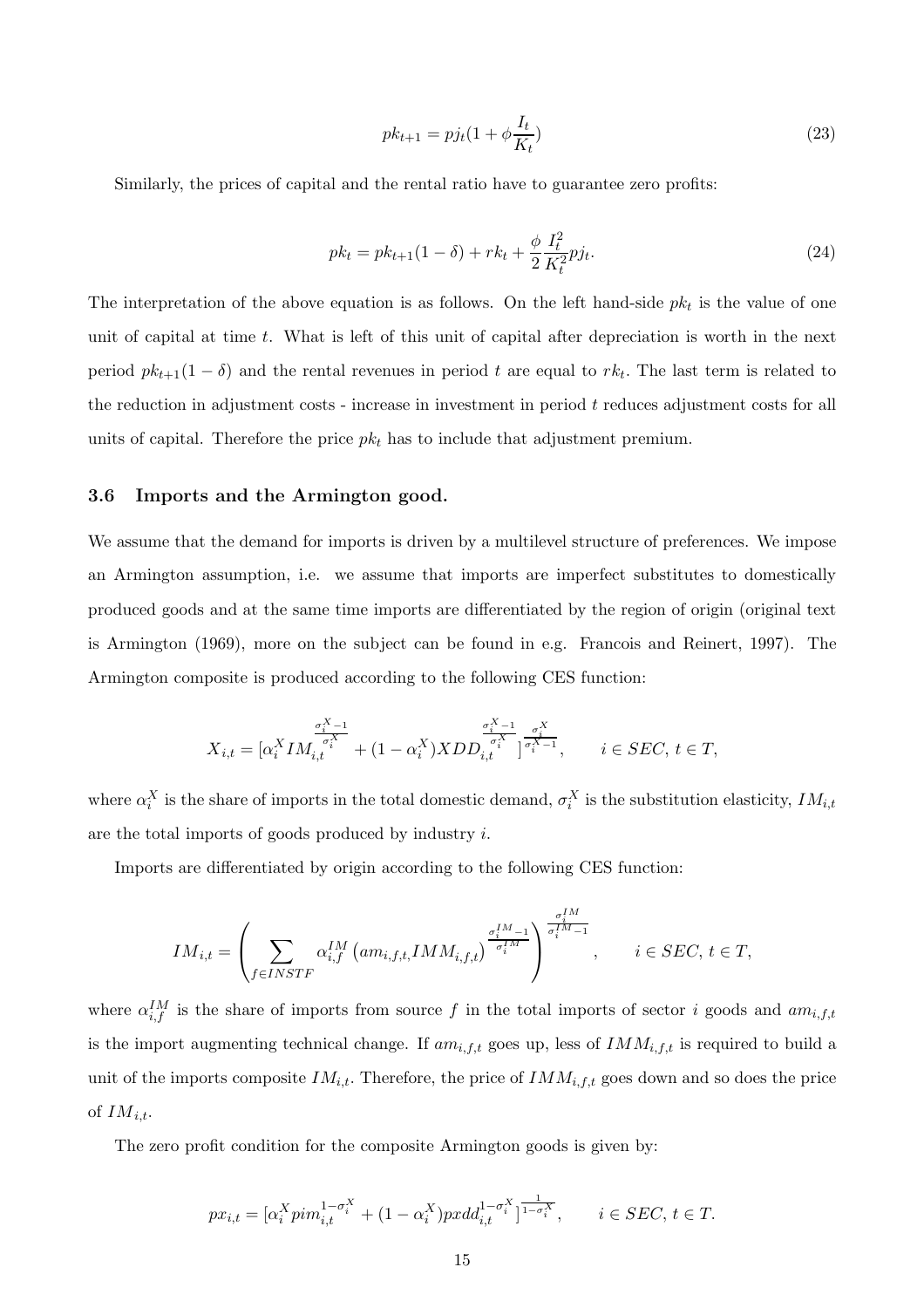Zero profit condition for each of the import composites is given by:

$$
pim_{i,t} = \left[\sum_{f \in INSTF} \alpha_{i,f}^{IM} ((1 + tariff_{i,f,t}) \frac{pf x_{f,t}}{am_{i,f,t}})^{1 - \sigma_i^{IM}}\right]^{\frac{1}{1 - \sigma_i^{IM}}}, \qquad i \in SEC, t \in T,
$$

where  $pfx_{f,t}$  is the overall price level in partner country f.

The demand for imports can be derived from the CES utility function and has the following nested form:

$$
IMM_{i,f,t} = \alpha_i^X \alpha_{i,f}^{IM} X_{i,t} \left(\frac{px_{i,t}}{pim_{i,t}}\right)^{\sigma_i^X} \left(\frac{am_{i,f,t}pim_{i,t}}{pfx_{f,t}(1+tariff_{i,f,t})}\right)^{\sigma_i^{IM}}, \qquad i \in SEC, f \in INSTF \, t \in T,
$$

where  $tariff_{i,f,t}$  is an import tariff levied on good i from partner country f.

The demand for domestic output is given by:

$$
XDD_{i,t}^D = \alpha_i^X X_{i,t} \left(\frac{px_{i,t}}{pxdd_{i,t}}\right)^{\sigma_i^X}, \qquad i \in SEC, t \in T
$$

#### 3.7 Technology spillover

We assume that involvement in international trade generates productivity improvements due to spillovers of knowledge. We assume that these productivity improvements are proportional to the openness ratio given by the ratio of the total volume of trade to GDP:

$$
tsp_{i,t} = \alpha_i^{TSP}/tsp_0 \left( \sum_{f \in INSTF} \sum_{i \in SEC} \left( \gamma_{i,f}^E \gamma_i^{XD} X D \left( \frac{pe_{i,t}}{pxd_{i,t}} \right)^{\eta_i^{XD}} \left( \frac{ax_{i,f,t}pfx_{f,t}}{pe_{i,t}} \right)^{\eta_i^E} \right) + \sum_{f \in INSTF} \sum_{i \in SEC} \left( \alpha_i^X \alpha_{i,f}^{IM} X_{i,t} \left( \frac{px_{i,t}}{pim_{i,t}} \right)^{\sigma_i^X} \left( \frac{am_{i,f,t}pim_{i,t}}{pfx_{f,t}(1 + tariff_{i,f,t})} \right)^{\sigma_i^{IM}} \right) \right) / GDP_t,
$$

where  $\alpha^{TSP}$  is the elasticity of the technical progress with respect to changes in the openness ratio and  $tsp_0$  is the normalizing factor assuring that the spillover is zero in the benchmark equilibrium. The spillover parameter enters the labor supply equations of the households.

#### 3.8 The government

The government is raising revenue through output, factor and income taxes, import tariffs and foreign transfers. The government purchases goods and services, subsidizes output and transfers funds to other institutions. The aggregate of government consumption is of the Cobb-Douglas form: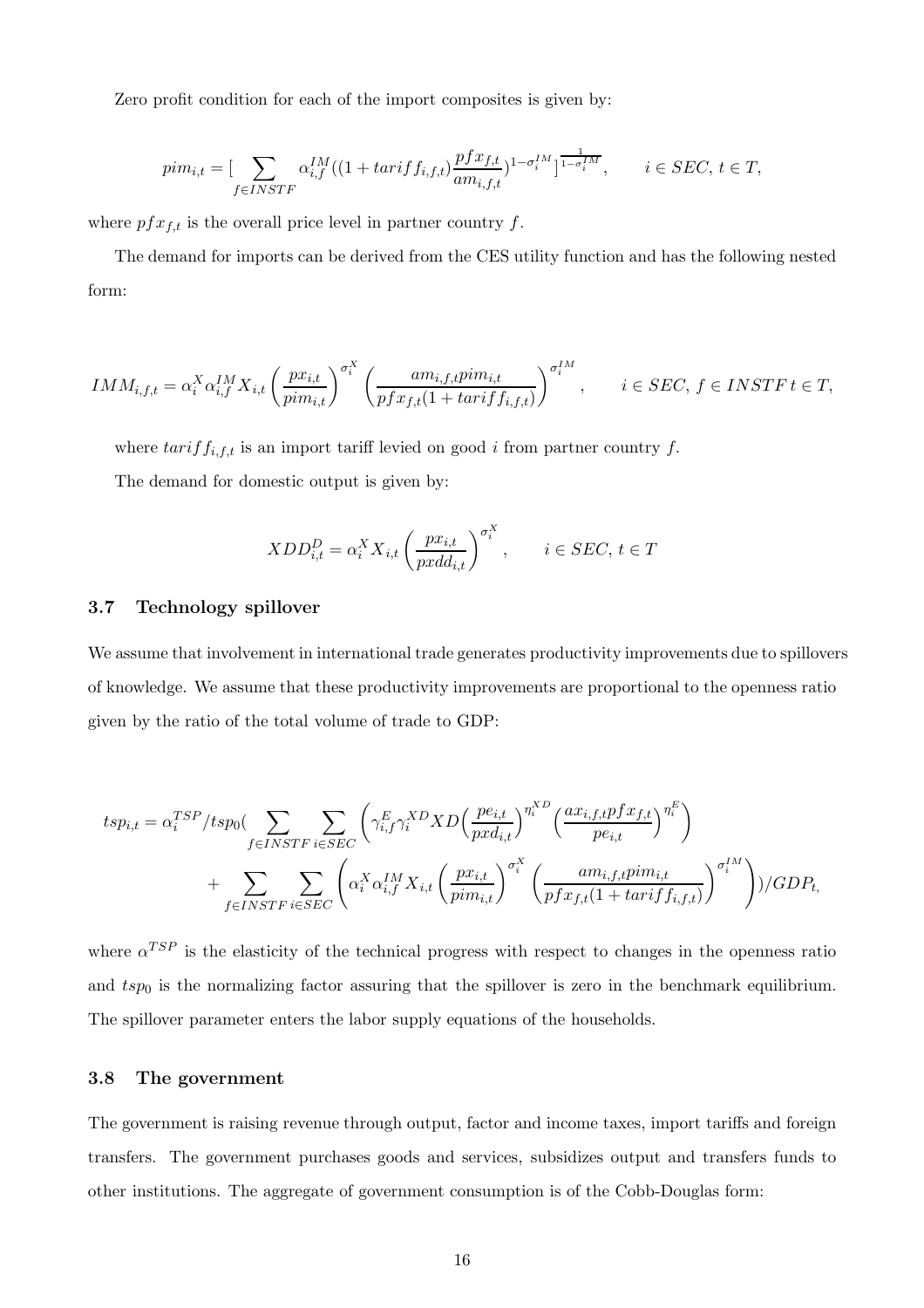$$
WG_t = \prod_{i \in SEC} CG_{i,t}^{\alpha_i^G}, \qquad t \in T,
$$
\n
$$
(25)
$$

where  $\alpha_i^G$  is the share of sector i in total government consumption. The demand for total government consumption is given by a simple budget constraint:

$$
WG_t p w g_t = M G_t, \qquad t \in T,
$$
\n
$$
(26)
$$

where  $p w g_t$  is the price index of government consumption and  $MG_t$  is the government income. The price index  $p w g_t$  is given by:

$$
pwg_t = \prod_{i \in SEC} px_{i,t}^{\alpha_i^G}, \qquad t \in T,
$$
\n
$$
(27)
$$

and the government demand for the good  $i$  is given by:

$$
CG_{i,t} = \alpha_i^G WG_t \frac{pwg_t}{px_{i,t}}, \qquad i \in SEC, t \in T,
$$

The government income in period t is given by the sum of all tax revenues together with net transfers. The government budget has to balance each period, so the gap between the revenues and expenditures is financed by a lump-sum tax from the households  $(GDEF_t)$ . All the components of the government income are given below.

$$
MG_{t} = \sum_{i \in SEC}((tsec_{i,t} - subs_{i,t})XD_{i,t}pxd_{i,t})
$$
 output tax and subsidies  
+ 
$$
\sum_{i \in SEC} (tfac_{K,t}K_{i,t}^{D}rk_{t} + \sum_{l \in FACL} tfac_{l,t}L_{l,i,t}^{D}w_{l,t})
$$
 factor taxes  
+ 
$$
\sum_{h \in INSTH} INCTAX_{h,t}
$$
 income taxes  
+ 
$$
\sum_{i \in SEC} \sum_{f \in INSTF} (tarif f_{i,f,t}IM_{i,f,t}pfx_{f,t})
$$
 import tariffs  
+ 
$$
\sum_{k \in INST} (TRANS_{k,G,t} - TRANS_{G,INST,t})
$$
 transfers  
+ 
$$
GDEF_{t}
$$
 government deficit

The  $WG_t$  is chosen exogeneously as a share of real GDP :

$$
WG_t/GDP_t = \alpha_t^{WG}, \qquad t \in T. \tag{29}
$$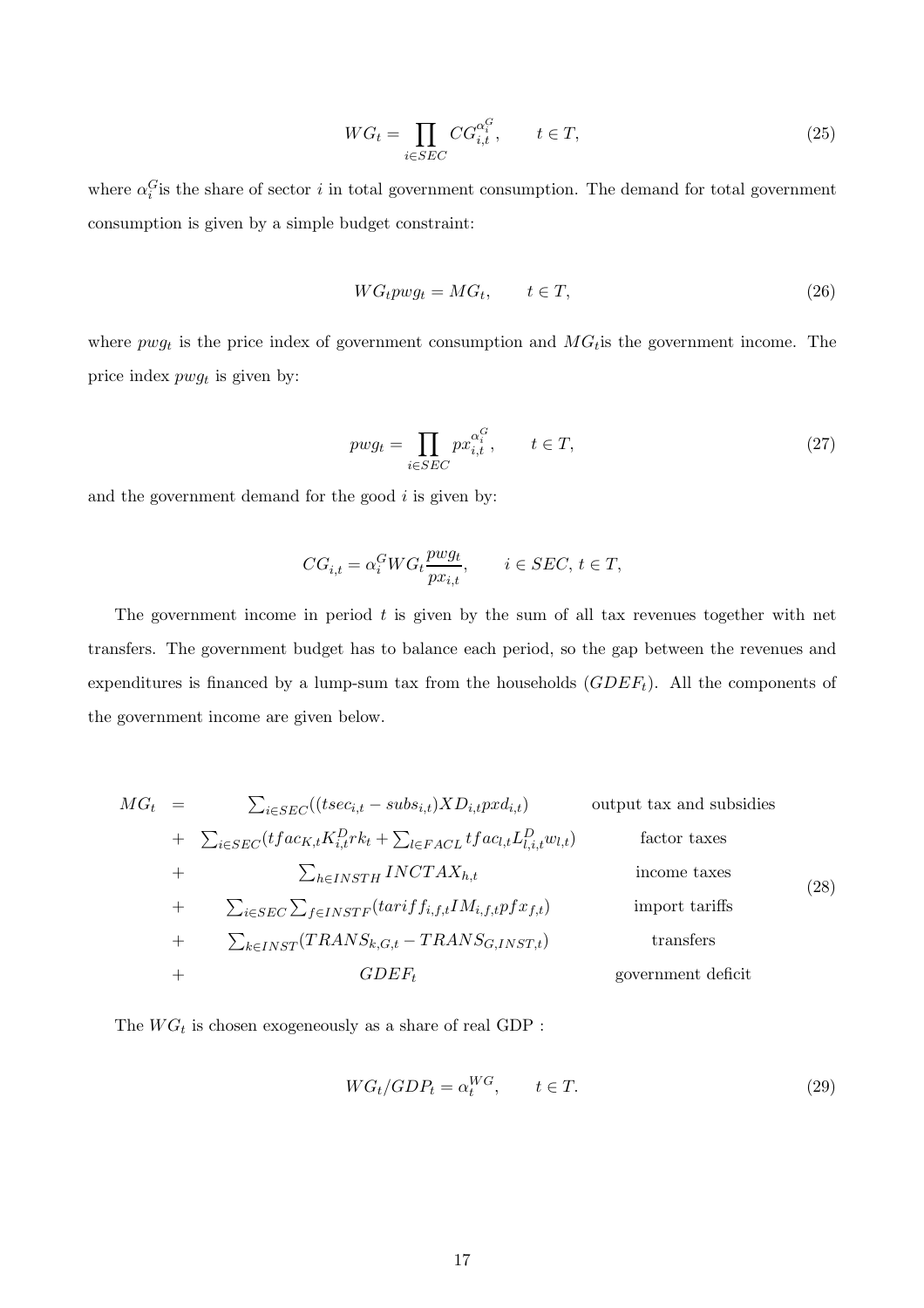#### 3.9 Consumer households

Consumers are assumed to maximize their lifetime utility subject to intertemporal budget constraint. They derive utility from the consumption of physical goods and services and leisure. They have perfect foresight concerning the future path of consumption. The utility function of consumer  $h$  is of the CEIS (constant elasticity of intertemporal substitution) form:

$$
U_h=\left(\sum_{t=0}^{\infty}(\frac{1}{1+\rho})^tW_{h,t}^{\frac{\sigma_h^{u}-1}{\sigma_h^{u}}}\right)^{\frac{\sigma_h^{u}}{\sigma_h^{u}-1}}\qquad h\in INSTH,
$$

where  $W_{h,t}$  is the so-called period utility (or a consumption aggregate) in period t consumed by household h,  $\rho$  is a discount parameter, and  $\sigma_h^u$  is the elasticity of intertemporal substitution.

Period utility is a CES function of goods and leisure consumption:

$$
W_{h,t} = \left(\alpha_h^W WW_{h,t}^{\frac{\sigma_h^W - 1}{\sigma_h^W}} + (1 - \alpha_h^W) WL_{h,t}^{\frac{\sigma_h^W - 1}{\sigma_h^W}}\right)^{\frac{\sigma_h^W}{\sigma_h^W - 1}}, \qquad h \in INSTH, t \in T,
$$

where  $\alpha_h^W$  is the share of goods consumption in the total utility of consumers,  $WW_{h,t}$  is the aggregate consumption of goods and services and  $WL_{h,t}$  is the aggregate of utility derived from consumption of all types of leisure. On the lowest level of preferences, goods coming from different sectors are aggregated by a CES sub-utility function:

$$
WW_{h,t} = \left(\sum_{i \in SEC} \alpha_{i,h}^{WW} C_{i,h,t}^{\frac{\sigma_h^{WW}-1}{\sigma_h^{WW}}}\right)^{\frac{\sigma_h^{WW}}{\sigma_h^{WW}-1}}, \quad h \in INSTH, t \in T,
$$

where  $C_{i,h,t}$  is the consumption of goods from sector i, by household h,  $\alpha_{i,h}^{WW}$  is the share of sector i in the total goods and services consumption by household h and  $\sigma_h^{WW}$  is the elasticity of substitution parameter.

The sub-utility from leisure is given by the following CES aggregate:

$$
WL_{h,t} = \left(\sum_{l \in FACL} \alpha_{l,h}^{WL} L EIS_{l,h,t}^{\frac{\sigma_h^{WL}-1}{\sigma_h^{WL}-1}}\right)^{\frac{\sigma_h^{WL}-1}{\sigma_h^{WL}-1}} \hspace{10mm} h \in INSTH, \, t \in T,
$$

where  $LEIS_{l,h,t}$  is the consumption of leisure of type l by household  $h, \alpha_{l,h}^{WL}$  is the share of leisure type l in total leisure consumed and  $\sigma_h^{WL}$  is the elasticity parameter.

The household derives income from factors of production and transfers from other institutions. Households transfer funds to other institutions and pay income taxes. The budget constraint is: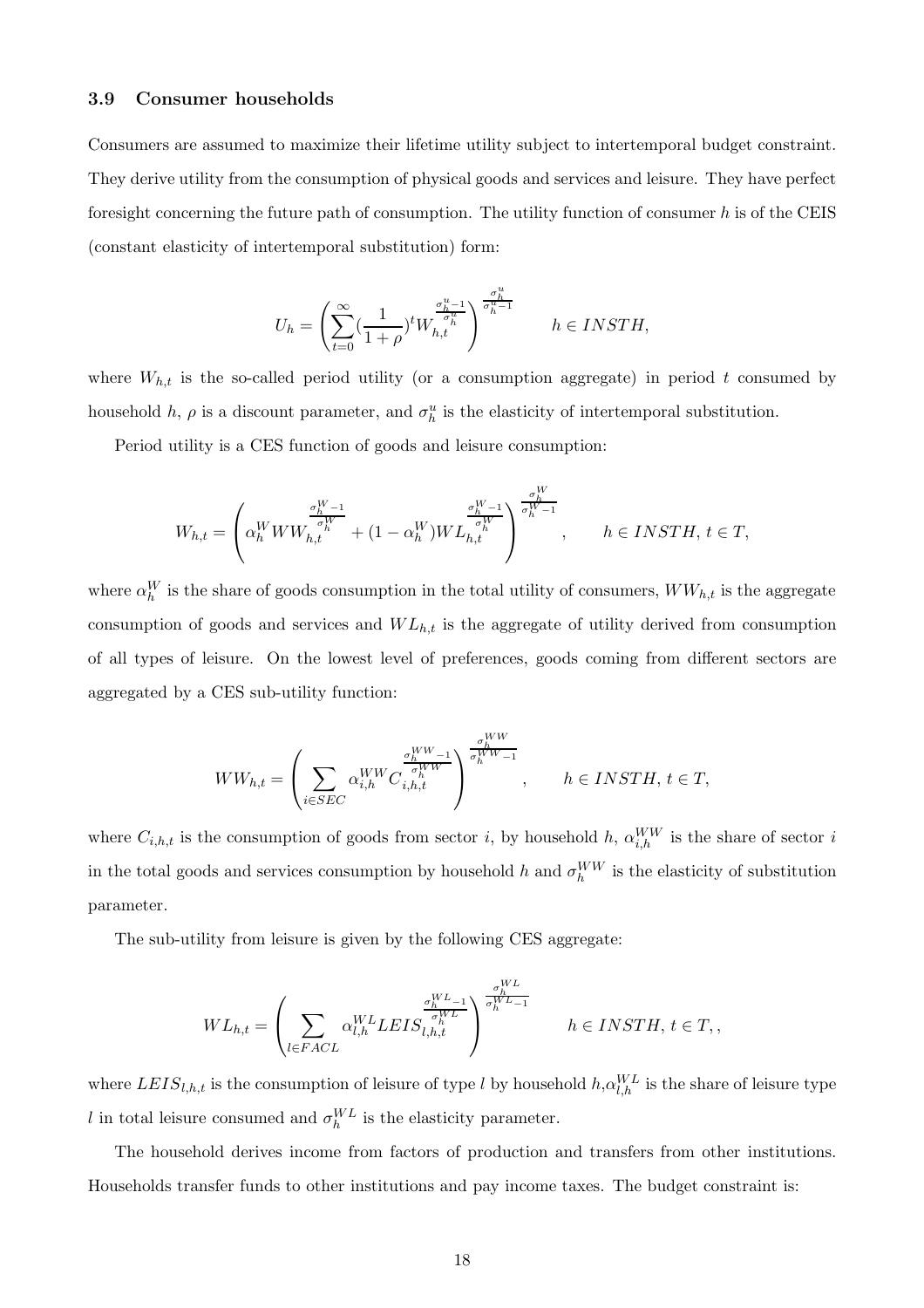$$
M_h = pk_0K_{h,0}
$$
  
+ 
$$
\sum_{t=0}^{\infty} \sum_{l \in FACL} w_{l,t}L_{h,t}^E + rprk_tK_{h,t}
$$
  
+ 
$$
\sum_{k \in INST} TRANS_{h,k,t} - \sum_{k \in INST} TRANS_{k,h,t} - INCTAX_{h,t} - GDEF_t), h \in INSTH
$$

where  $M_h$  is the lifetime income,  $K_{h,0}$  is the capital stock at time 0 owned by household h,  $pk_0$  is the price of capital at time 0,  $w_{l,t}$  is the wage of labor type h,  $L_{h,t}^E$  is the endowment of labor type l of household h,  $r p_t r k_t K_{h,t}$  are the household revenues from the risk premium,  $TRANS_{h,k,t}$  are the nominal transfers from institution h to institution k and  $INCTAX_{h,t}$  are the income taxes.

There are two issues that require further explanation. In a competitive equilibrium with perfect foresight,  $pk_0K_{h,0}$  captures the stream of all future capital income. This formulation is more convenient in a setting with capital adjustment costs, because otherwise the lifetime income constraint would have to include the adjustment costs. The second issue is related to the fact that the lifetime income includes not only the labor income but the total valuation of labor endowment at the market wage rate. This is due to the fact that as households derive utility from leisure, they value it at market (best alternative use) price. Therefore, given the total value of time endowment, households decide whether to "buy" some leisure or to exchange it for some consumer goods.

Since it is infeasible to solve the model for the infinite number of periods, the model is solved for a finite number of periods and a terminal constraint is imposed on the last period in order for the agents to behave in a consistent fashion towards the end of the time horizon. If  $T$  is the last period of the time horizon, the income up to time  $T$  would have to be adjusted by the value of capital stock at time T, otherwise the households will be inclined to turn all the capital into consumption and disinvest. Therefore, the adjusted lifetime income is of the form:

$$
M_h = pk_0K_{h,0} - pk_TK_{h,T}
$$
  
+ 
$$
\sum_{t=0}^{T} \sum_{l \in FACT} w_{l,t}L_{h,t}^{E} + rprk_tK_{h,t}
$$
  
+ 
$$
\sum_{k \in INST} TRANS_{h,k,t} - \sum_{k \in INST} TRANS_{k,h,t} - INCTAX_{h,t} - GDEF_t). h \in INSTH
$$

Income tax is determined by looking at the period income of the household: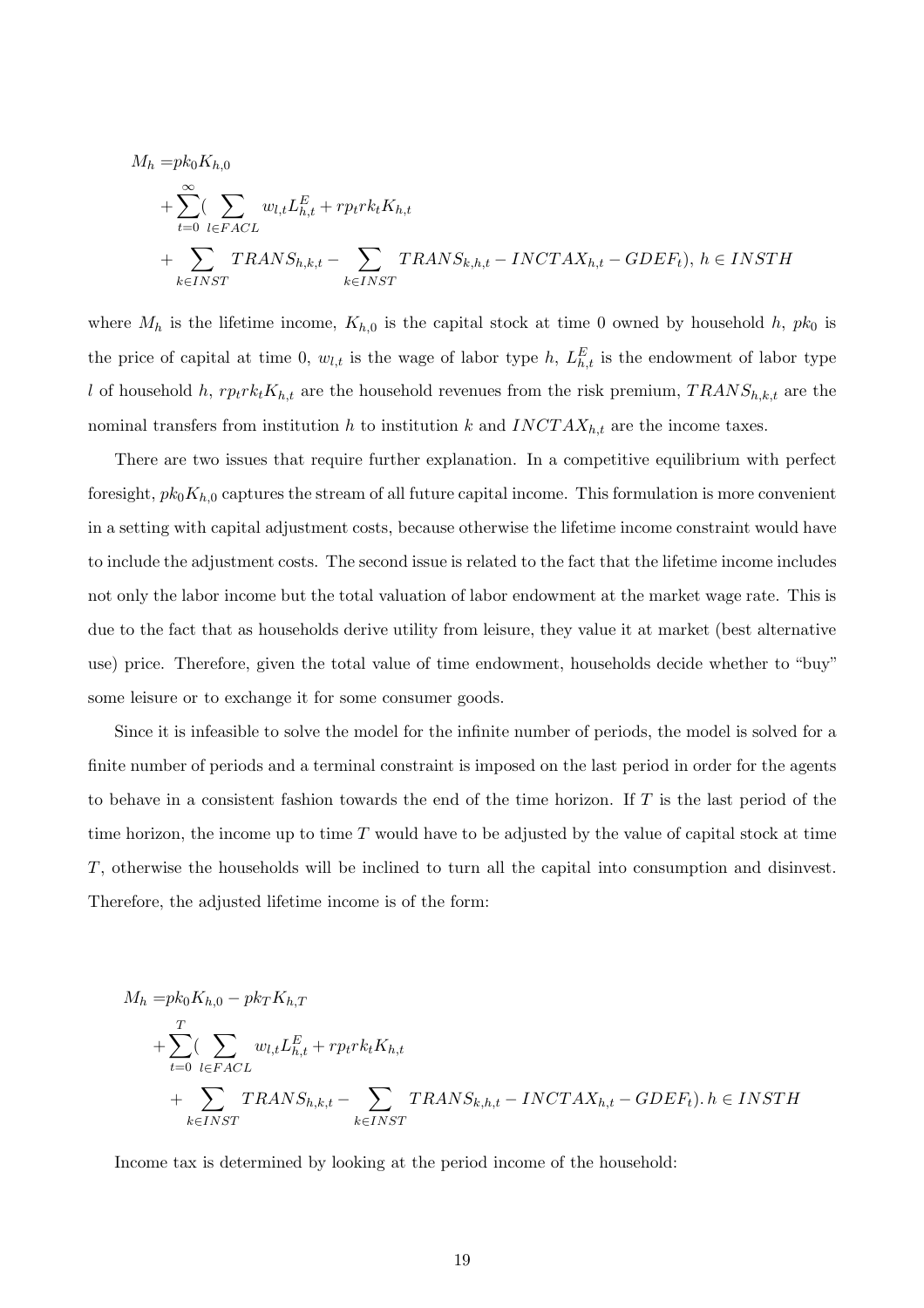$$
INCTAX_{h,t} = \text{int} \, \text{arctan}_{h,t} \left( (1+rp_t) r k_t K_{h,t} + \sum_{l \in FACL} w_{l,t} L_{h,t}^E + \sum_{k \in INST} TRANS_{h,k,t} - \sum_{k \in INST} TRANS_{k,h,t} \right),
$$
\n
$$
h \in INSTH, \, t \in T,
$$

where  $inctax_{h,t}$  is the (period) income tax rate.

The household shares in the total capital stocks are determined exogeneously:

$$
K_{h,t} = \alpha_h^K K_t, \qquad h \in INSTH, \, t \in T. \tag{30}
$$

At the top level of preferences utility is assumed to have an elasticity of one w.r.t. income:

$$
M_h = U_h p u_h, \qquad h \in INSTH
$$

where  $pu<sub>h</sub>$  is the intertemporal price index of household h consumption. This price index is due to the CEIS aggregate:

$$
pu_h = \left(\sum_{k=1}^{\infty} \left(\frac{1}{1+r}\right)^t_{t \in T} \left(pw_{h,t}\right)^{1-\sigma_h^U}\right)^{\frac{1}{1-\sigma_h^U}}, \qquad h \in INSTH
$$
\n
$$
(31)
$$

where  $pw_{i,h,t}$  is the period t consumer price index of household h. Demand for period t consumption by household  $h$  is given by:

$$
W_{h,t} = U_h \left(\frac{1}{1+\rho}\right)^t \left(\frac{pu_h}{pw_{h,t}}\right)^{\sigma_h^U}, \qquad h \in INSTH, \ t \in T. \tag{32}
$$

The consumer price index is a composite of the price indices of leisure and consumption:

$$
pw_{h,t} = \left(\alpha_h^Wpww_{h,t}^{1-\sigma_h^W} + (1-\alpha_h^W)pwl_{h,t}^{1-\sigma_h^W}\right)^{\frac{1}{1-\sigma_h^W}}, \qquad h \in INSTH, \, t \in T,\tag{33}
$$

Demands for each of the components is given by:

$$
WW_{h,t} = \alpha_h^W W_{h,t} \left(\frac{pw_{h,t}}{pw w_{h,t}}\right)^{\sigma_h^W}, \qquad h \in INSTH, t \in T,
$$

and

.

$$
WL_{h,t} = \alpha_h^W W_{h,t} \left(\frac{pw_{h,t}}{pw_{h,t}}\right)^{\sigma_h^W}, \qquad h \in INSTH, t \in T.
$$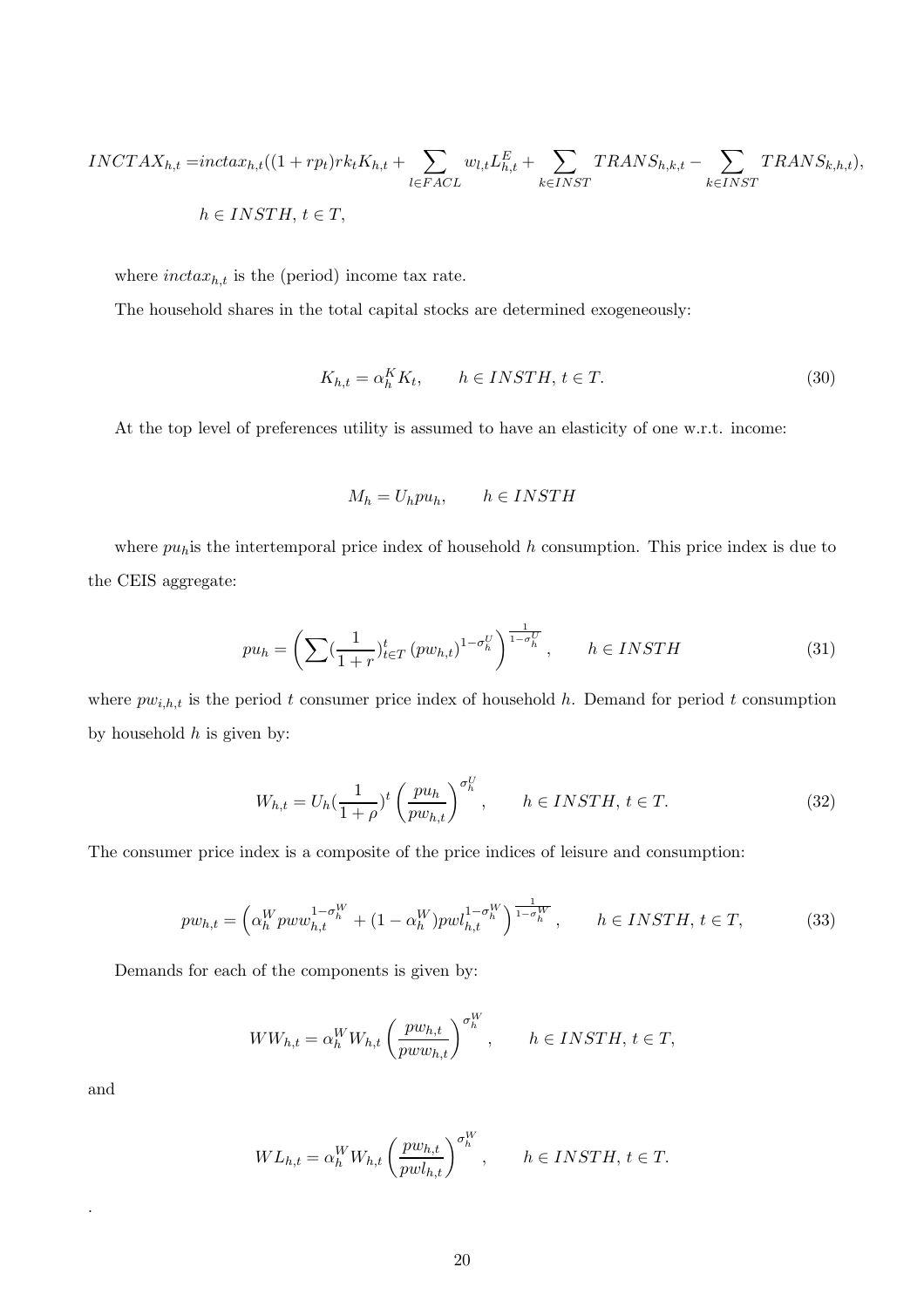The  $pww_{h,t}$ , the consumer price index derived from consumption of goods and services and  $pwl_{h,t}$ the consumer price index derived from leisure are given by:

$$
pww_{h,t} = \left(\sum_{i \in SEC} \alpha_{i,h}^{WW} C_{i,h,t}^{1-\sigma_h^{WW}}\right)^{\frac{1}{1-\sigma_h^{WW}}}, \qquad h \in INSTH, t \in T,
$$
\n(34)

and

$$
pwl_{h,t} = \left(\sum_{l \in FACL} \alpha_{l,h}^{WL} L EIS_{l,h,t}^{1-\sigma_{h}^{WL}}\right)^{\frac{1}{1-\sigma_{h}^{WL}}}, \quad h \in INSTH, t \in T,
$$
\n(35)

The household demand for sector  $i$  goods is then given by:

$$
C_{i,h,t} = \alpha_{i,h}^{WW} WW_{h,t} \left(\frac{pww_{h,t}}{px_{i,t}}\right)^{\sigma_h^{WW}}, \qquad i \in SEC, h \in INSTH, t \in T,
$$
\n(36)

The household  $h$  factor supply is:

$$
FACSUP_{l,h,t} = ENDOW_{l,h,t}(1+ tsp_t+tp_{l,t}) - \alpha_{l,h}^{WL}WL_{h,t} \left(\frac{pwl_{h,t}}{w_{l,t}}\right)^{\sigma_h^{WW}}, l \in FACL, h \in INSTH, t \in T,
$$

where  $FACSUP_{l,h,t}$  is the factor supply of labor type l, the  $ENDOW_{l,h,t}$  is the labor endowment of type l of household h and the last component is the leisure demand at the going market wage  $w_{l,t}$ .  $tp_{l,t}$  is the labor type-specific technical progress,  $tsp_t$  is the economy wide knowledge-spillover driven labor augmenting technical progress.

#### 3.10 Transfers

Transfers are exogeneously determined as shares of GDP:

$$
TRANS_{k,h,t} = \alpha_{k,h,t}^{TRANS} GDP_t, \qquad k, h \in INST, t \in T.
$$
\n
$$
(37)
$$

#### 3.11 The market clearing

The model is completed with four major market clearing conditions:

- 1. Market clearing conditions for domestic output
- 2. Market clearing for the composite Armington good.
- 3. Market clearing for labor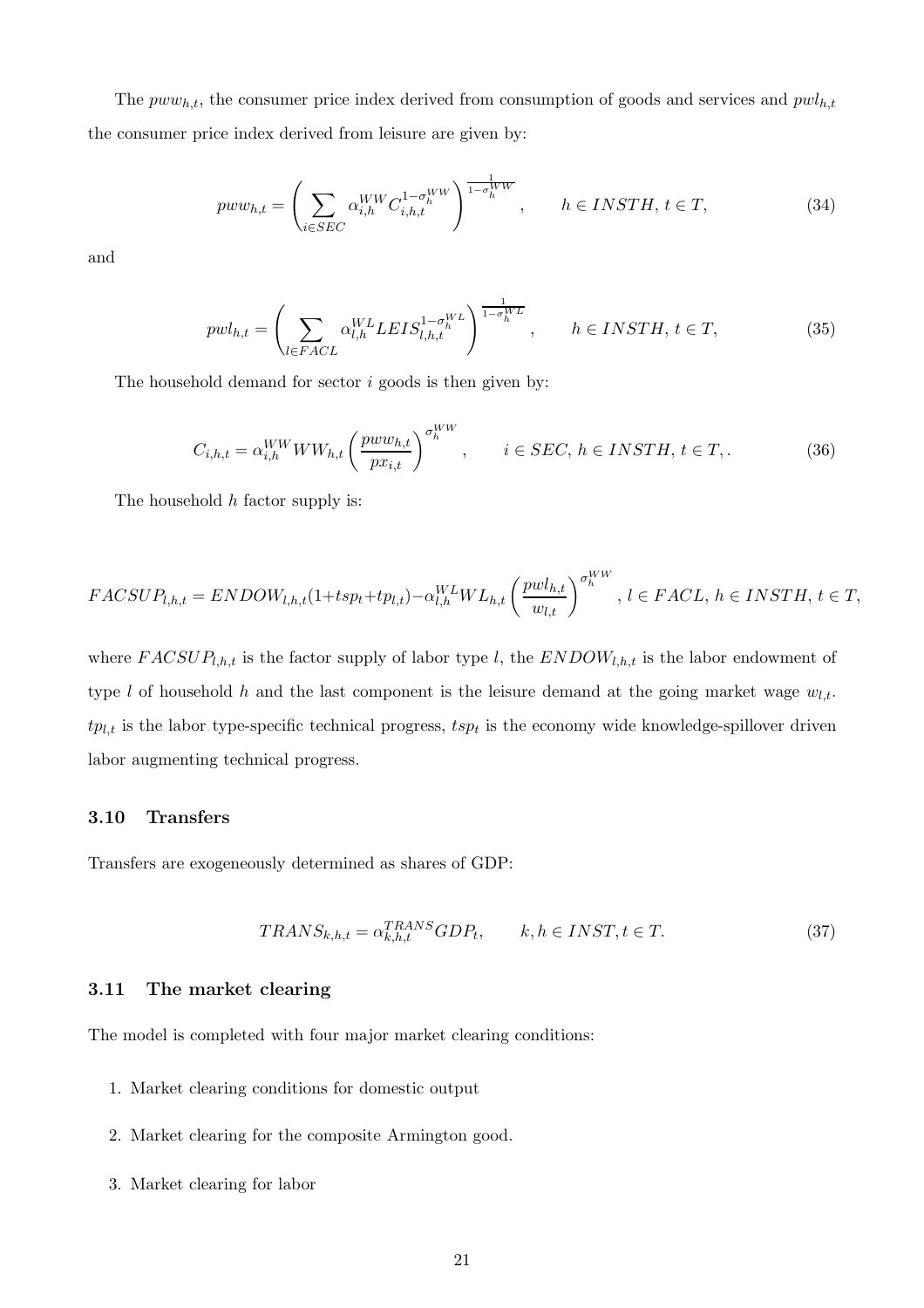- 4. Market clearing for capital
- 5. International balance.

Market clearing for domestic output The domestic supply has to equal to the demand generated by the Armington composite:

$$
\alpha_i^X X_{i,t} \left(\frac{px_{i,t}}{pxdd_{i,t}}\right)^{\sigma_i^X} = (1 - \gamma_i^{XD}) X D \left(\frac{pxdd_{i,t}}{pxd_{i,t}}\right)^{\eta_i^X D}, \ i \in SEC, t \in T. \tag{38}
$$

Market clearing for the composite Armington good The demand for Armington goods includes the intermediate use, household consumption demand and investment demand components. Any demanded quantity will be supplied at the given foreign price:

$$
X_{i,t} = \sum_{h \in INSTH} \left( \alpha_{i,h}^{WWW} W_{h,t} \left( \frac{pw w_{h,t}}{px_{i,t}} \right)^{\sigma_h^{WW}} \right) \text{ household demand}
$$
  
+  $\alpha_i^G WG_t \frac{pw g_t}{px_{i,t}}$  government demand  
+  $\sum_{j \in SEC} \left( \alpha_{i,j,t}^{XD} X D_{j,t} \right)$  intermediate demand  
+  $\alpha_i^J J_t \frac{p_{jt}}{px_{i,t}}$  investment demand

Market clearing for labor Labor supply has to equal total labor demand in the economy:

$$
\sum_{h \in INSTH} FACSUP_{h,l,t} = \sum_{i \in SEC} \left[ \alpha_{K,i,t}^{VA} VA_{i,t} \left( \frac{pva_{i,t}}{w_{l,t}(1 + tfac_{l,i,t})} \right)^{\sigma_i^{VA}} \right], \ l \in FACL, t \in T. \tag{40}
$$

**Market clearing for capital** Capital stock at time  $t$  has to equal to the total demand by the industry:

$$
K_{i,t} = \sum_{i \in SEC} \left[ \alpha_{K,i,t}^{VA} VA_{i,t} \left( \frac{pva_{i,t}}{rk_t(1 + tfac_{K,i,t} + rp_t)} \right)^{\sigma_i^{VA}} \right], \ t \in T.
$$
 (41)

International balance We assume that the international external account of the economy has to balance intertemporaly. Therefore the net sum of all international payments over all the periods has to be equal to zero. It may, however, deviate from zero in any of the periods to allow for international borrowing. Therefore the following condition has to be satisfied: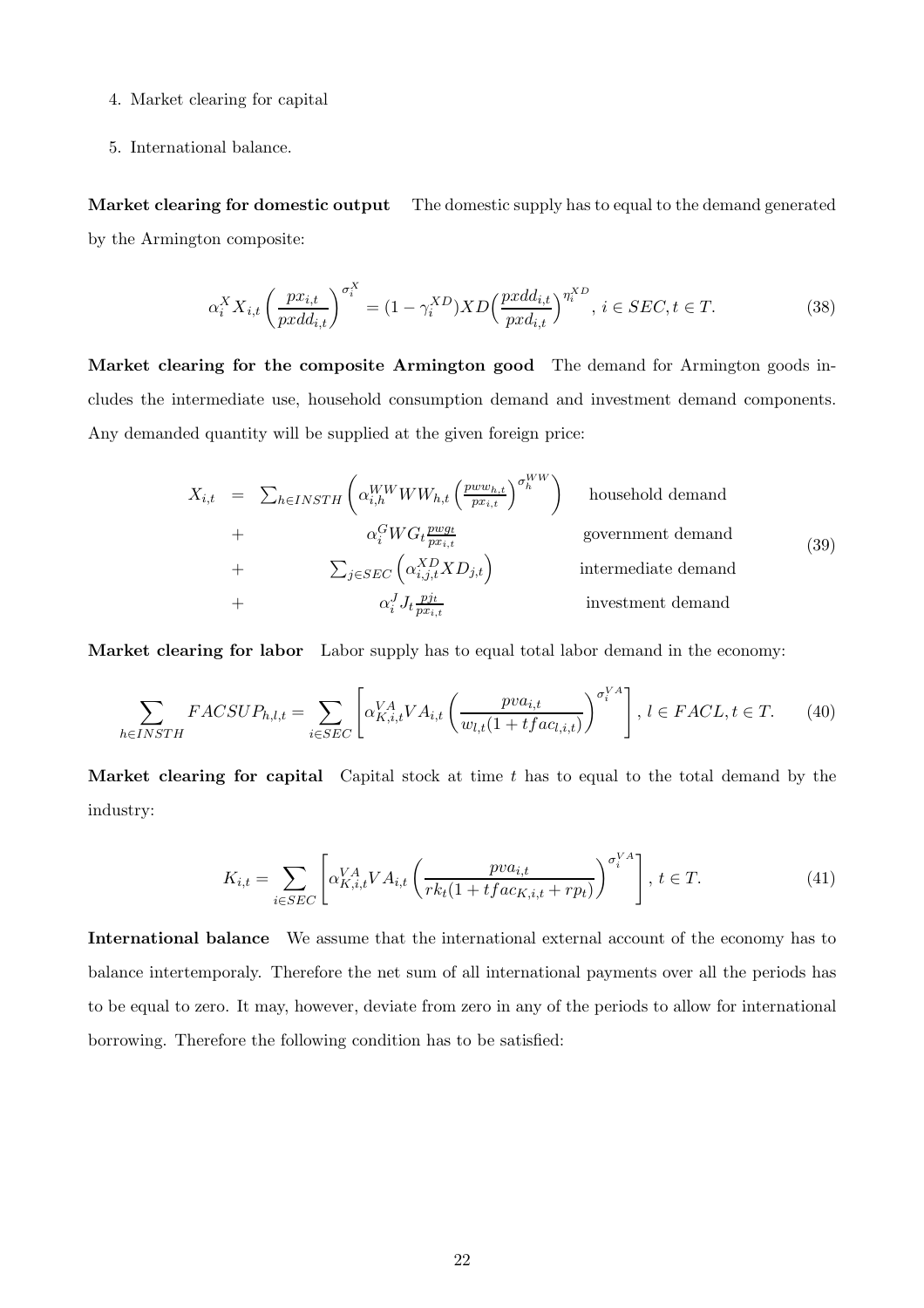$$
\sum_{t \in T} \sum_{i \in SEC} \left( \alpha_i^X \alpha_{i,f}^{IM} X_{i,t} \left( \frac{p x_{i,t}}{p i m_{i,t}} \right)^{\sigma_i^X} \left( \frac{a m_{i,f,t} p i m_{i,t}}{p f x_{f,t} (1 + t a r i f_{i,f,t})} \right)^{\sigma_i^I M} \right) \qquad \text{imports}
$$
\n
$$
+ \sum_{t \in T} \sum_{k \in INST} TRANS_{k,f,t} \qquad \text{outgoing transfers}
$$

$$
\sum_{t \in T} \sum_{k \in INST} TRANS_{f,k,t} \qquad \text{exports}
$$
  
+ 
$$
\sum_{t \in T} \sum_{i \in SEC} \left( \gamma_{i,f}^E \gamma_i^{XD} XD \left( \frac{pe_{i,t}}{pxd_{i,t}} \right)^{\eta_i^{KD}} \left( \frac{ax_{i,f,t}pfx_{f,t}}{pe_{i,t}} \right)^{\eta_i^E} \right) \qquad \text{incoming tra}
$$

insfers

(42)

## 3.12 Determination of GDP

Real GDP is the sum of all demand components:

$$
GDP_{t} = \sum_{h \in INSTH} \left( \alpha_{i,h}^{WW} WW_{h,t} \left( \frac{pww_{h,t}}{px_{i,t}} \right)^{\sigma_{h}^{WW}} \right) \qquad \text{private consumption}
$$
  
+ 
$$
\sum_{i \in SEC} \alpha_{i}^{J} J_{t} \frac{p_{it}}{px_{i,t}} \qquad \text{investment demand}
$$
  
+ 
$$
\sum_{i \in SEC} \alpha_{i}^{G} WG t \frac{pwg_{t}}{px_{i,t}} \qquad \text{government demand}
$$
  
+ 
$$
\sum_{f \in INSTF} \sum_{i \in SEC} \left( \gamma_{i,f}^{E} \gamma_{i}^{XD} X D \left( \frac{pe_{i,t}}{px_{i,t}} \right)^{\eta_{i}^{XD}} \left( \frac{ax_{i,f,t}pfx_{f,t}}{pe_{i,t}} \right)^{\eta_{i}^{E}} \right) \qquad \text{exports}
$$
  
- 
$$
\sum_{f \in INSTF} \sum_{i \in SEC} \left( \alpha_{i}^{X} \alpha_{i,f}^{IM} X_{i,t} \left( \frac{px_{i,t}}{pim_{i,t}} \right)^{\sigma_{i}^{X}} \left( \frac{am_{i,f,t}pim_{i,t}}{pfx_{f,t}(1+tarif_{f,i,t})} \right)^{\sigma_{i}^{IM}} \right) \qquad \text{imports}
$$
(43)

Nominal GDP is calculated from the production side:

$$
NGDP_T = \sum_{i \in SEC} VA_{i,t} pva_{i,t}
$$
 value added  
+
$$
\sum_{i \in SEC} (tsec_{i,t} - subs_{i,t}) pxd_{i,t} XD_{i,t}
$$
 output taxes  
+
$$
\sum_{f \in INSTF} \sum_{i \in SEC} tariff_{i,f,t} pfx_{f,t} \left(\alpha_i^X \alpha_{i,f}^{IM} X_{i,t} \left(\frac{p x_{i,t}}{p i m_{i,t}}\right)^{\sigma_i^X} \left(\frac{a m_{i,f,t} p i m_{i,t}}{p fx_{f,t} (1+tariff_{i,f,t})}\right)^{\sigma_i^I M}\right)
$$
 import tariffs

#### 3.13 Terminal conditions

In order to make sure that the model behaves in a fashion consistent with the infinite horizon, a restriction has to be imposed on the model to assure the non-zero capital accumulation beyond the (finite) horizon of the computation model. Following Bohringer et al. (1997) and Lau et al. (2002) we impose the following terminal condition:

$$
\frac{J_T}{J_{T-1}} = \frac{K_T}{K_{T-1}}.
$$

The above condition assures that the growth rate of all the variables in the terminal period is equal to the steady state growth rate.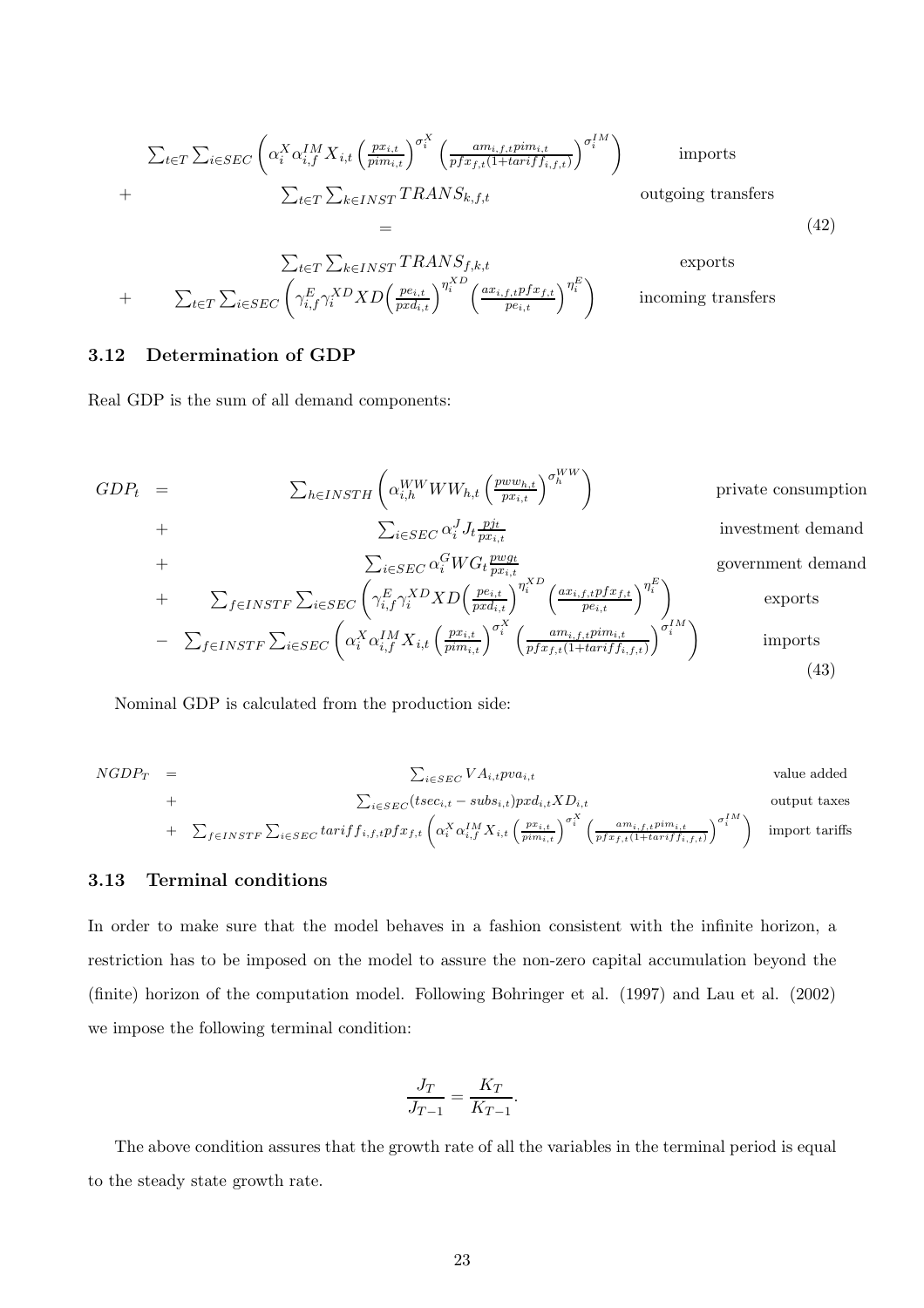## 4 Data

Our model is based on a social accounting matrix that was developed under a joint project implemented by the National Bank of Poland, the Ministry of Finance, the Ministry of Economy and Labor and the World Bank (details are documented in Gradzewicz, Griffin, and Zolkiewski (2006)). The SAM matrix was updated and modified using data from i.a.:

- national accounts statistics by institutional sectors and sub-sectors for 2005
- foreign trade statistics (disaggregation EU into euro zone and the rest of EU)
- actual and projected (based on MF, 2007) GDP growth rates up until 2008.

SAM was aggregated/disaggregated to the needs of the dynamic model into:

- 4 production sectors: agriculture, industry, market services, non-market services
- 4 primary factors: 3 types of labor and capital
- domestic institutions: 2 household types: poor and non-poor, government, firms
- investment/savings
- foreign institutions: euro zone, rest of EU and rest of the world
- taxes levied on factors, income and consumption

# 5 Steady state and calibration

In the steady state all the variables grow at the exogeneous rate  $g$  which corresponds to the growth of labor productivity. Along a balanced growth path with growth rate q and depreciation rate  $\delta$ , the following condition has to be true:

$$
I_{SS} = (g + \delta)K_{SS}.\tag{44}
$$

The marginal cost of investment equals in this case  $1 + \phi(g + \delta)$ , because for each additional unit of capital, investors have to invest one unit plus  $\phi(g + \delta)$  to cover adjustment costs. Therefore in the steady state, the base year capital price is  $pk_{SS} = (1 + r)[1 + \phi(g + \sigma)].$  An increase in the stock of capital decreases the cost of investment. The marginal impact of an increase of the stock of capital on the cost of investment is therefore:  $\frac{\partial J}{\partial K} = -\frac{\phi I^2}{2K^2}$  (obtained by differentiation of equation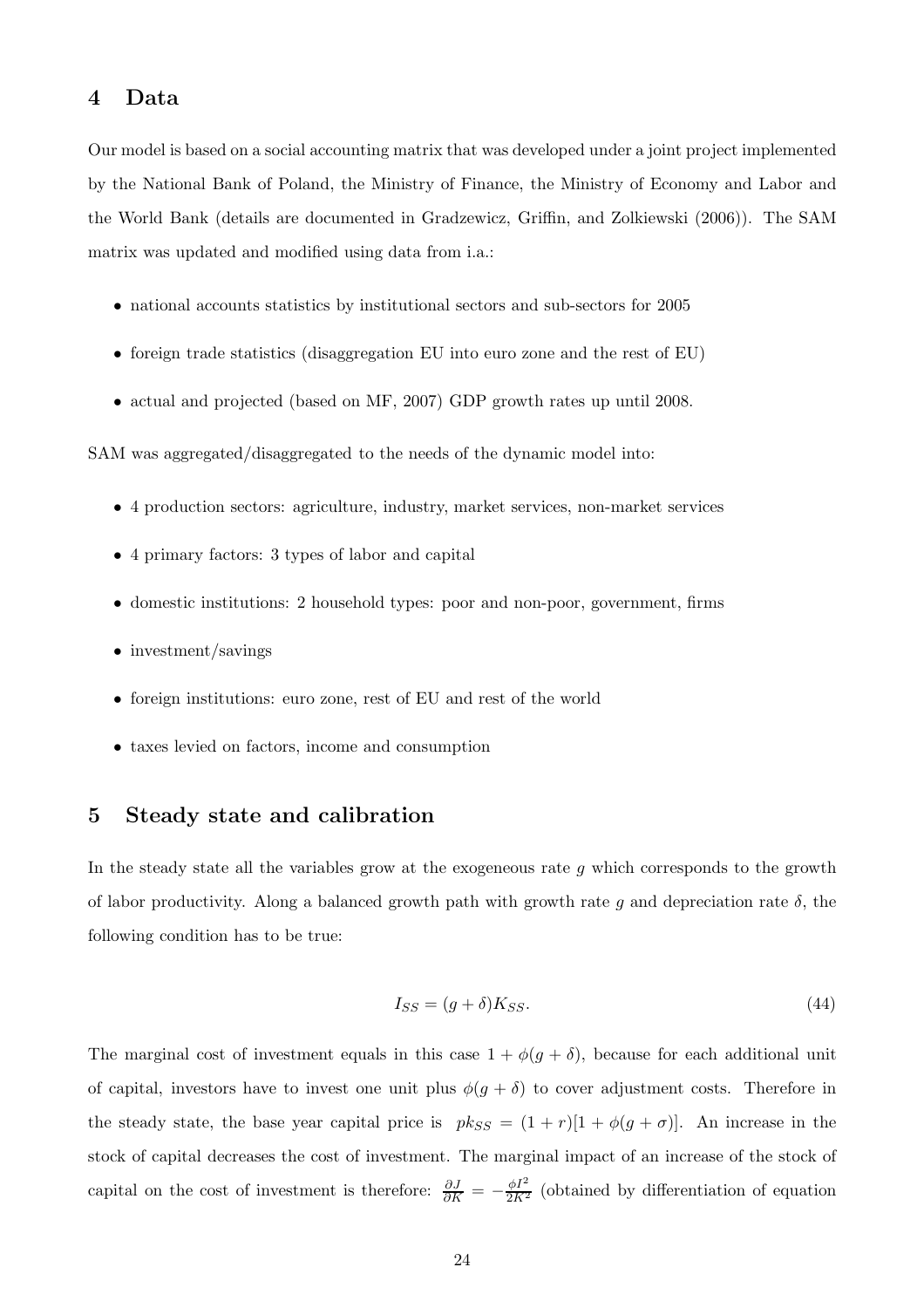20). Substituting the equation (44), we obtain the investment premium equal to  $\frac{\phi(g+\delta)^2}{2}$  $\frac{+0)^2}{2}$ . Therefore, equation (24) becomes in the steady state:

$$
p k_{SS} = r k_{SS} + \frac{\phi(g+\delta)^2}{2} + (1-\delta) \frac{p k_{SS}}{1+r},
$$

which reduces to:

$$
rk_{SS} = \delta + r + \phi(g + \delta)(r + (\delta - g)/2),
$$

which defines the **long run cost of capital services** as a function of depreciation, real interest rate and the installation costs of capital.

The definition of  $J_{ss}$  is:

$$
J_{SS} = I_{SS}(1 + \phi I_{SS}/(2K_{SS})
$$

The steady state volumes of J and  $rk_{ss}K_{ss}$  at time zero have to correspond to the respective values in the SAM. The parameters  $\delta$ ,  $g$ ,  $\phi$  and  $r$  have to be chosen exogeneously. We choose depreciation  $\delta$  to be 0.067, which is consistent with other CGE and DSGE studies on the Polish economy (e.g. Gradzewicz, Griffin, and Zolkiewski, 2006 or Gradzewicz and Makarski, 2008), g, the long run growth rate of labour productivity in the economy, at the level of 0.04, which is roughly in line with the NBP projections of potential growth and  $\phi$ , the adjustment cost parameter, at the level of 0.8 which seems a reasonable choice based on the literature. The parameter  $r$  is chosen so that the capital and investment steady state values correspond with the SAM.

One the steady state growth path is calibrated, the rest of the parameters of the model has to be chosen, so that the model in equilibrium replicates the SAM in the first period. All the equations in the model are expressed in the so-called *calibrated share form* which limits the number of the share parameters that have to be computed. More on this formulation of the model can be found in Rutherford (1998). For example, the zero profit condition for the output of the firm can be rewritten as:

$$
XD0_i pxd_{i,t}^{1+\eta_i^{XD}} = E0_i p e_{i,t}^{1+\eta_i^{XD}} + XDD0_i pxd_{i,t}^{1+\eta_i^{XD}}, \qquad i \in SEC, t \in T,
$$
\n(45)

where  $X_{U_i}$  is the value of final output of good i taken directly from the sum and  $E_{U_i}$  and  $X_{U_i}$ are the value of exports and domestic outputs of  $i$  respectively. In that way, all share parameters are replaced by direct substitution of the value of the respective flow in the base period SAM. Moreover,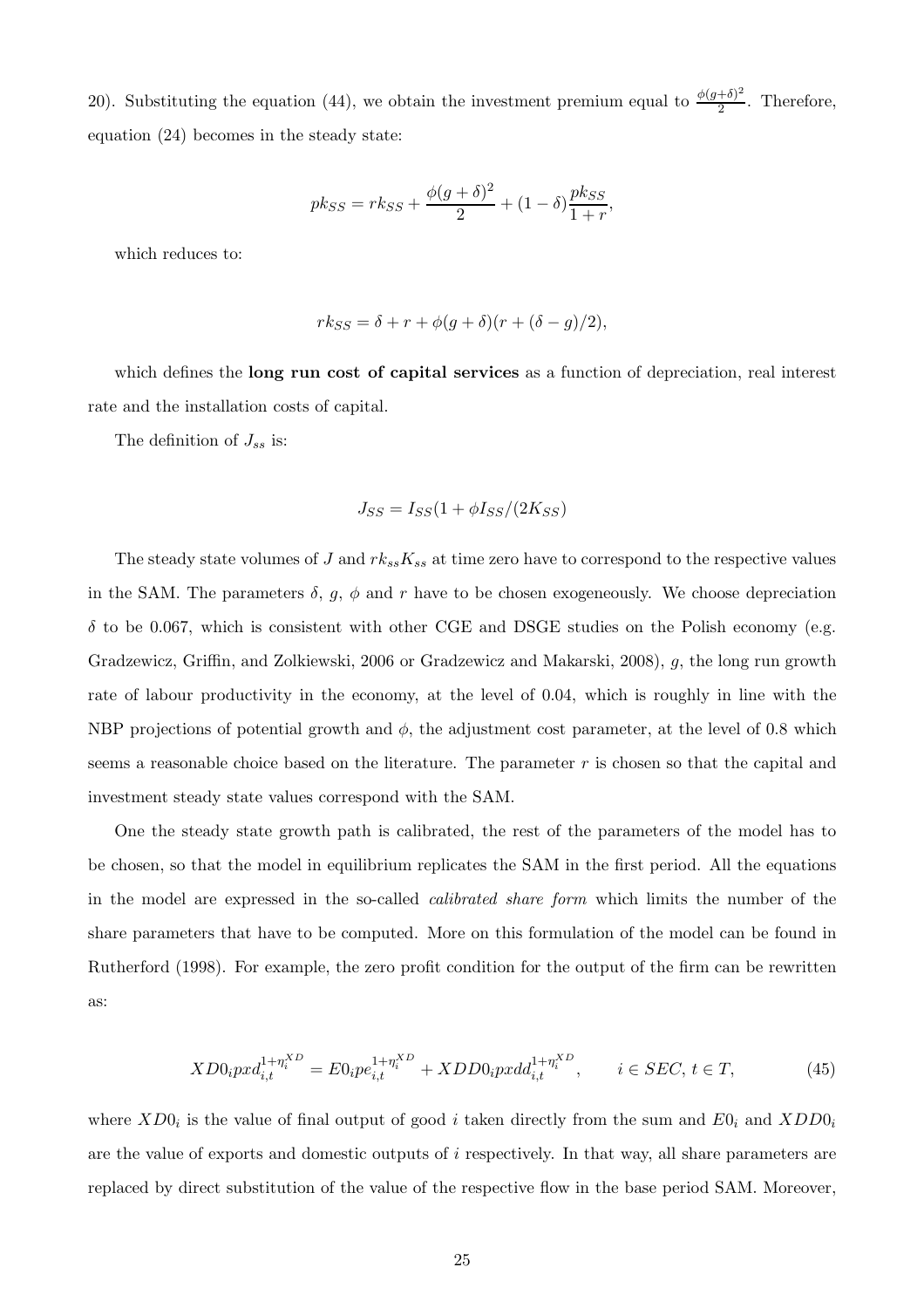all equations are normalized, so that the equilibrium volumes of all variables are equal to 1 in the first period and they grow at the rate of  $g$  in the subsequent period and all the prices are normalized at 1 in the first period and  $\frac{1}{(1+r)^t}$  in the subsequent periods.

The spillover parameter  $(\alpha_i^{TSP})$  was chosen at the level of 0.15. Therefore, one percent increase in the openness of the economy is making labor 0.15 percent more productive. The choice of that level of knowledge spillovers is motivated by the empirical work by Madsen (2005) who estimates the elasticity of productivity to the changes of the imports of knowledge at the level ranging of 0.15. Madsen (2007) later work leads to an elasticity ranging from 0.05 to 0.35.Diao, Rattso, and Stokke (2005) set the spillover parameter at the level of 0.3 in their study for Thailand, where the technology gap with its trade partners may be believed to be considerably higher. Our choice of the spillover parameter is threrefore roughly in the middle of the range provided by the literature. The provided sensitivity analysis checks robustness of results to the choice of this parameter. It has to be emphasized here, that our formulation of the technology spillovers is consistent with the balanced growth path of the economy, as technology spillovers only affect the transition path and not the steady-state growth rate.

The SAM does not provide information on the labor endowments of households, nor gives any information on the consumption of leisure. The data on the utilization of time endowment comes from Gradzewicz et al. Gradzewicz, Griffin, and Zolkiewski, 2006 and was used in the construction of the static general equilibrium model of the National Bank of Poland. Similarly, all the elasticities used for the POLDYN model are based either on the Gradzewicz et al. (supply elasticities, factor substitution elasticities) or taken from the data published on the Center for Global Trade Analysis (GTAP) website.

### 6 Simulation scenarios

Our simulation scenarios look directly on two channels of possible effects of the Euro accession of Poland. We assume that the accession to the euro zone takes place in the 5th period of the simulation, where the 1st period of the simulation correspond to the period when the decision is taken and agents form their beliefs. We define three simple scenarios:

• Scenario A - the risk premium goes down by 1pp. This is based on the analysis of the difference between the Polish and euro zone long term bond interest rate. The change is introduced gradually, as the risk premium is expected to fall before the actual accession (see Reininger and Walko (2005) for the experience of other Euro acceding countries) and fully realizes in the fifth period of the simulation.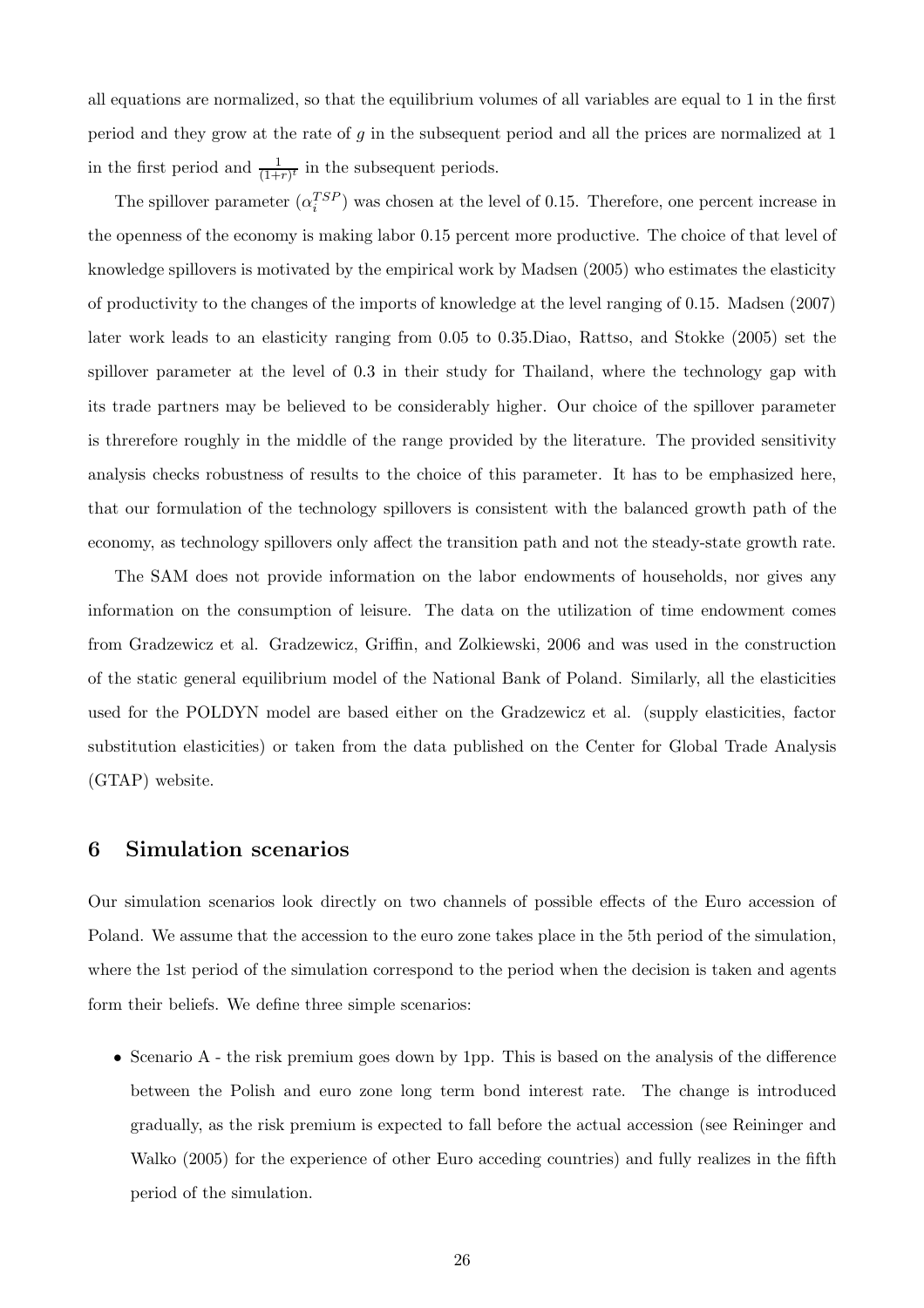- Scenario B the *iceberg* costs of trade fall. We base our scenario on the claim by Bukowski, Dyrda, and Kowal (2008) who estimates the transaction costs to amount to 2-3% of the value of trade. We assume that the decrease in the transaction costs amounts to 2% of the value of trade with the eurozone but also, due to other effects such as better price transparency and elimination of the currency risk, there is additional effect of 1% that affects both the trade with the eurozone and the rest of the world.
- Scenario AB combined scenarios A and B.

# 7 Simulation results

Table 1 shows the simulated **GDP changes** amounting to around 7.5% increase in its level with respect to the benchmark scenario (without monetary integration) in the long run. GDP slightly drops below the benchmark growth rate in the first period and rises after that. The breakdown of long-run changes is as follows: 4.1pp. of the increase is attributed to the risk premium elimination, while the remainder is attributed to the lowering of trade and transaction costs (note that these percentages given in scenario A and B does not necessarily sum up to the results given in the AB scenario due to the nonlinear nature of the model).The shocks imposed on the model lead to a considerable structural change in the economy. The breakdown of the basic macroeconomic variables is given in table 1. All the GDP components are pictured in figure 4. Most of the shocks are realized in the 5th period of the simulation and this is where most of the changes are concentrated.

The major growth driver of the model is **investment**. It increases in a rather spectacular fashion by around 20% in the periods 3 and 4 to stay at the level higher by 12.6% than the baseline scenario in the long run. A large proportion (8.8pp.) is attributed to the change in the risk premium, while the trade creation scenario alone generates around 3.5pp. of investment increase in the long run. The lowering of the risk premia leads immediately to a lower cost of capital services for firms, which causes larger demand for capital services in all periods. Since capital stock cannot be imported, it has to be built through the increased level of investment. With the perfect foresight of consumers, given the new path of relative prices, most of the extra savings are done in the initial period. The trade creation scenario is also capital-enhancing. Since international borrowing is possible, with diminishing trade costs, it is cheaper to import investment goods in the first periods, in order to build up capital and repay the loans later in time with exports.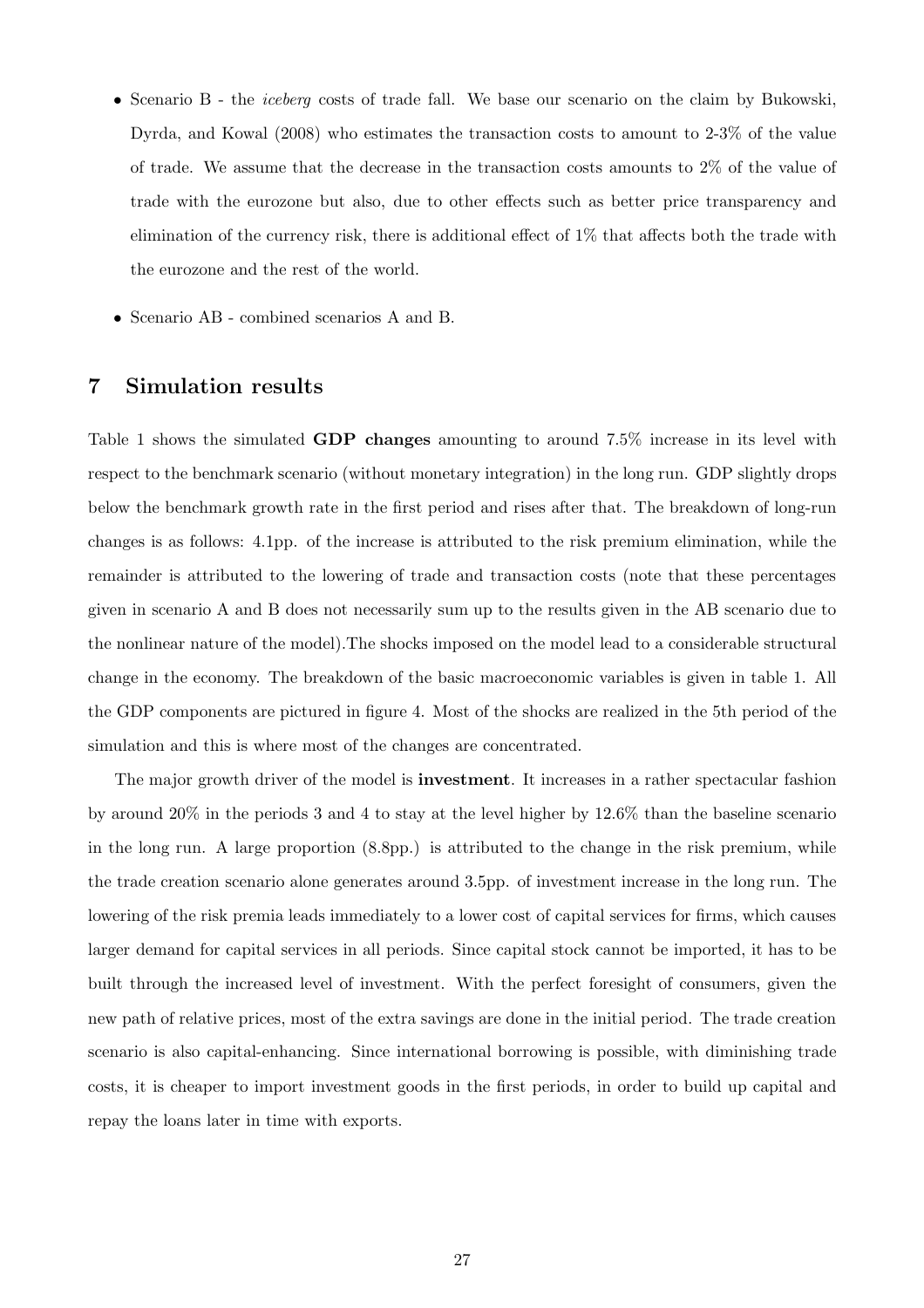

Figure 4: GDP components. AB scenario.

|  |  | Table 1: Basic macro variables |
|--|--|--------------------------------|
|  |  |                                |

| Variable                    | Scenario              | 1. yr    | 2. yr    | 3. yr     | 4. yr    | 5. yr    | 10.yr     | 25. yr            | 50. yr            |
|-----------------------------|-----------------------|----------|----------|-----------|----------|----------|-----------|-------------------|-------------------|
|                             | AB                    | $-0.50$  | 0.88     | 2.43      | 3.64     | 4.73     | 6.66      | $7.45\,$          | 7.48              |
| <b>GDP</b>                  | A                     | $-0.22$  | 0.54     | 1.24      | 1.85     | 2.34     | 3.60      | 4.13              | 4.14              |
|                             | B                     | $-0.31$  | 0.31     | 1.14      | 1.73     | 2.30     | 2.95      | 3.22              | $3.22\,$          |
|                             | AB                    | 2.25     | 2.39     | 2.59      | 2.79     | 2.98     | 3.51      | $\overline{3.73}$ | $\overline{3.73}$ |
| Private                     | Α                     | 0.34     | 0.44     | 0.59      | 0.73     | 0.87     | 1.23      | 1.37              | 1.38              |
| consumption                 | $\boldsymbol{B}$      | 1.91     | 1.94     | 1.98      | 2.03     | 2.09     | $2.26\,$  | 2.33              | $2.34\,$          |
|                             | AB                    | 16.54    | 19.23    | 20.05     | 19.83    | 18.82    | 14.49     | 12.63             | $12.58\,$         |
| Investment                  | $\boldsymbol{A}$      | 12.89    | 14.56    | 14.43     | 13.92    | 12.85    | $10.04\,$ | 8.82              | $8.79\,$          |
|                             | $\boldsymbol{B}$      | 3.40     | $4.32\,$ | 5.17      | 5.42     | 5.48     | 4.10      | 3.52              | $3.50\,$          |
| Government                  | AB                    | $-0.50$  | 0.89     | 2.43      | 3.64     | 4.73     | 6.66      | 7.46              | 7.48              |
|                             | Α                     | $-0.22$  | 0.54     | 1.24      | 1.85     | 2.34     | 3.60      | 4.13              | 4.14              |
| consumption                 | $\overline{B}$        | $-0.31$  | 0.31     | 1.14      | 1.73     | 2.30     | 2.95      | $3.22\,$          | $3.22\,$          |
|                             | AB                    | 9.13     | 10.28    | $10.98\,$ | 11.17    | 11.13    | 9.78      | 9.22              | 9.21              |
| Imports                     | $\boldsymbol{A}$      | 4.72     | $5.22\,$ | $5.15\,$  | 4.97     | 4.63     | 3.74      | 3.37              | 3.35              |
|                             | $\boldsymbol{B}$      | 4.19     | 4.81     | 5.56      | $5.92\,$ | 6.23     | 5.81      | $5.63\,$          | $5.63\,$          |
|                             | AB                    | $-4.64$  | $-2.08$  | 1.28      | 3.96     | 6.55     | 10.97     | 12.83             | 12.88             |
| Exports                     | A                     | $-3.25$  | $-2.13$  | $-0.80$   | 0.41     | 1.51     | 4.36      | 5.57              | 5.61              |
|                             | $\boldsymbol{B}$      | $-1.50$  | $-0.04$  | $2.00\,$  | 3.44     | $4.90\,$ | $6.36\,$  | 6.97              | $6.99\,$          |
|                             | AB                    | 0.00     | 1.70     | 3.51      | 5.21     | 6.71     | 10.81     | 12.53             | 12.58             |
| Capital stock               | $\bf{A}$              | 0.00     | 1.33     | 2.69      | 3.90     | 4.93     | 7.61      | 8.75              | 8.79              |
|                             | $\, {\bf B}$          | $0.00\,$ | $0.35\,$ | 0.76      | 1.21     | 1.65     | 2.94      | 3.48              | $3.50\,$          |
|                             | AB                    | $-1.96$  | $-1.19$  | $-0.39$   | 0.21     | 0.73     | 1.56      | 1.91              | 1.91              |
| Employment                  | $\boldsymbol{\rm{A}}$ | $-0.38$  | 0.04     | 0.38      | 0.67     | 0.88     | 1.43      | 1.67              | 1.67              |
|                             | $\boldsymbol{B}$      | $-1.62$  | $-1.26$  | $-0.79$   | $-0.47$  | $-0.16$  | 0.12      | 0.24              | $0.25\,$          |
|                             | AB                    | $-5.21$  | $-4.61$  | $-3.57$   | $-2.63$  | $-1.66$  | 0.41      | 1.25              | 1.27              |
| Current                     | $\boldsymbol{A}$      | $-3.00$  | $-2.75$  | $-2.21$   | $-1.68$  | $-1.14$  | 0.22      | 0.79              | 0.81              |
| $\operatorname{account(*)}$ | $\boldsymbol{B}$      | $-2.15$  | $-1.83$  | $-1.33$   | $-0.93$  | $-0.50$  | 0.19      | 0.48              | 0.49              |

*Note: changes in percent deviations of benchmark variable levels.* 28

*(\*) current account in percentage of GDP deviations from benchmark.*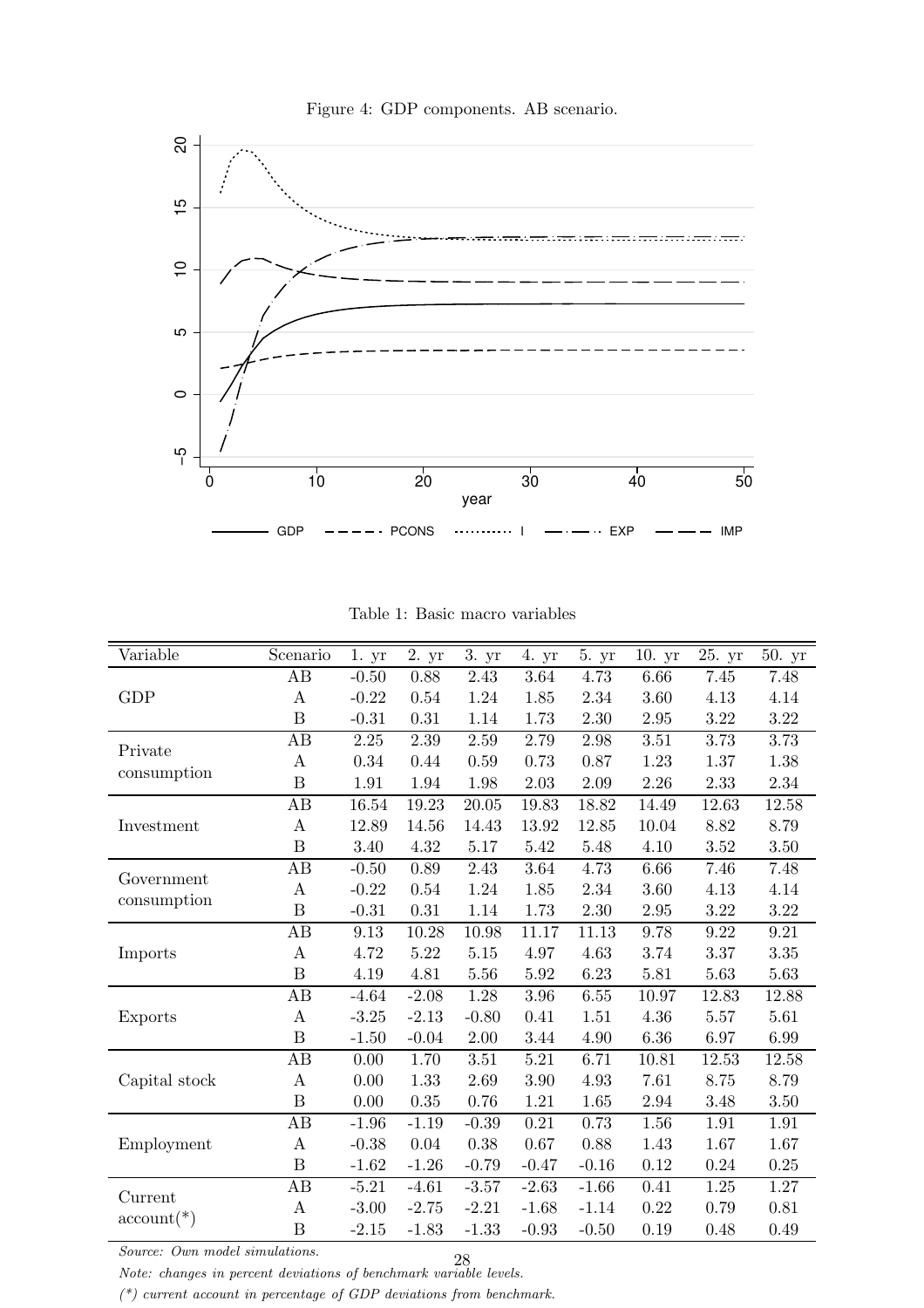Both scenarios are trade improving in the long run. In the AB scenario, imports increase by over 9% and exports by almost 13%. The trade creation scenario contributes slightly more to both imports and exports increase. The increase in imports is caused directly by lowered trade costs and indirectly, through increasing domestic investment demand. Since the small open economy cannot affect the world prices, with booming domestic demand it is cheaper to import. The surge in imports in the first ten periods is quite substantial (over 11% in the 5th period), and leads to a short term decrease of domestic output. Exports also go down in the initial period, as the demand shifts towards investment, but pick up already in the 3rd period and steadily grow after that, to reach their long run level. The surge in imports and the temporary decrease in exports leads to a deterioration of current account in the initial periods of the run, while in the long run it is expected that the structural change of the economy will lead to a current account surplus. The effect of trade creation on output is less pronounced than on GDP, due to increased import penetration and increasing share of imports in intermediate consumption.

The initial drop in output due to a temporary import substitution leads to a short run drop of employment of about 2%. Employment picks up with exports and is expected to be higher by around 2% in the long run. There is, however, a considerable shift towards capital. Due to continuing high rate of investment, the stock of capital is expected to increase by almost 13% with respect to the baseline. Most of this change can be attributed to the change in the risk premium but it is also due to increasing labor productivity.

The total welfare gain from the two experiments amounts to 2% of the value of GDP in each period. This is calculated as equivalent variation, i.e. it is to be interpreted as the minimum transfer to the household that would make them as well-off in the absence of monetary integration as in the situation with the monetary integration. In other words, it is the consumer valuation on the joining the euro zone. This corresponds to increasing each period goods and leisure consumption by 1.1% and 1.8% for, respectively, poor and non-poor households. The reason for the gain being larger for the poorer households is that their capital earnings are lower than in the case of non-poor households and they loose less revenues from the risk premium (risk premium revenue is proportional to the share of ownership of the capital stock). At the same time, the demand for unskilled labor grows at a slower pace than other types of labor and therefore the poor households leisure consumption and thus welfare is higher than in the case of non-poor households.

The details on the household situation are given in table 2. Due to increased import competition and lower capital costs in the long run the prices of consumption bundles (relative to the GDP deflator) for both households go down by roughly 0.5%. At the same time, incomes of both households go up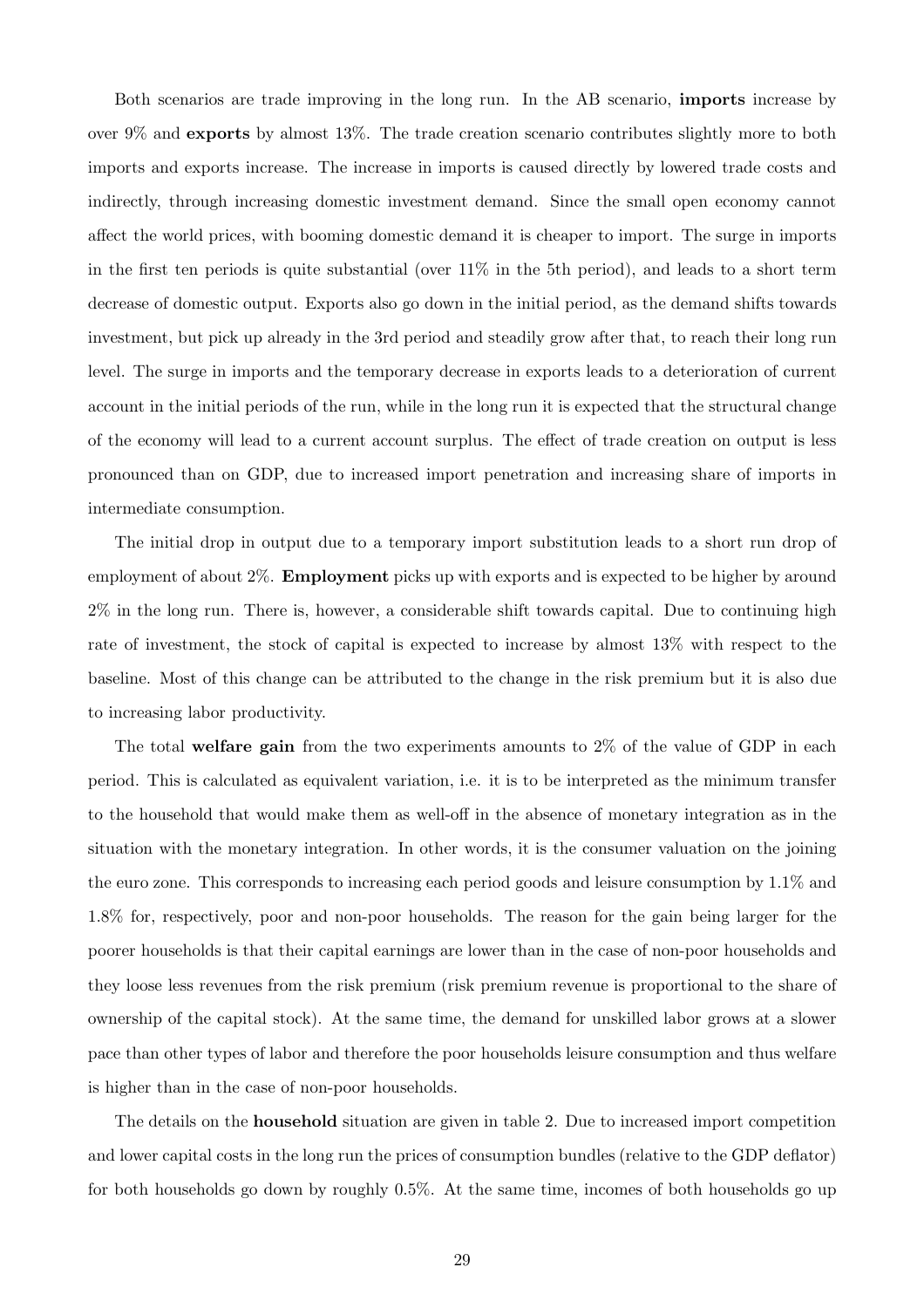| Household | 1.yr    | 2. yr   | 3. yr   | 4. yr              | 5. yr   | 10.yr   | 25. yr  | 50. yr  |
|-----------|---------|---------|---------|--------------------|---------|---------|---------|---------|
| Non-poor  | 2.19    | 2.32    | 2.52    | 2.72               | 2.91    | 3.44    | 3.66    | 3.67    |
| Poor      | 3.06    | 3.20    | 3.41    | 3.61               | 3.81    | 4.29    | 4.49    | 4.50    |
|           |         |         |         | Labor supply       |         |         |         |         |
| Non-poor  | $-1.75$ | $-1.01$ | $-0.23$ | 0.36               | 0.86    | 1.67    | 2.00    | 2.01    |
| Poor      | $-5.02$ | $-3.92$ | $-2.78$ | $-1.93$            | $-1.19$ | $-0.03$ | 0.45    | 0.46    |
|           |         |         |         | Consumption prices |         |         |         |         |
| Non-poor  | $-0.15$ | $-0.19$ | $-0.23$ | $-0.28$            | $-0.33$ | $-0.49$ | $-0.56$ | $-0.56$ |
| Poor      | $-0.33$ | $-0.38$ | $-0.43$ | $-0.47$            | $-0.51$ | $-0.57$ | $-0.60$ | $-0.60$ |
|           |         |         |         | Household income   |         |         |         |         |
| Non-poor  | $-0.60$ | 0.70    | 2.13    | 3.25               | 4.26    | 6.04    | 6.78    | 6.80    |
| Poor      | $-2.16$ | $-0.62$ | 1.09    | 2.43               | 3.62    | 5.73    | 6.60    | 6.63    |
|           |         |         |         | Activity rate      |         |         |         |         |
| Non-poor  | $-0.57$ | $-0.32$ | $-0.07$ | 0.11               | 0.28    | 0.54    | 0.65    | 0.65    |
| Poor      | $-1.20$ | $-0.93$ | $-0.66$ | $-0.46$            | $-0.28$ | $-0.01$ | 0.11    | 0.11    |

Table 2: Households. AB scenario. Household consumption

*Note: changes in percent deviations of benchmark variable levels*

by 6.6-6.8 percent in the long run. With the lifetime income going up, both households significantly increase their consumption (3.7-4.5% for non-poor and poor respectively).

Due to the initial drop in demand, both households supply less labor in the initial period, however, the non-poor households supply relatively more, in order to make up for the lost risk premium incomes. However, with the increase in output in the long run, the labor supply goes up and so does the activity rate. The change is not as pronounced as e.g. GDP and it is due to the shift of the economy towards capital due to increased investment and growing labor productivity.

The sectoral reaction to the shock seems to underline the importance of the increased import competition and the shift towards the capital intensive production mix. In the long run, market services are expected to experience the largest gain in output (6.3%), followed by non-market services  $(5.6\%)$ , manufacturing  $(5.3\%)$  and agriculture  $(4.4\%)$ . The shift of the economy towards services stems from the fact, that they are less prone to import competition. The increased demand for non-market services is due to the fact that government consumption is following GDP and thus it creates some extra demand for non-market services. Even though services experience a large percentage increase in imports, the share of imports in demand is rather low and it does not have a significant impact on the level of output, whereas in agriculture and manufacturing, import penetration is considerably high, and the initial surge in imports affects output negatively. On the export side, the largest percentage changes are expected for market services (almost 14%), but due to the shares in total exports, it is obviously manufacturing that contributes to exports in the long run (12.5% increase compared to the benchmark).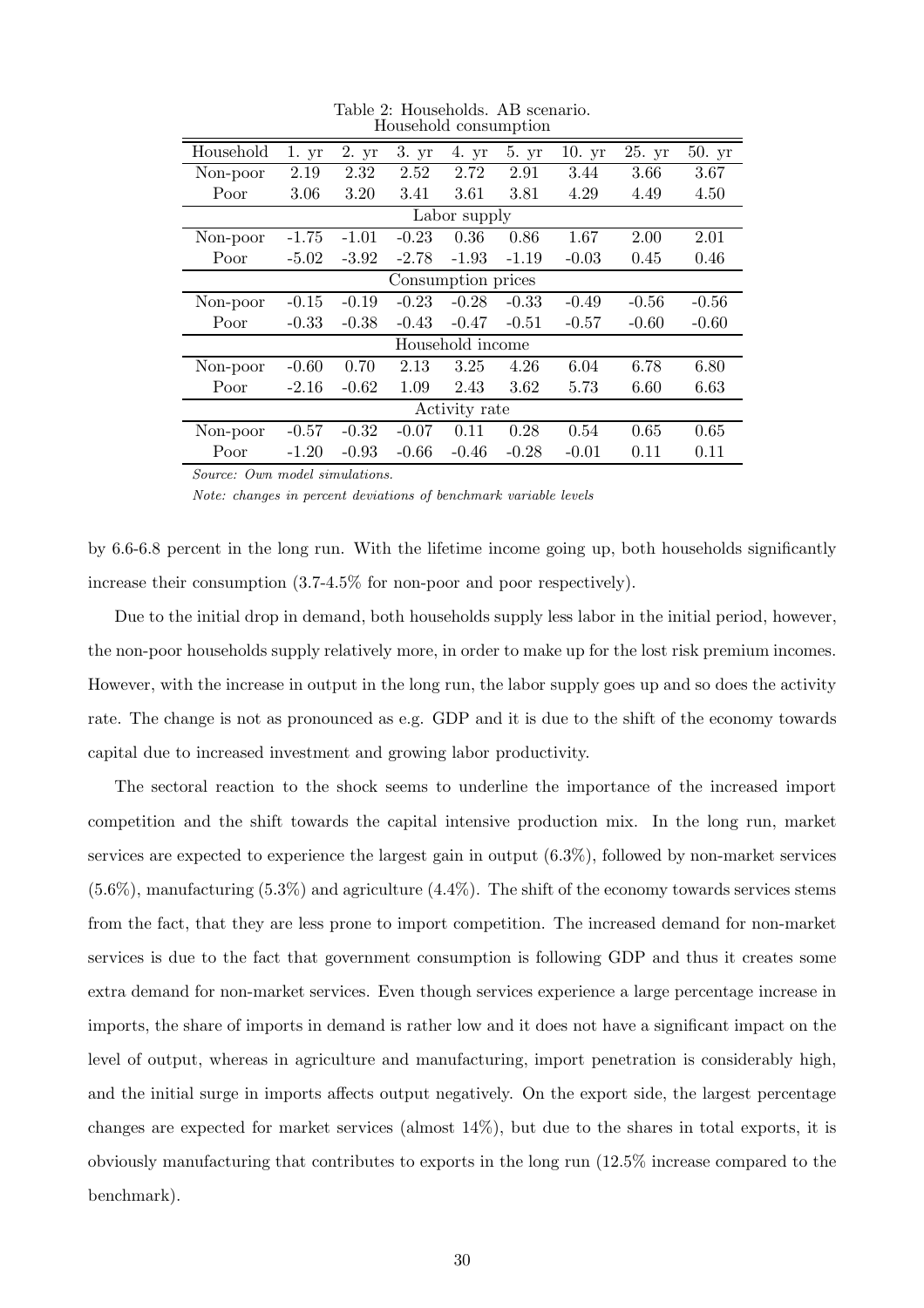| Sector              | 1.yr    | 2. yr   | 3. yr      | 4. yr    | 5. yr | 10.yr | 25. yr | 50. yr |
|---------------------|---------|---------|------------|----------|-------|-------|--------|--------|
| Agriculture         | $-1.89$ | $-0.98$ | 0.00       | 0.87     | 1.65  | 3.57  | 4.36   | 4.38   |
| Manufacturing       | $-3.30$ | $-1.85$ | $-0.30$    | 0.96     | 2.08  | 4.35  | 5.29   | 5.32   |
| Market services     | 0.05    | 1.06    | 2.08       | 2.97     | 3.74  | 5.57  | 6.33   | 6.35   |
| Non-market services | 0.06    | 1.03    | 2.10       | 2.93     | 3.67  | 5.01  | 5.56   | 5.57   |
|                     |         |         | Imports    |          |       |       |        |        |
| Agriculture         | 5.14    | 6.12    | 7.09       | 7.59     | 8.01  | 7.65  | 7.51   | 7.51   |
| Manufacturing       | 9.52    | 10.72   | 11.42      | 11.61    | 11.54 | 10.15 | 9.58   | 9.57   |
| Market services     | 6.39    | 7.12    | 7.71       | 7.84     | 7.88  | 6.54  | 5.99   | 5.98   |
| Non-market services | 6.56    | 8.32    | 10.25      | 11.61    | 12.80 | 14.13 | 14.69  | 14.70  |
|                     |         |         | Exports    |          |       |       |        |        |
| Agriculture         | $-3.62$ | $-1.71$ | 0.80       | 2.92     | 4.97  | 9.06  | 10.77  | 10.82  |
| Manufacturing       | $-6.04$ | $-3.27$ | 0.42       | $3.29\,$ | 6.11  | 10.57 | 12.45  | 12.50  |
| Market services     | $-1.51$ | 0.63    | 3.30       | 5.55     | 7.68  | 12.07 | 13.91  | 13.96  |
| Non-market services | $-2.38$ | $-0.99$ | 0.89       | 2.22     | 3.52  | 4.96  | 5.55   | 5.56   |
|                     |         |         | Employment |          |       |       |        |        |
| Agriculture         | $-2.00$ | $-1.20$ | $-0.33$    | 0.42     | 1.09  | 2.65  | 3.30   | 3.32   |
| Manufacturing       | $-3.58$ | $-2.37$ | $-1.09$    | $-0.12$  | 0.73  | 2.16  | 2.75   | 2.77   |
| Market services     | $-0.59$ | $-0.12$ | 0.32       | 0.57     | 0.76  | 0.75  | 0.75   | 0.76   |
| Non-market services | $-0.12$ | 0.70    | 1.60       | 2.25     | 2.82  | 3.63  | 3.97   | 3.98   |
|                     |         |         |            |          |       |       |        |        |

Table 3: Output, exports and imports. AB scenario. Output

*Note: changes in percent deviations of benchmark variable levels*

Table 4 presents the changes in the factor markets. We can again observe the long run increase in the stock of capital and the corresponding decrease in the rental rate of capital. Note that this is the rental rate that does not include the risk premium. In the first periods, due to the removal of the risk premium, the demand for capital services goes up and the rental wage is pushed upwards. With the continuing investment, as capital becomes more abundant, the rental rate goes down and, in the long run, it is expected to remain at a level lower than in the benchmark. As capital stock goes up, the marginal product of labor increases, and so do the wages. In the long run, they are expected to go up by 7.6% in the case of low-skilled and high skilled labor and 6.8% in the case of the medium-skilled labor. Employment of all types of labor goes up, but the growth of employment of high skilled and medium skilled labor is slightly higher than in the case of low-skilled labor.

# 8 Sensitivity analysis

We perform a simple sensitivity test with respect to the key parameters of the model. We run the AB scenario in 7 different parameter regimes: in scenario SPILL00 we switch off the international productivity spillover feature of the model completely by setting the  $\alpha^{TSP}$  parameter to 0. In the scenario SPILL03, we increase the parameter to 0.3 (0.15 in the base scenario). We investigate the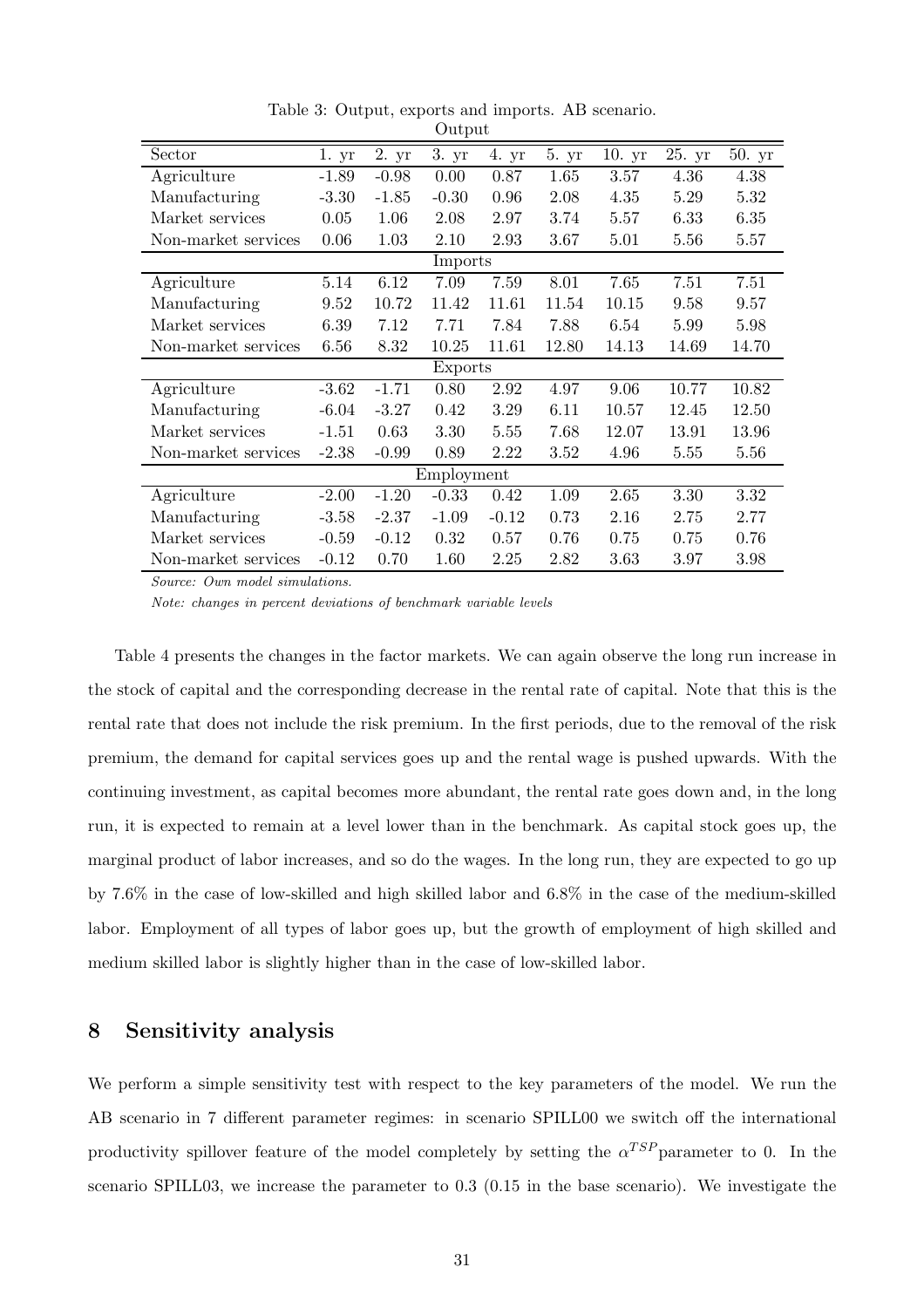| Sector         | 1. yr   | 2. yr   | 3. yr   | 4. yr        | 5. yr | 10.yr | 25. yr  | 50. yr  |
|----------------|---------|---------|---------|--------------|-------|-------|---------|---------|
| Low skilled    | $-1.85$ | $-1.20$ | $-0.52$ | 0.00         | 0.44  | 1.19  | 1.50    | 1.51    |
| Medium skilled | $-2.21$ | $-1.38$ | $-0.52$ | 0.13         | 0.69  | 1.58  | 1.96    | 1.97    |
| High skilled   | $-1.28$ | $-0.65$ | 0.01    | 0.50         | 0.93  | 1.59  | 1.86    | 1.87    |
| Capital        | 0.00    | 1.70    | 3.51    | 5.21         | 6.71  | 10.81 | 12.53   | 12.58   |
|                |         |         |         | Factor wages |       |       |         |         |
| Low skilled    | 1.01    | 2.01    | 3.16    | 4.12         | 5.00  | 6.80  | 7.55    | 7.57    |
| Medium skilled | 1.88    | 2.58    | 3.42    | 4.14         | 4.81  | 6.23  | 6.81    | 6.82    |
| High skilled   | 1.55    | 2.47    | 3.53    | 4.42         | 5.23  | 6.89  | 7.56    | 7.58    |
| Capital        | 2.36    | 2.89    | 4.74    | 4.57         | 4.52  | 0.91  | $-0.52$ | $-0.56$ |

Table 4: Factor market. AB scenario. Factor supply

*Note: changes in percent deviations of benchmark variable levels*

sensitivity to the choice of the parameters of the value added production function, by making the substitution between the factors of production more elastic (slightly inelastic in the base scenario). In the two subsequent scenarios, we look at the sensitivity to trade related elasticities; in SUPPLY EL scenario we double the transformation elasticities between the domestic and foreign, and also between different foreign destinations and in IMPORT EL, we double the import sourcing elasticities. In INTERT EL, we increase the elasticity of intertemporal substitution to 1.1 (0.5 in the base scenario). In the last scenario (BOPCON) we run the model in a different international closure: we impose a restriction, that the current account plus net transfers have to be equal to zero each period (with no foreign savings change) with a equilibriating effect on the price of foreign exchange (real exchange rate).

In the first step, we analyze the sensitivity of the gross domestic product (table 5) with respect to different parameter changes. The largest deviation downwards is expected in the case of the BOPCON scenario, where the long run gain in GDP is only 6%. This clearly indicates the gains from the ability to borrow - the economy is able to reach a higher level of GDP in the long run. Switching off the international spillover portion of the model changes the simulated gain to 6.9%, while doubling it increases the simulated GDP gain to 8%. The most important change in upwards is when one increases the factor substitution elasticity beyond one. In that case, the simulated GDP gain amounts to 9%. Other changes in elasticity do not affect the results by more than 1pp.

The private consumption variable (table 6) seem to be quite resistant to parameter changes with one exception, the SPILL00 and SPILL03 scenarios. The international productivity spillover directly affects the productivity of labor and therefore the endowment of labor that the consumer can either supply or consume in the form of leisure. Therefore doubling the parameter increases the long run gain in consumption by 0.5pp. In the BOPCON scenario, we can observe the long run increase in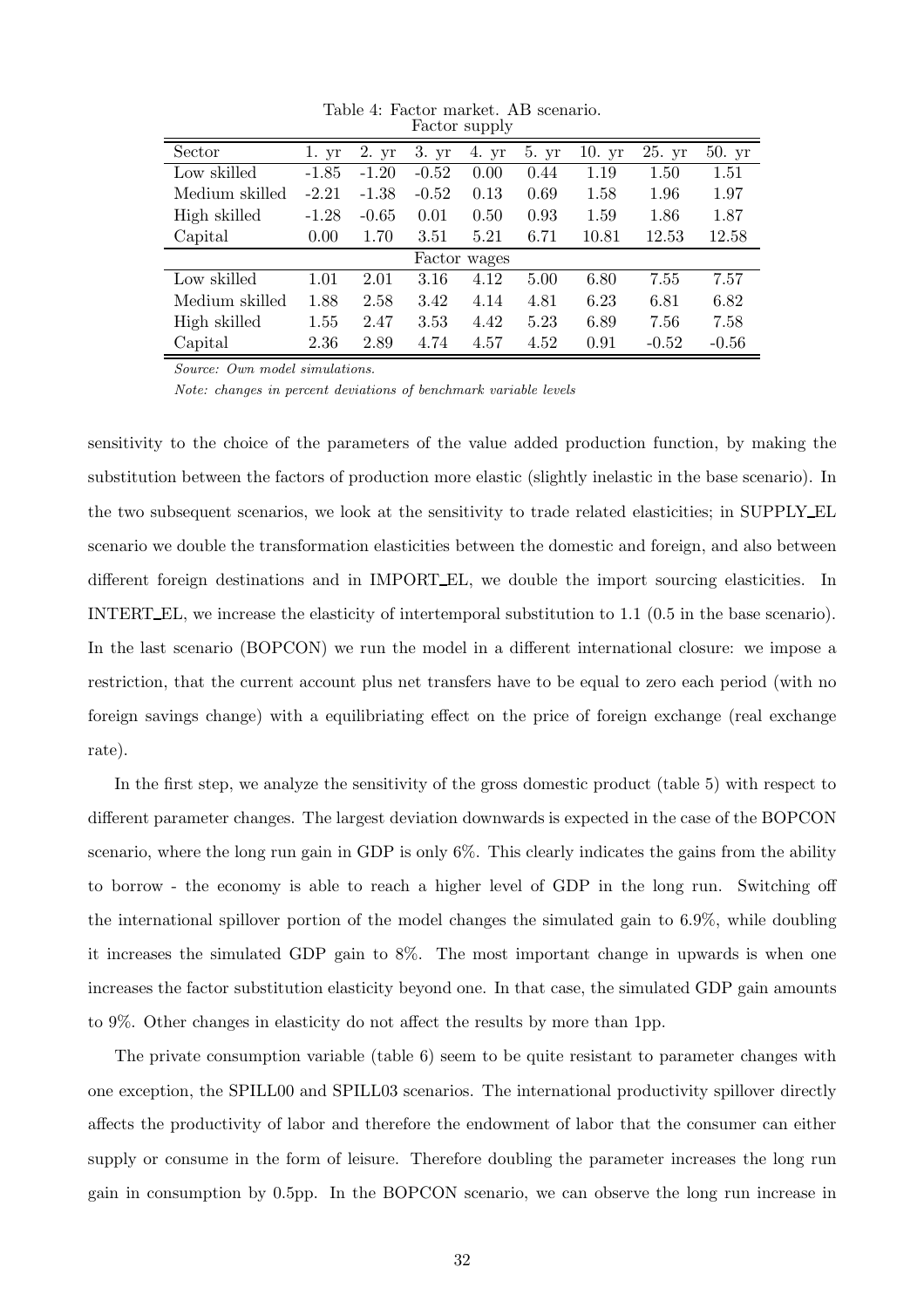|  |  | Table 5: Sensitivity analysis: GDP |  |  |
|--|--|------------------------------------|--|--|
|--|--|------------------------------------|--|--|

| Scenario         | 1. yr   | 2. yr | 3. yr | 4. yr | 5.yr | 10.yr | 25. yr | 50. yr |
|------------------|---------|-------|-------|-------|------|-------|--------|--------|
| BASE             | $-0.50$ | 0.88  | 2.43  | 3.64  | 4.73 | 6.66  | 7.45   | 7.48   |
| SPILL00          | $-0.66$ | 0.59  | 1.98  | 3.11  | 4.12 | 6.05  | 6.89   | 6.91   |
| SPILL03          | $-0.32$ | 1.21  | 2.90  | 4.19  | 5.35 | 7.26  | 8.02   | 8.04   |
| PROD_EL          | $-0.44$ | 1.10  | 2.79  | 4.12  | 5.33 | 7.72  | 8.95   | 9.00   |
| <b>SUPPLY_EL</b> | $-1.21$ | 0.36  | 2.16  | 3.59  | 4.89 | 7.15  | 8.07   | 8.10   |
| <b>IMPORT_EL</b> | $-0.36$ | 1.13  | 2.77  | 4.06  | 5.22 | 7.14  | 7.81   | 7.82   |
| <b>INTERT_EL</b> | $-0.83$ | 0.61  | 2.21  | 3.48  | 4.62 | 6.67  | 7.55   | 7.58   |
| <b>BOPCON</b>    | 1.80    | 2.49  | 3.28  | 3.85  | 4.40 | 5.27  | 5.97   | 6.05   |

*Note: changes in percent deviations of benchmark variable levels.*

| Scenario            | 1. yr   | 2. yr | 3. yr | 4. yr | 5. yr | 10.yr | 25.yr | 50.yr |
|---------------------|---------|-------|-------|-------|-------|-------|-------|-------|
| <b>BASE</b>         | 2.25    | 2.39  | 2.59  | 2.79  | 2.98  | 3.51  | 3.73  | 3.73  |
| SPILL <sub>00</sub> | 1.84    | 1.96  | 2.14  | 2.33  | 2.51  | 3.01  | 3.23  | 3.24  |
| SPILL <sub>03</sub> | 2.67    | 2.82  | 3.03  | 3.25  | 3.46  | 4.01  | 4.22  | 4.23  |
| PROD_EL             | 2.15    | 2.30  | 2.51  | 2.72  | 2.92  | 3.52  | 3.82  | 3.83  |
| <b>SUPPLY_EL</b>    | 2.72    | 2.81  | 2.95  | 3.10  | 3.24  | 3.68  | 3.85  | 3.86  |
| IMPORT EL           | 2.63    | 2.78  | 2.99  | 3.19  | 3.38  | 3.83  | 3.98  | 3.99  |
| <b>INTERT_EL</b>    | 2.59    | 2.61  | 2.72  | 2.85  | 3.00  | 3.48  | 3.68  | 3.68  |
| <b>BOPCON</b>       | $-0.22$ | 0.07  | 0.51  | 0.96  | 1.44  | 2.98  | 4.25  | 4.41  |

Table 6: Sensitivity analysis: Private consumption

*Source: Own model simulations.*

*Note: changes in percent deviations of benchmark variable levels.*

consumption of 4.4%, but consumption goes up at much slower pace. At the same time, given the lower capital stock, the marginal productivity of labor is lower. Therefore, the overall level of welfare is lower in the BOPCON scenario.

Similarly, investment (table 7) path is relatively stable, given the various choices of model parameters, the deviations from the base scenario usually do not exceed 1pp. with an exception of the scenario where the elasticity of factor substitution is over 1. Similarly, the growth of investment is considerably slower in the BOPCON scenario.

Tables 8, 9 and 10 in the appendix show the sensitivity analysis results for imports, exports and capital stock. Overall, it seems that the model performs quite well and the results are relatively stable. Reactions of the macroeconomic variables within the  $+/- 1-2$ pp. bounds seem reasonable, especially that the imposed changes in parameters were substantial. It is also seems reasonable to assume that results from presented simulations are subject to parameter uncertainty and that such bounds are admissible when thinking of the model accuracy.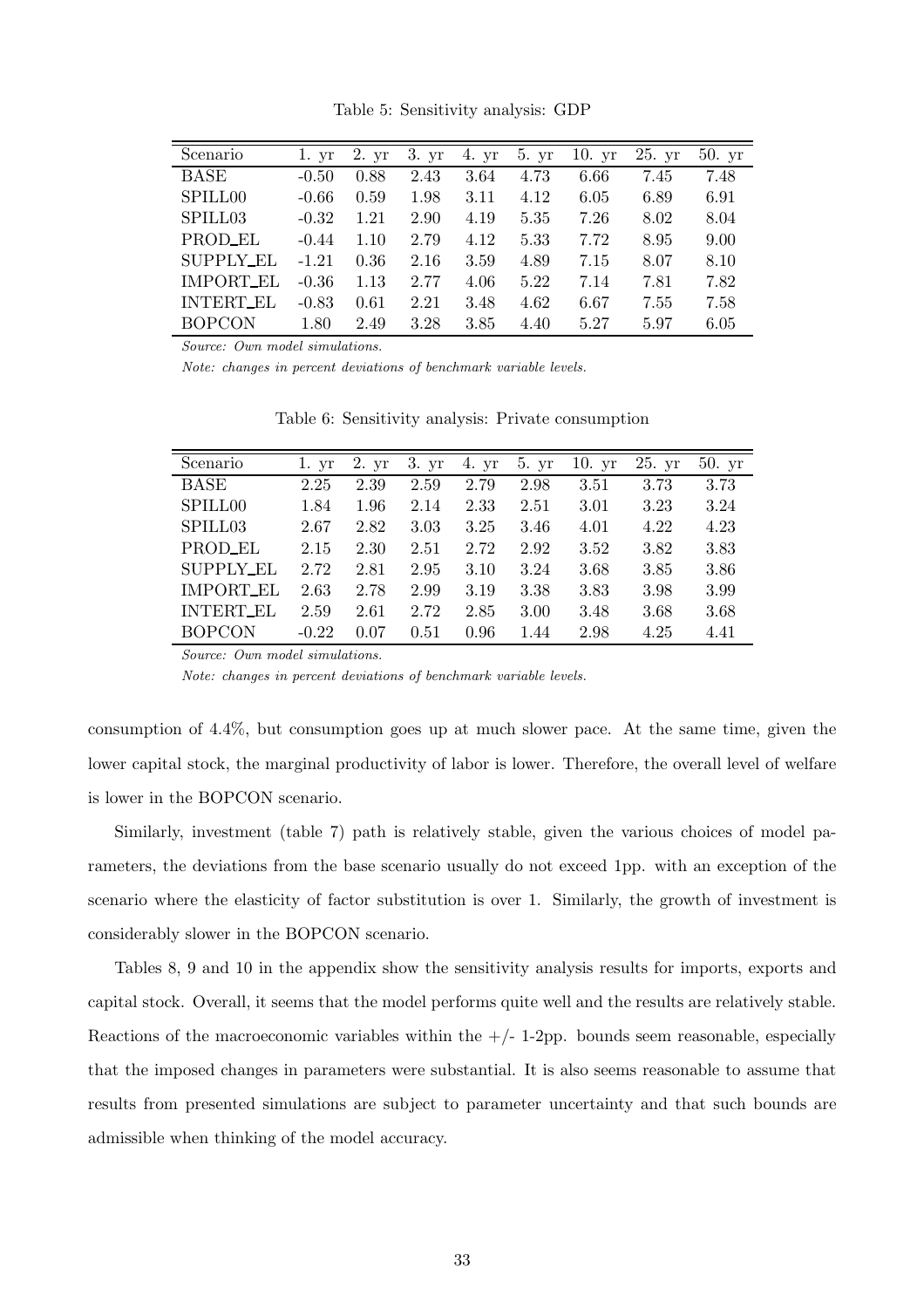| Scenario            | 1. yr | 2. yr | 3. yr | 4. yr | 5. yr | 10.yr | 25. yr | 50.yr |
|---------------------|-------|-------|-------|-------|-------|-------|--------|-------|
| BASE                | 16.54 | 19.23 | 20.05 | 19.83 | 18.82 | 14.49 | 12.63  | 12.58 |
| SPILL <sub>00</sub> | 15.47 | 18.07 | 18.85 | 18.69 | 17.75 | 13.82 | 12.05  | 11.99 |
| SPILL <sub>03</sub> | 17.68 | 20.44 | 21.27 | 20.99 | 19.89 | 15.15 | 13.21  | 13.16 |
| PROD_EL             | 20.61 | 23.64 | 24.76 | 24.75 | 23.88 | 19.42 | 17.01  | 16.90 |
| <b>SUPPLY_EL</b>    | 17.70 | 20.84 | 21.61 | 21.33 | 19.99 | 15.42 | 13.45  | 13.40 |
| IMPORT_EL           | 17.94 | 20.77 | 21.70 | 21.39 | 20.29 | 14.97 | 13.06  | 13.02 |
| <b>INTERT_EL</b>    | 15.68 | 18.71 | 19.80 | 19.77 | 18.88 | 14.63 | 12.72  | 12.67 |
| <b>BOPCON</b>       | 7.98  | 9.94  | 11.82 | 12.79 | 13.59 | 12.49 | 11.49  | 11.36 |
|                     |       |       |       |       |       |       |        |       |

Table 7: Sensitivity analysis: Investment

*Note: changes in percent deviations of benchmark variable levels.*

# 9 Conclusions

We model monetary integration effects through savings in the trade related costs and through falling investment risk premia. Our simulations suggest that the long run GDP gain from the euro accession amounts to 7.5% of GDP of which 90% occurs in the first 10 years. The gains from elimination of risk premia is slightly higher than those from trade creation.

The main factor behind growth is investment that leads to 12.6% of extra capital accumulated in the long run. Both scenarios are trade enhancing, directly - through lowering of trade costs and indirectly through booming investment demand. Increasing import competition affects domestic output in the initial period under consideration, but since import demand is mainly investment driven, this leads to a rapid expansion of the capital stock and production cost savings which subsequently lead to domestic output and export expansion. Exports go up to reach a level higher by almost 13% than the benchmark scenario and in the long run the current account is expected to reach a surplus.

The welfare gains amount to roughly 2% of the value of GDP each year. The poor households gain slightly more than the non-poor households due to the fact that the loose relatively less risk premium revenues. Consumption is expected to go up by 3.7% in the long run. The production structure of the economy shifts towards market services and the production becomes more capital intensive. Employment effects are significant, however not as pronounced as the output expansion, due to the shift of the economy to more intensive capital use.

We perform a sensitivity analysis that checks how the results are affected by the choice of key parameters of the model. The performed simulation suggest that the model behavior is reasonably resistant to parameter changes and the range that reasonable variation in parameters leads to a variation in key macroeconomic variables by roughly 1pp.

When looking at these results one has to bear in mind that this paper looks only at selected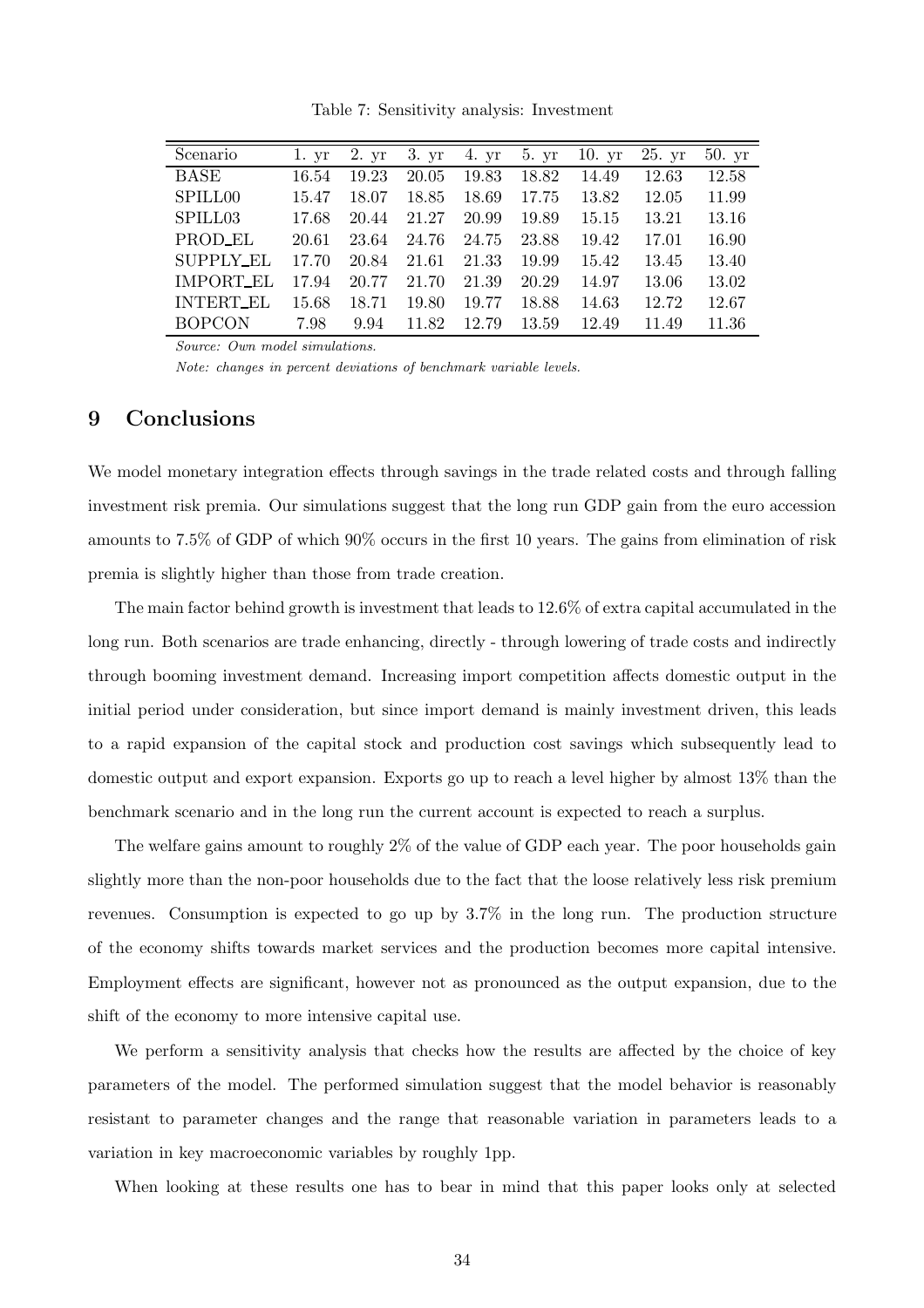effects that the monetary integration may have. It does completely abstract from monetary issues, such as sub-optimality of common monetary policy, dis-alignment of business cycles and costs of fiscal tightening to meet the Maastricht criteria and subsequently to satisfy the Stability and Growth Pact requirements. Due to the model set up, our simulations do not take into account the effects of the monetary integration on the level of inflation, both through the monetary policy conduct and through the well know through anecdotic evidence "rounding up" problem. The model does not analyze the question of the appriopriate level of the fixed nominal exchange rate. All these problems require separate analyses and a full cost-benefit analysis should be performed to draw conclusions for the political decision making process.

# References

- Anderson, J. E., and E. van Wincoop (2003): "Gravity with Gravitas: A Solution to the Border Puzzle," *American Economic Review*, 93(1), 170–192.
- Armington, P. S. (1969): "A Theory of Demand for Products Distinguished by Place of Production," IMF Staff Papers 16.
- Baldwin, R. (2006): "The Euro's Trade Effects," ECB Working Paper 594, European Central Bank.
- Borowski, J. (2004): "Costs and benefits of Poland's EMU accession: a tentative asessment," *Comparative Economic Studies*, 46(1), 127–145.
- Bukowski, M., S. Dyrda, and P. Kowal (2008): "Przyjęcie euro w świetle modelu DSGE dużej skali," in *Wplyw wejścia Polski do strefy euro na bezrobocie i zatrudnienie*., ed. by M. Bukowski, and R. Michalski. Instytut Badań Rynku, Konsumpcji i Koniunktur and Instytut Badań Strukturalnych.
- CIEŚLIK, A., J. MICHAŁEK, AND J. MYCIELSKI (2008): "Analiza skutków handlowych przystąpienia Polski do Europejskiej Unii Monetarnej przy użyciu uogólnionego modelu grawitacyjnego," Material do raportu Narodowego Banku Polskiego o konsekwencjach przyjęcia euro przez Polskę.
- DIAO, X., J. RATTSO, AND H. E. STOKKE (2005): "International spillovers, productivity growth and openness in Thailand: an intertemporal general equilibrium analysis," *Journal of Development Economics*, 76(2), 429–450.
- Francois, J. F., and K. A. Reinert (eds.) (1997): *Applied Methods for Trade Policy Analysis: A Handbook*. Cambridge University Press.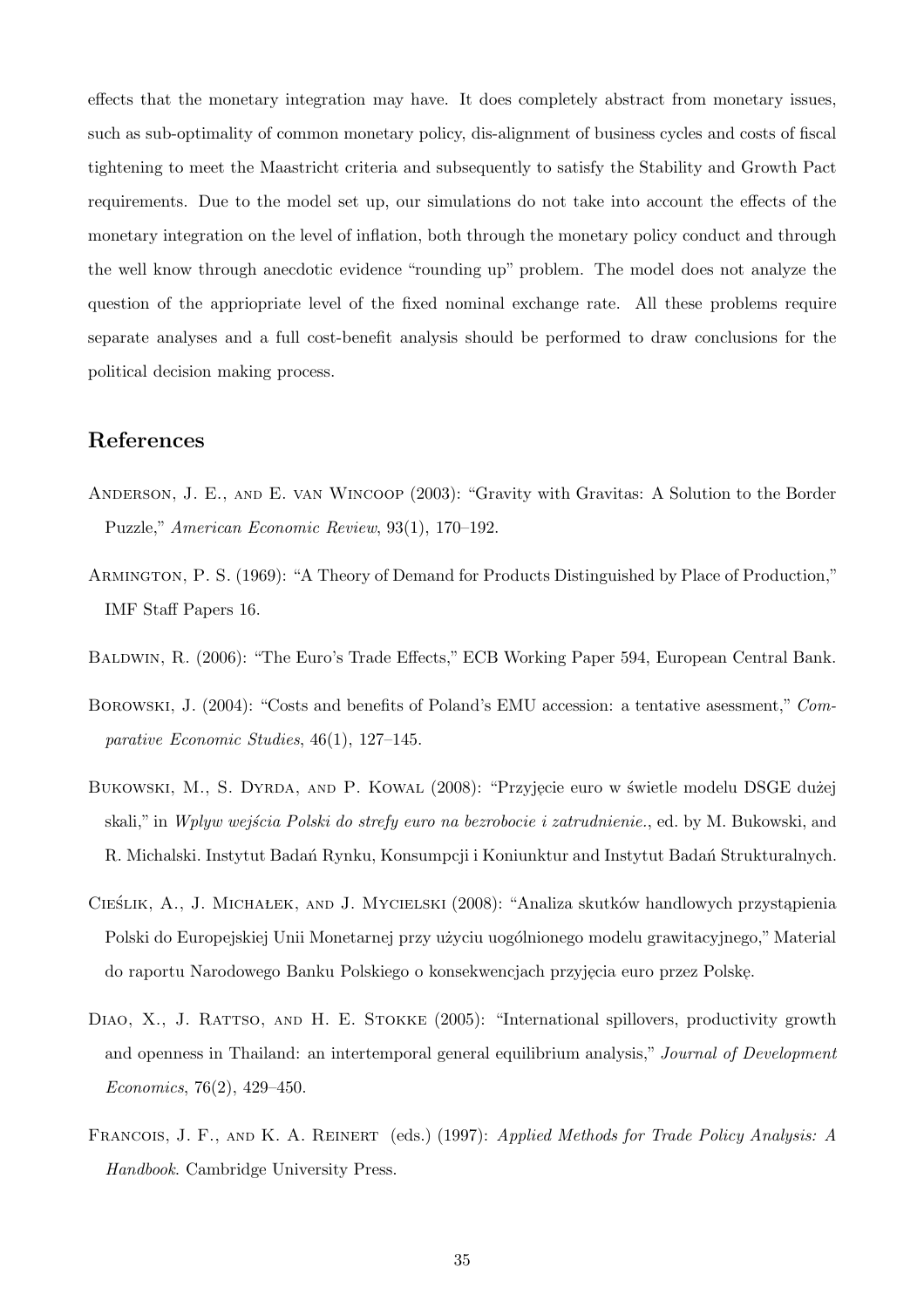- Gradzewicz, M., P. Griffin, and Z. Zolkiewski (2006): *An Empirical Recursive-Dynamic General Equilibrium Model of the Poland's Economy.* World Bank and the National Bank of Poland.
- GRADZEWICZ, M., AND K. MAKARSKI (2008): "Koszt utraty autonomicznej polityki pieniężnej po wejściu Polski do strefy euro." Materiał do raportu Narodowego Banku Polskiego o konsekwencjach przyjęcia euro przez Polskę.
- LAU, M. I., A. PAHLKE, AND T. F. RUTHERFORD (2002): "Approximating Infinite-Horizon Models in a Complementarity Format: A Primer in Dynamic General Equilibrium Analysis," *Journal of Economic Dynamics and Control*, 26, 577–609.
- Madsen, J. B. (2005): "Technology Spillover through Trade and TFP Convergence: 120 Years of Evidence for the OECD Countries," EPRU Working Paper Series 05-01, Economic Policy Research Unit (EPRU), University of Copenhagen. Department of Economics.
- (2007): "Technology spillover through trade and TFP convergence: 135 years of evidence for the OECD countries," *Journal of International Economics*, 72(2), 464–480.
- Maliszewska, M. (2004): "New Member States Trading Potential Following EMU Accession: A Gravity Approach.,"Studies and Analysis No. 286, CASE - Center for Social and Economic Research.

MF (2007): "Program Konwergencji. Aktualizacja 2007," Ministerstwo Finansów.

- MICCO, A., E. STEIN, AND G. ORDOEZ (2003): "The currency union effect on trade: early evidence from EMU," *Economic Policy*, 18(37), 315–356.
- MROCZEK, W. (2008): "Wpływ wprowadzenia euro na stopień otwartości. Zmiany strukturalne w handlu krajow strefy euro," Materiał do raportu Narodowego Banku Polskiego o konsekwencjach przyj֒ ecia euro przez Polsk֒ e, National Bank of Poland.
- Mundell, R. A. (1961): "A Theory of Optimum Currency Areas," *The American Economic Review*, 51(4), 657–665.
- NBP (2004): *Raport na temat korzyści i kosztów przystąpienia Polski do strefy euro*. Narodowy Bank Polski.
- Paltsev, S. V. (1999): "Moving from Static to Dynamic General Equilibrium Economic Models (Notes for a Beginner in MPSGE)," Mimeo.
- Persson, T. (2001): "Currency unions and trade: how large is the treatment effect?," *Economic Policy*, 16(33), 433–462.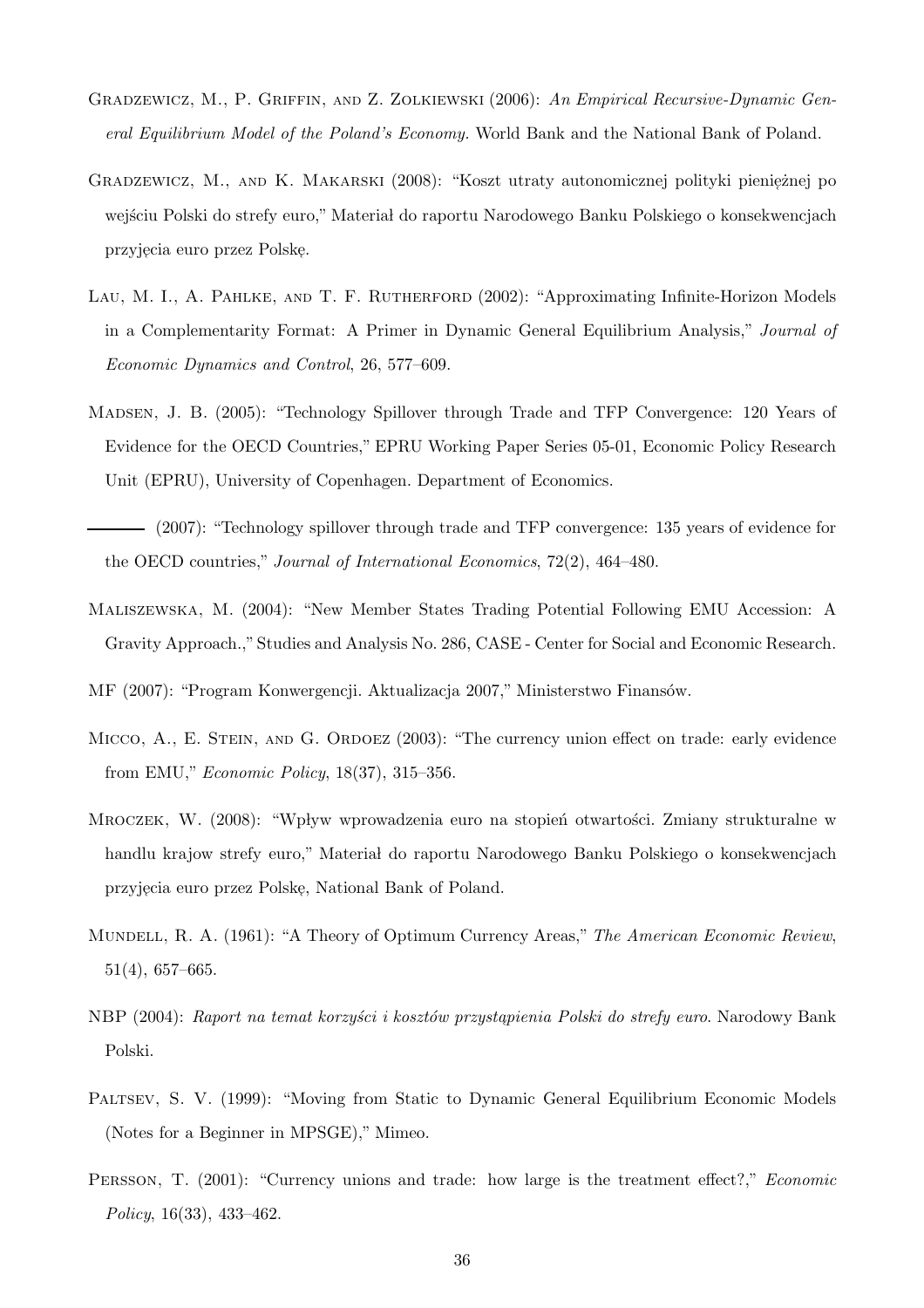- Reininger, T., and Z. Walko (2005): "The Integration of the Czech, Hungarian and Polish Bond Markets with the Euro Area Bond Market,"Working paper, Oesterreichische Nationalbank (OeNB).
- ROSE, A. K. (2000): "One Money, One Market: Estimating The Effect of Common Currencies on TradeOne Money, One Market: Estimating The Effect of Common Currencies on Trade," *Economic Policy*, 15, 7–45.
- Rose, A. K., and E. van Wincoop (2001): "National Money as a Barrier to International Trade: The Real Case for Currency Union," *American Economic Review*, 91(2), 386–390.
- RUTHERFORD, T. F. (1998): "CES Preferences and Technology: A Practical Introduction," in "Economic Equilibrium Modeling with GAMS: An Introduction to GAMS/MCP and GAMS/MPSGE (GAMS/MPSGE Solver Manual)", pp. 89-115,

(available at: http://www.gams.com/docs/solver/mpsge.pdf).

Uzawa, H. (1969): "Time Preference and the Penrose Effect in a Two-Class Model of Economic Growth," *The Journal of Political Economy*, 77(4), 628–652.

# A Model equations

#### A.1 Zero profit conditions

Value added:

$$
pva_{i,t} = \left[\alpha_{K,i}^{VA}((1 + tfac_{K,i,t} + rp_t)rk_t)^{1 - \sigma_i^{VA}} + \sum_{m \in FAC} \alpha_{m,i}^{VA}((1 + tfac_{m,i,t})w_{m,t})^{1 - \sigma_i^{VA}}\right]^{\frac{1}{1 - \sigma_i^{VA}}}, \qquad i \in SEC, t \in T,
$$
\n(46)

Final output:

$$
(1 - tsec_{i,t} + subs_{i,t})pxd_{i,t} = \alpha_{VA,i,t}^{XD}pva_{i,t} + \sum_{j \in SEC} \alpha_{j,i,t}^{VA}px_{j,t}, \qquad i, j \in SEC, t \in T,
$$
 (47)

Supply:

$$
pxd_{i,t} = [\gamma_i^{XD}pe_{i,t}^{1+\eta_i^{XD}} + (1-\gamma_i^{XD})pxdd_{i,t}^{1+\eta_i^{XD}}]^{\frac{1}{1+\eta_i^{XD}}}, \qquad i \in SEC, t \in T,
$$
\n(48)

Export supply:

$$
pe_{i,t} = \left[\sum_{f \in INSTF} \gamma_{i,f}^{E} (ax_{i,f,t} p f x_{f,t})^{1 + \eta_i^{E}}\right]^{\frac{1}{1 + \eta_i^{E}}}, \qquad i \in SEC, t \in T,
$$
\n(49)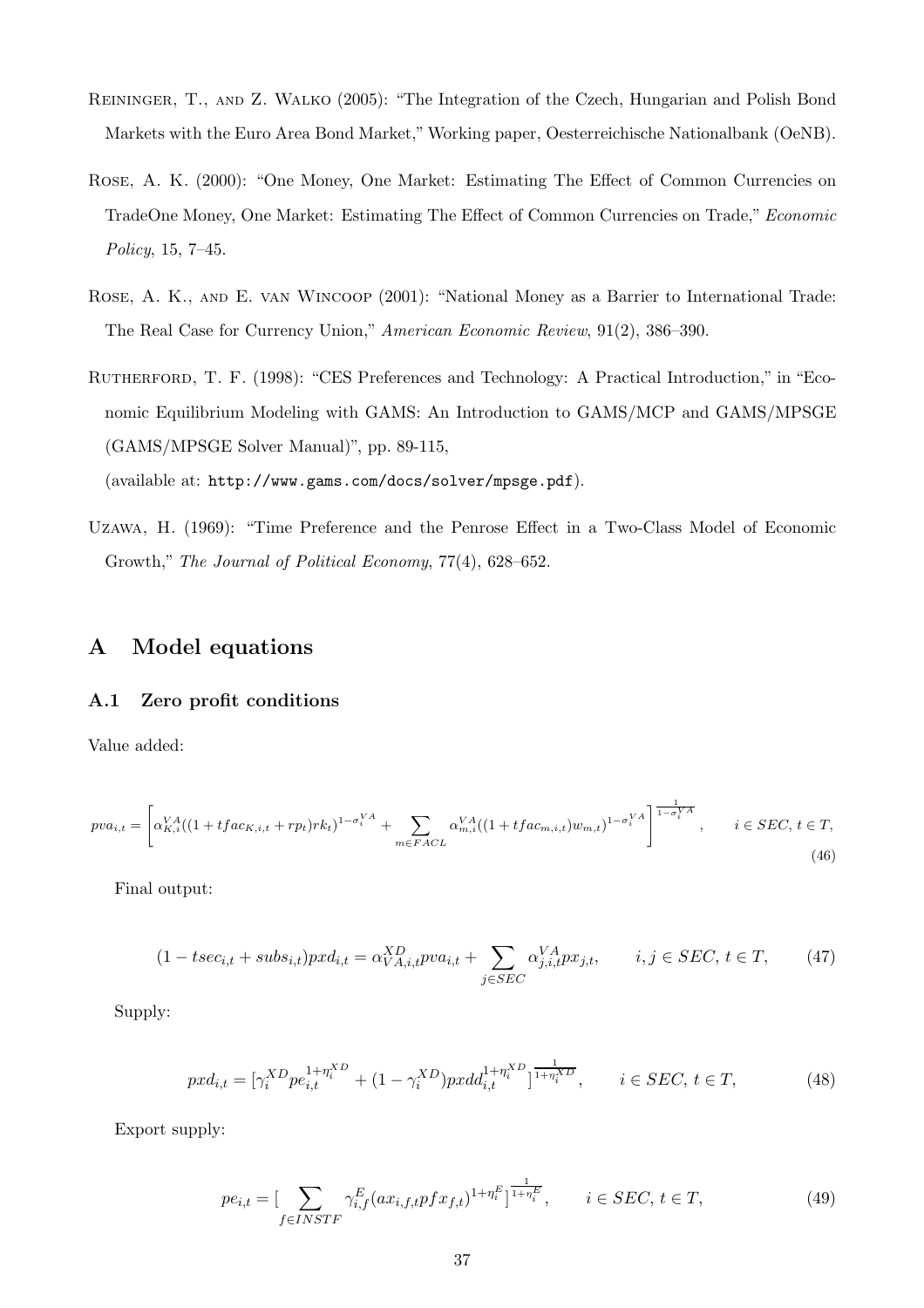Gross investment:

$$
p j_t = \prod_{i \in SEC} p x_{i,t}^{\alpha_i^J}, \qquad t \in T.
$$
\n
$$
(50)
$$

Investment:

$$
pk_{t+1} = pj_t(1 + \phi \frac{I_t}{K_t}), \qquad t \in T.
$$
\n(51)

Capital formation:

$$
pk_t = pk_{t+1}(1 - \delta) + rk_t + \frac{\phi}{2} \frac{I_t^2}{K_t^2} p j_t, \qquad t \in T.
$$
\n(52)

Composite Armington good:

$$
px_{i,t} = [\alpha_i^X \text{pim}_{i,t}^{1-\sigma_i^X} + (1-\alpha_i^X) \text{pxd}_{i,t}^{1-\sigma_i^X}]^{\frac{1}{1-\sigma_i^X}}, \qquad i \in SEC, \ t \in T,
$$
\n
$$
(53)
$$

Import sourcing:

$$
p i m_{i,t} = \left[ \sum_{f \in INSTF} \alpha_{i,f}^{IM} ((1 + t a r i f f_{i,f,t}) \frac{p f x_{f,t}}{a m_{i,f,t}})^{1 - \sigma_i^I M} \right]^{1 - \frac{1}{1 - \sigma_i^I M}}, \qquad i \in SEC, t \in T.
$$
 (54)

Government consumption price index:

$$
p w g_t = \prod_{i \in SEC} p x_{i,t}^{\alpha_i^G}, \qquad t \in T
$$
\n
$$
(55)
$$

Intertemporal consumer price index:

$$
pu_h = \left(\sum_{k=1}^{\infty} \left(\frac{1}{1+r}\right)^t_{t \in T} \left(pw_{h,t}\right)^{1-\sigma_h^U}\right)^{\frac{1}{1-\sigma_h^U}}, \qquad h \in INSTH. \tag{56}
$$

Price index of consumer period utility:

$$
pw_{h,t} = \left(\alpha_h^Wpww_{h,t}^{1-\sigma_h^W} + (1-\alpha_h^W)pwl_{h,t}^{1-\sigma_h^W}\right)^{\frac{1}{1-\sigma_h^W}}, \qquad h \in INSTH, t \in T.
$$
 (57)

Consumer price index:

$$
pww_{h,t} = \left(\sum_{i \in SEC} \alpha_{i,h}^{WW} C_{i,h,t}^{1-\sigma_h^{WW}}\right)^{\frac{1}{1-\sigma_h^{WW}}}, \qquad h \in INSTH, t \in T.
$$
 (58)

Consumer leisure price index: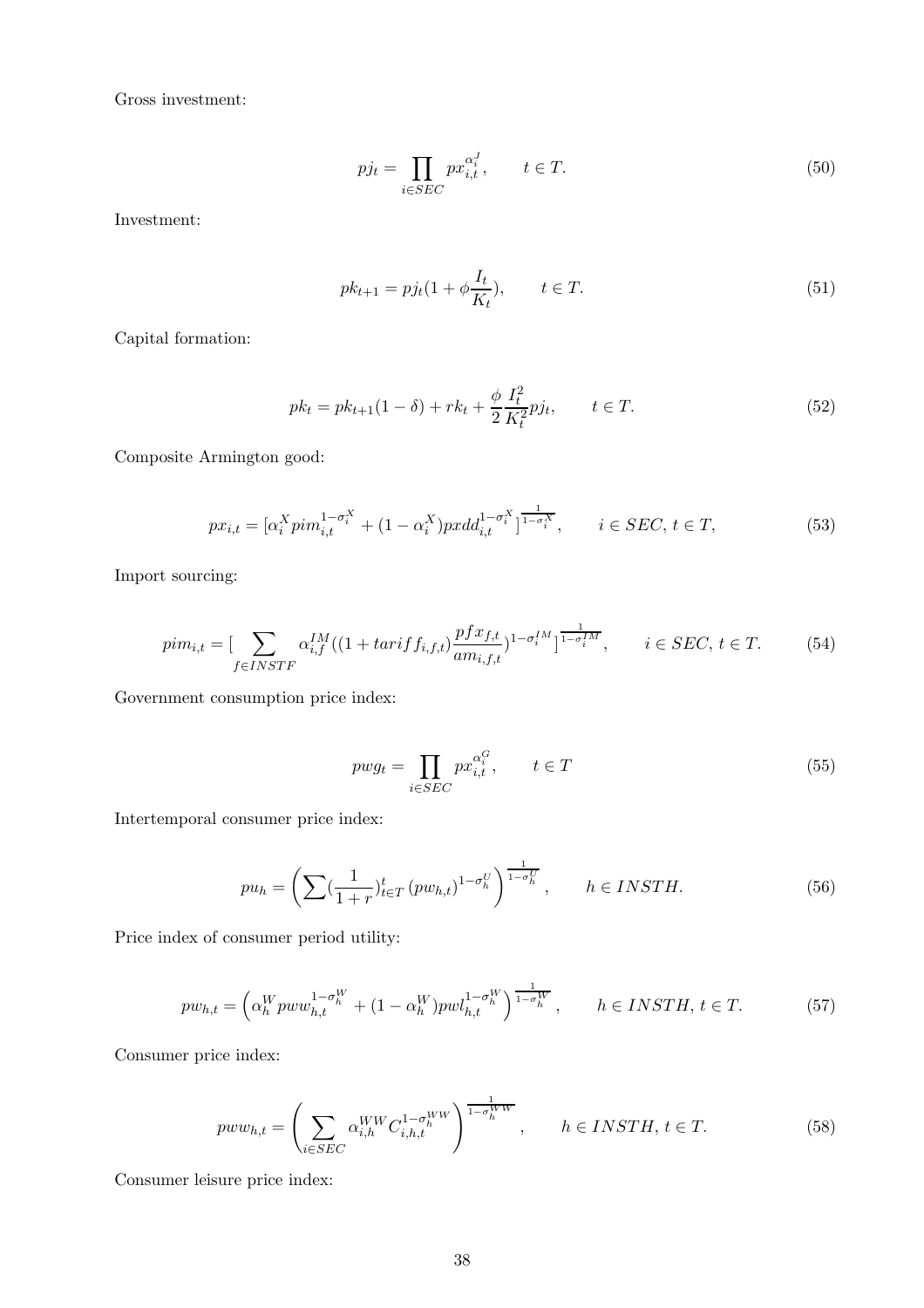$$
pwl_{h,t} = \left(\sum_{l \in FACL} \alpha_{l,h}^{WL} L EIS_{l,h,t}^{1-\sigma_{h}^{WL}}\right)^{\frac{1}{1-\sigma_{h}^{WL}}}, \qquad h \in INSTH, \, t \in T. \tag{59}
$$

# A.2 Market clearing conditions

Value added:

$$
VA_{i,t} = \alpha_{VA,i}^{XD} X D_{i,t}, \qquad i \in SEC, t \in T., \tag{60}
$$

Gross investment:

$$
J_t = I_t(1 + \phi \frac{I_t}{2K_t}), \qquad t \in T.
$$
\n
$$
(61)
$$

Period government consumption aggregate:

$$
WG_t/GDP_t = \alpha_t^{WG}, \qquad t \in T. \tag{62}
$$

Government consumption:

$$
WG_t p w g_t = M G_t, \qquad t \in T. \tag{63}
$$

Consumer lifetime utility:

$$
M_h = U_h p u_h, \qquad h \in INSTH. \tag{64}
$$

Consumer period sub-utility:

$$
W_{h,t} = U_h \left(\frac{1}{1+r}\right)^t \left(\frac{pu_h}{pw_{h,t}}\right)^{\sigma_h^U}, \qquad h \in INSTH, \, t \in T. \tag{65}
$$

Consumer sub-utility derived from goods:

$$
WW_{h,t} = \alpha_h^W W_{h,t} \left(\frac{pw_{h,t}}{pw w_{h,t}}\right)^{\sigma_h^W}, \qquad h \in INSTH, t \in T.
$$
\n
$$
(66)
$$

Consumer sub-utility derived from leisure:

$$
WL_{h,t} = \alpha_h^W W_{h,t} \left(\frac{pw_{h,t}}{pw_{h,t}}\right)^{\sigma_h^W}, \qquad h \in INSTH, t \in T.
$$
\n
$$
(67)
$$

Factor supply: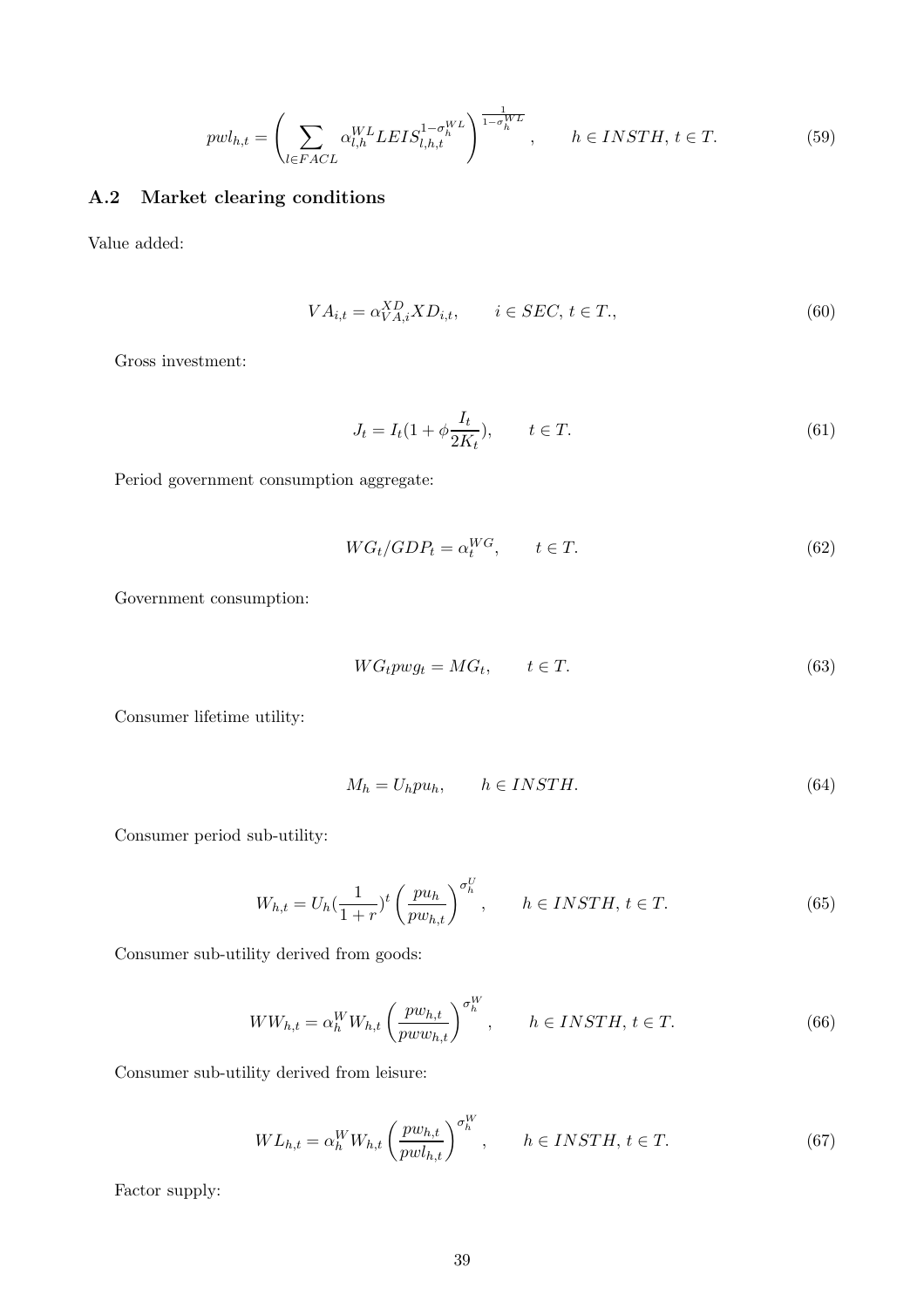$$
FACSUP_{l,h,t} = ENDOW_{l,h,t}(1+ tsp_t+tp_{l,t}) - \alpha_{l,h}^{WL}WL_{h,t} \left(\frac{pwl_{h,t}}{w_{l,t}}\right)^{\sigma_h^{WW}}, l \in FACL, h \in INSTH, t \in T.
$$
\n
$$
(68)
$$

Market clearing for labor:

$$
\sum_{h \in INSTH} FACSUP_{h,l,t} = \sum_{i \in SEC} \left[ \alpha_{K,i,t}^{VA} VA_{i,t} \left( \frac{pva_{i,t}}{w_{l,t}(1 + tfac_{l,i,t})} \right)^{\sigma_i^{VA}} \right], \ l \in FACL, \ t \in T. \tag{69}
$$

Market clearing for domestic output:

$$
\alpha_i^X X_{i,t} \left(\frac{px_{i,t}}{pxdd_{i,t}}\right)^{\sigma_i^X} = (1 - \gamma_i^{XD}) X D \left(\frac{pxdd_{i,t}}{pxd_{i,t}}\right)^{\eta_i^{XD}}.
$$
\n
$$
(70)
$$

Market clearing for the Armington good:

$$
X_{i,t} = \sum_{h \in INSTH} \left( \alpha_{i,h}^{WW} W W_{h,t} \left( \frac{pw w_{h,t}}{px_{i,t}} \right)^{\sigma_h^{WW}} \right) \text{ household demand}
$$
  
+  $\alpha_i^G W G_t \frac{pv g_t}{px_{i,t}}$  government demand  
+  $\sum_{j \in SEC} \left( \alpha_{i,j,t}^{XD} X D_{j,t} \right)$  intermediate demand  
+  $\alpha_i^J J_t \frac{p j_t}{px_{i,t}}$  investment demand

International balance:

$$
\sum_{t \in T} \sum_{i \in SEC} \left( \alpha_i^X \alpha_{i,f}^{IM} X_{i,t} \left( \frac{p x_{i,t}}{p i m_{i,t}} \right)^{\sigma_i^X} \left( \frac{a m_{i,f,t} p i m_{i,t}}{p f x_{f,t} (1 + \tan^i f f_{i,f,t})} \right)^{\sigma_i^I M} \right) \qquad \text{imports}
$$
\n
$$
+ \sum_{t \in T} \sum_{k \in INST} TRANS_{k,f,t} \qquad \text{outgoing transfers}
$$
\n
$$
= \qquad (72)
$$

$$
\sum_{t \in T} \sum_{k \in INST} TRANS_{f,k,t} \qquad \text{exports}
$$
\n
$$
+ \sum_{t \in T} \sum_{i \in SEC} \left( \gamma_{i,f}^{E} \gamma_{i}^{XD} XD \left( \frac{pe_{i,t}}{pxd_{i,t}} \right)^{\eta_{i}^{XD}} \left( \frac{ax_{i,f,t}pfx_{f,t}}{pe_{i,t}} \right)^{\eta_{i}^{E}} \right) \qquad \text{incoming transfers}
$$

## A.3 Income definitions

Government income: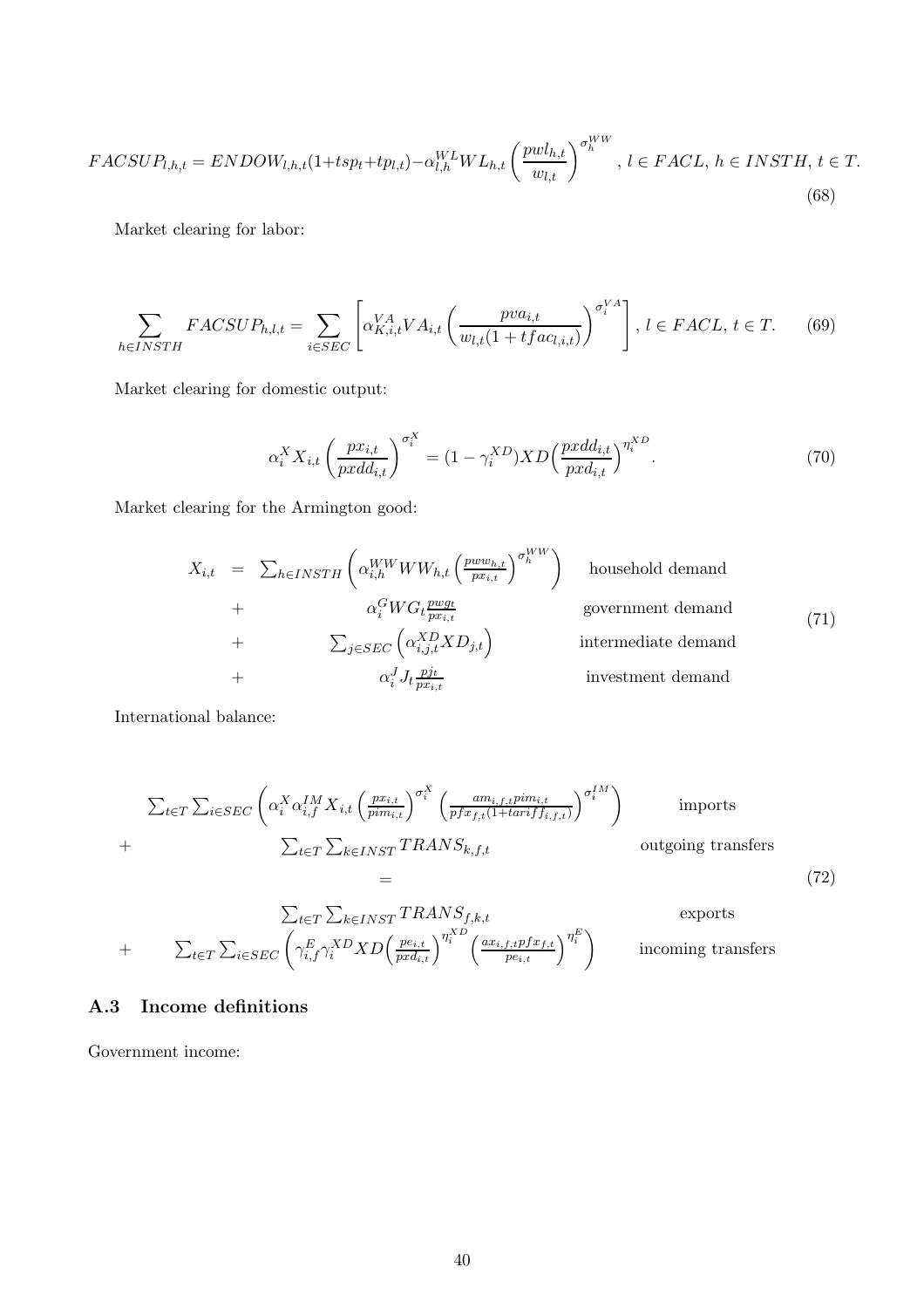$$
MG_{t} = \sum_{i \in SEC}((tsec_{i,t} - subs_{i,t})XD_{i,t}pxd_{i,t})
$$
 output tax and subsidies  
+ 
$$
\sum_{i \in SEC} (tfac_{K,t}K_{i,t}^{D}rk_{t} + \sum_{l \in FACL} tfac_{l,t}L_{l,i,t}^{D}w_{l,t})
$$
 factor taxes  
+ 
$$
\sum_{h \in INSTH} INCTAX_{h,t}
$$
 income taxes  
+ 
$$
\sum_{i \in SEC} \sum_{f \in INSTF} (tarif f_{i,f,t}IM_{i,f,t}pfx_{f,t})
$$
 import tariffs  
+ 
$$
\sum_{k \in INST} (TRANS_{k,G,t} - TRANS_{G,INST,t})
$$
 transfers  
+ 
$$
GDEF_{t}
$$
 government deficit

Household lifetime income:

$$
M_h = pk_0K_{h,0} - pk_TK_{h,T}
$$
  
+ 
$$
\sum_{t=0}^{T} \sum_{l \in FAC} w_{l,t}L_{h,t}^E + rprk_tK_{h,t}
$$
  
+ 
$$
\sum_{k \in INST} TRANS_{h,k,t} - \sum_{k \in INST} TRANS_{k,h,t} - INCTAX_{h,t} - GDEF_t). h \in INSTH
$$
 (74)

Household capital shares:

$$
K_{h,t} = \alpha_h^K K_t \tag{75}
$$

Income tax determination:

$$
INCTAX_{h,t} = inctax_{h,t}((1+rp_t)rk_tK_{h,t} + \sum_{l \in FAC} w_{l,t}L_{h,t}^E + \sum_{k \in INST} TRANS_{h,k,t} - \sum_{k \in INST} TRANS_{k,h,t}), h \in INSTH, t \in T,
$$
\n(76)

Determination of transfers:

$$
TRANS_{k,h,t} = \alpha_{k,h,t}^{TRANS} GDP_t, \qquad k, h \in INST, t \in T.
$$
\n
$$
(77)
$$

# A.4 Other definitions

Definition of GDP: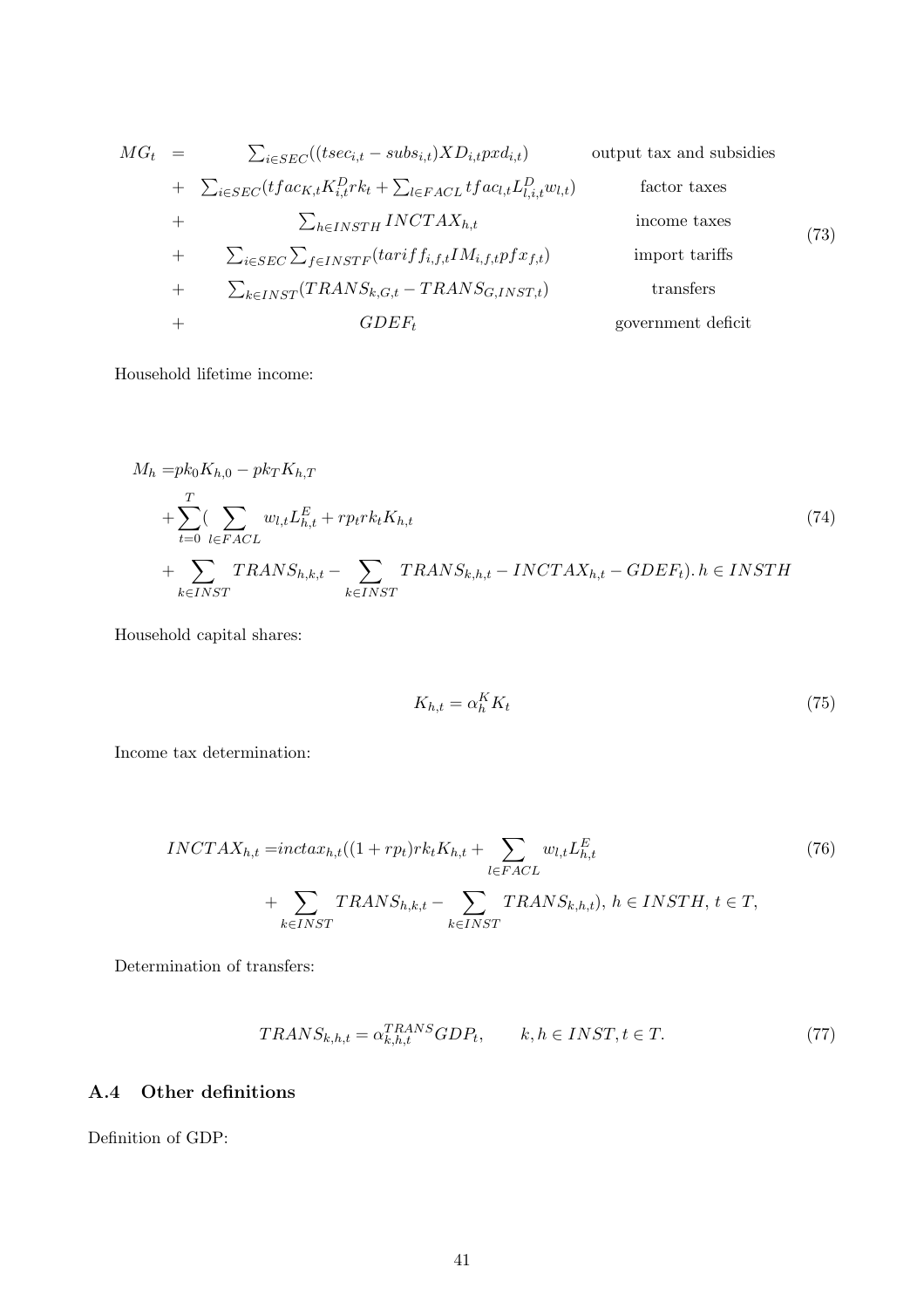$$
GDP_{t} = \sum_{h \in INSTH} \left( \alpha_{i,h}^{WW} WW_{h,t} \left( \frac{pww_{h,t}}{px_{i,t}} \right)^{\sigma_{h}^{WW}} \right) \qquad \text{private consumption}
$$
\n
$$
+ \sum_{i \in SEC} \alpha_{i}^{J} J_{t} \frac{p j_{t}}{px_{i,t}} \qquad \text{investment demand}
$$
\n
$$
+ \sum_{f \in INSTF} \sum_{i \in SEC} \left( \gamma_{i,f}^{E} \gamma_{i}^{XD} X D \left( \frac{pe_{i,t}}{px_{i,t}} \right)^{\eta_{i}^{XD}} \left( \frac{ax_{i,f,t}p f x_{f,t}}{pe_{i,t}} \right)^{\eta_{i}^{E}} \right) \qquad \text{exports}
$$
\n
$$
- \sum_{f \in INSTF} \sum_{i \in SEC} \left( \alpha_{i}^{X} \alpha_{i,f}^{IM} X_{i,t} \left( \frac{px_{i,t}}{pim_{i,t}} \right)^{\sigma_{i}^{X}} \left( \frac{am_{i,f,t}p im_{i,t}}{p f x_{f,t} (1 + tarif_{i,f,t})} \right)^{\sigma_{i}^{IM}} \right) \qquad \text{imports}
$$
\n(78)

Definition of nominal GDP:

$$
NGDP_T = \sum_{i \in SEC} VA_{i,t} pva_{i,t}
$$
 value added  
+
$$
\sum_{i \in SEC} (tsec_{i,t} - subs_{i,t}) pxd_{i,t} XD_{i,t}
$$
 output taxes  
+
$$
\sum_{f \in INSTF} \sum_{i \in SEC} tarif f_{i,f,t} pfx_{f,t} \left(\alpha_i^X \alpha_{i,f}^{IM} X_{i,t} \left(\frac{p x_{i,t}}{p i m_{i,t}}\right)^{\sigma_i^X} \left(\frac{am_{i,f,t} p i m_{i,t}}{p fx_{f,t} (1+tarif f_{i,f,t})}\right)^{\sigma_i^I M}\right)
$$
 import tariffs (79)

Determination of technology spillovers:

$$
tsp_{i,t} = \alpha^{TSP}/tsp_0 \left( \sum_{f \in INSTF} \sum_{i \in SEC} \left( \gamma_{i,f}^E \gamma_i^{XD} X D \left( \frac{pe_{i,t}}{pxd_{i,t}} \right)^{\eta_i^{XD}} \left( \frac{ax_{i,f,t}pfx_{f,t}}{pe_{i,t}} \right)^{\eta_i^{E}} \right) + \sum_{f \in INSTF} \sum_{i \in SEC} \left( \alpha_i^X \alpha_{i,f}^{IM} X_{i,t} \left( \frac{px_{i,t}}{pim_{i,t}} \right)^{\sigma_i^X} \left( \frac{am_{i,f,t}pim_{i,t}}{pfx_{f,t}(1 + tariff_{i,f,t})} \right)^{\sigma_i^{IM}} \right) \right) / GDP_{t}, \quad (80)
$$

# A.5 Terminal conditions

$$
\frac{J_T}{J_{T-1}} = \frac{K_T}{K_{T-1}}.
$$